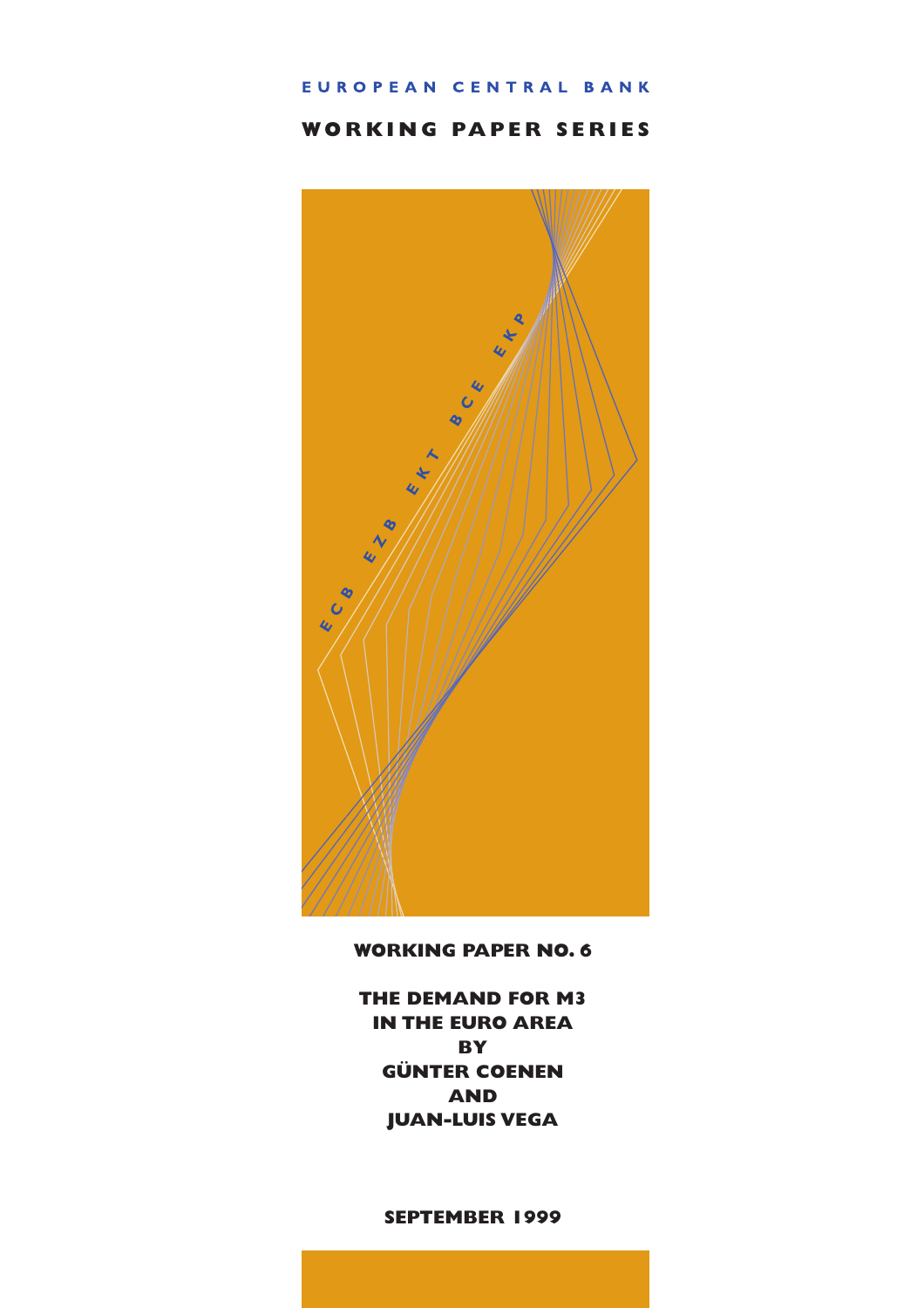# **WORKING PAPER SERIES**



# **WORKING PAPER NO. 6**

**THE DEMAND FOR M3 IN THE EURO AREA BY GÜNTER COENEN AND JUAN-LUIS VEGA\***

# **SEPTEMBER 1999**

\* The authors are grateful to the many European Central Bank colleagues who have made helpful comments and suggestions.The authors also thank D. Gerdesmeier and P.Vlaar for insightful<br>discussions. In addition, the paper ha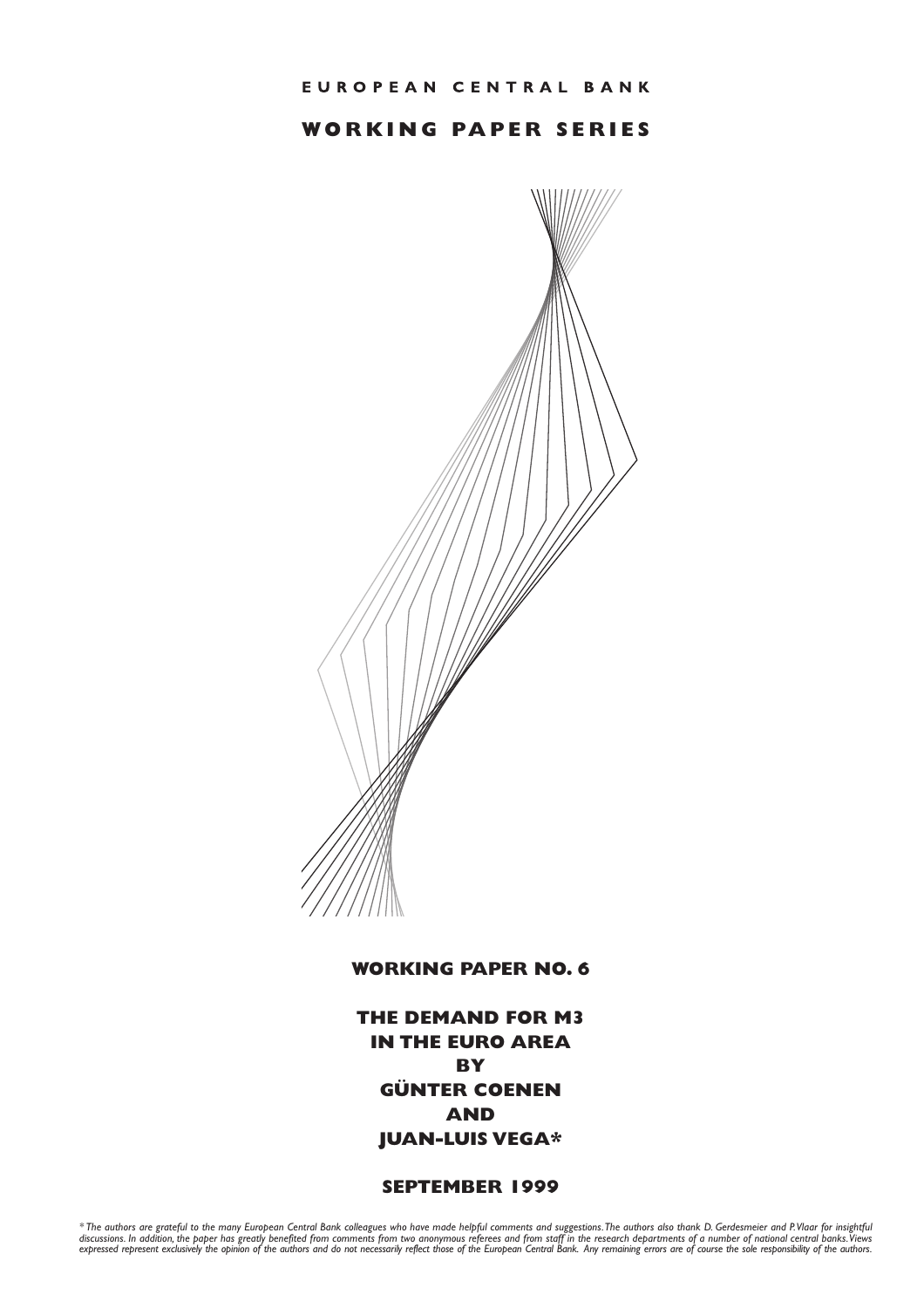# **© European Central Bank, 1999**

**Address Kaiserstrasse 29 D-60311 Frankfurt am Main GERMANY Postal address Postfach 16 03 19 D-60066 Frankfurt am Main Germany Telephone +49 69 1344 0 Internet http://www.ecb.int Fax +49 69 1344 6000 Telex 411 144 ecb d**

#### *All rights reserved.*

*Reproduction for educational and non-commercial purposes is permitted provided that the source is acknowledged. The views expressed in this paper are those of the author and do not necessarily reflect those of the European Central Bank.* ISSN 1561-0810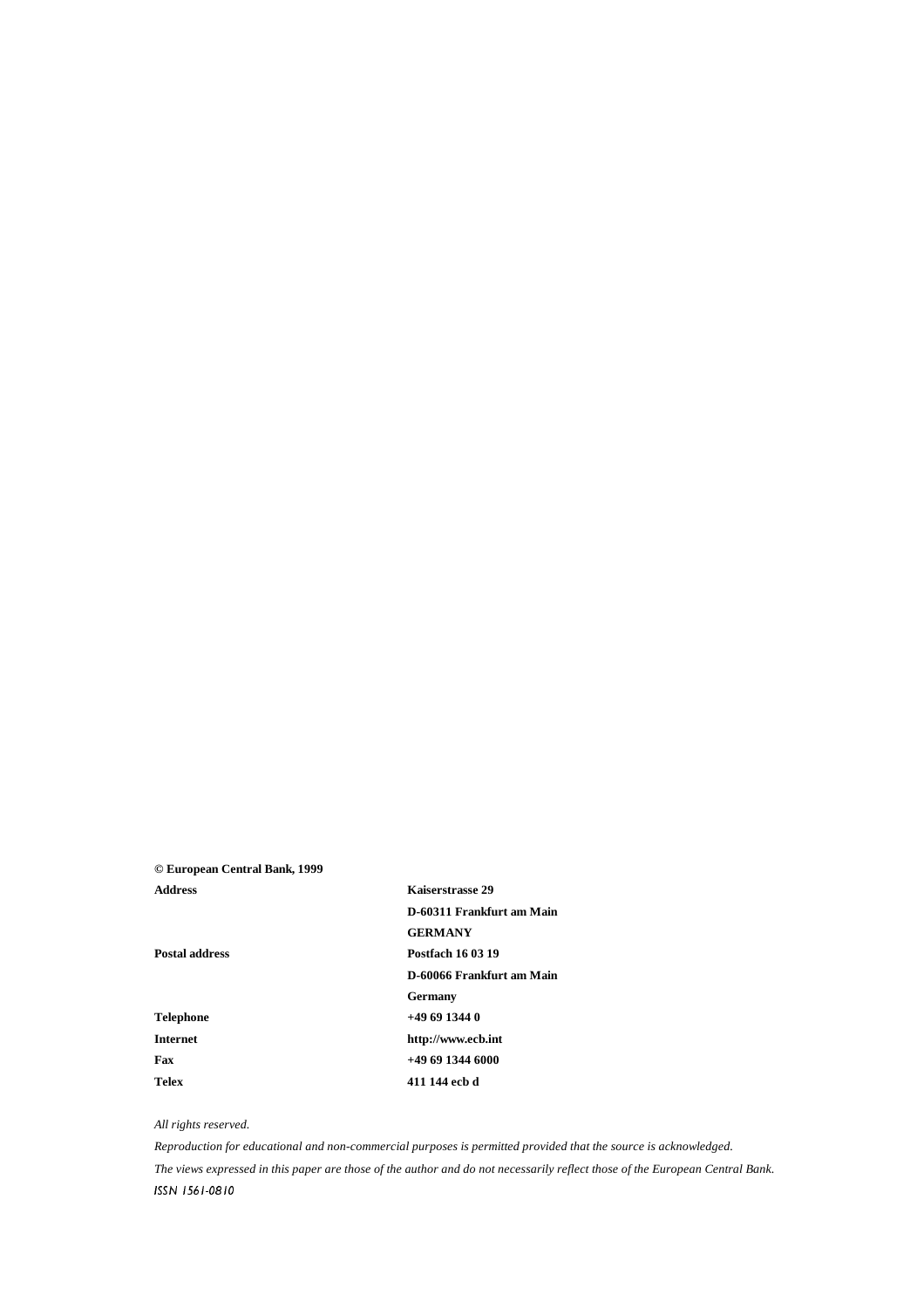# **Abstract**

In this paper, an empirically stable money demand model for M3 in the euro area is constructed. Starting with a multivariate system, three cointegrating relationships with economic content are found: (i) the spread between the long- and the short-term nominal interest rates, (ii) the long-term real interest rate, and (iii) a long-run demand for broad money M3. There is evidence that the determinants of M3 money demand are weakly exogenous with respect to the long-run parameters. Hence, following a general-to-specific modelling approach, a parsimonious conditional error-correction model for M3 money demand is derived which can be interpreted economically. For the conditional model, longand short-run parameter stability is extensively tested and not rejected. Insights into the dynamics of money demand are gained by means of SVAR techniques exploring the impulse response functions of the cointegrated multivariate system.

JEL Classification System: C22, C32, E41

Keywords: Money demand, euro area, cointegration, error-correction model, impulse response analysis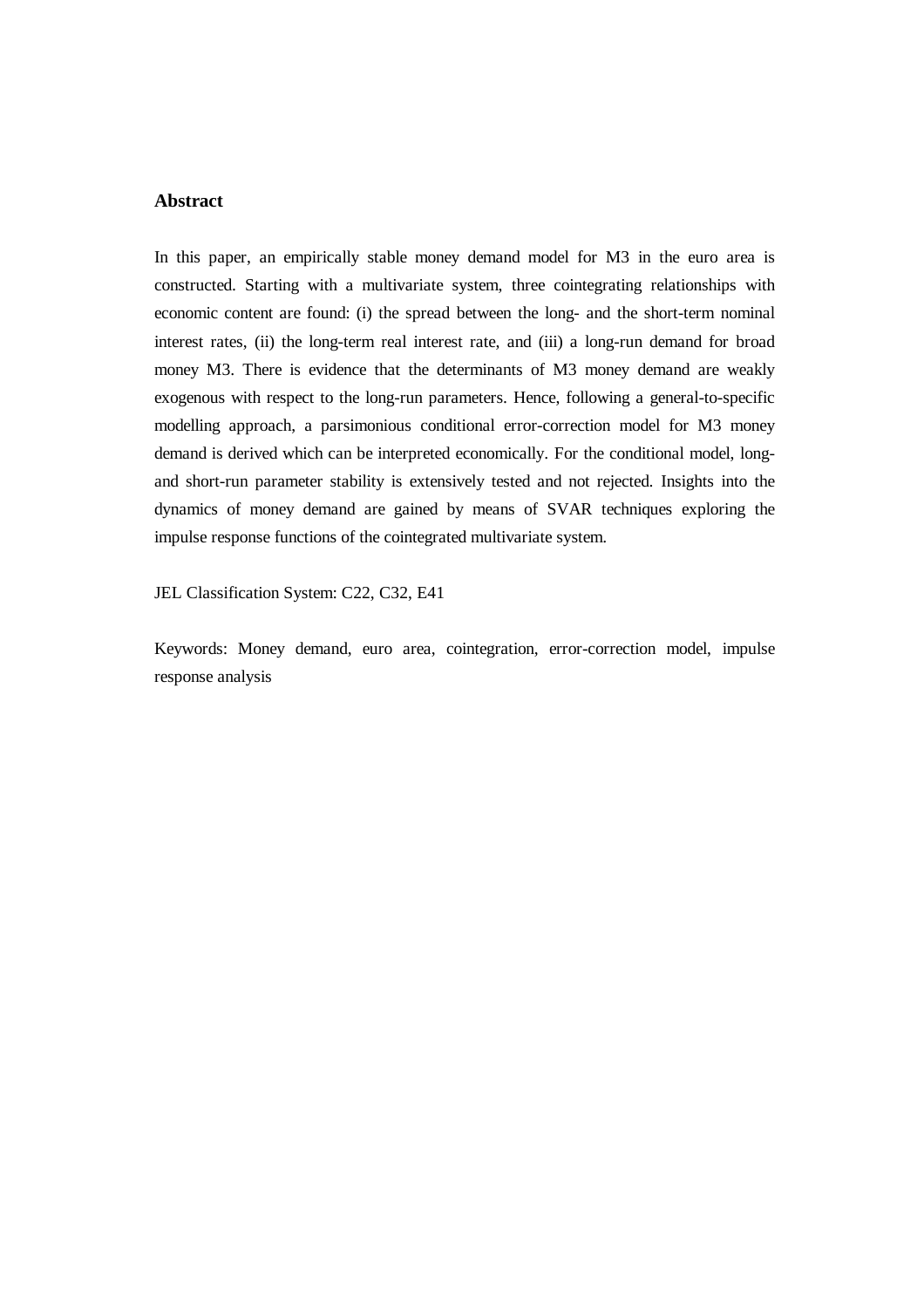# **I Introduction**

In October and December 1998, the Governing Council of the European Central Bank announced the key elements of the monetary policy strategy of the Eurosystem. These comprise a quantitative definition of the primary objective, namely price stability, and the "two pillars" used for achieving this objective: a prominent role for money, as signalled by the publication of a reference value for the growth rate of broad money M3, and a broadly based assessment of the outlook for, and risks to, price stability in the euro area.<sup>1</sup>

Whilst the role assigned to money in the strategy is primarily based on theoretical grounds (namely that inflation is ultimately a monetary phenomenon), empirical evidence, together with conceptual considerations, may indeed play an important role in selecting the particular monetary aggregate that best serves the purposes at hand. The existence of a stable and predictable relationship between the demand for a given monetary aggregate and its macroeconomic determinants has traditionally been considered a key element in this respect. Further considerations refer to leading indicator and controllability properties.<sup>2</sup>

Against this background, this paper presents some results of recent empirical research carried out at the European Central Bank on the demand for broad money M3 in the euro area. The paper is organised as follows. Section 2 briefly discusses our benchmark long-run specification for the estimation of the demand for broad money M3 in the euro area and the data underlying the empirical analysis. The data set is reproduced in Annex 1. Section 3 investigates the cointegration properties of the data by means of the application of the Johansen procedure to a set of variables consisting of real holdings of M3 (*m-p*), real GDP (*y*), short- (*s*) and long-term (*l*) interest rates and the inflation rate as measured by the annualised quarterly changes in the log of the GDP deflator  $(\pi/4= \Delta p)$ . In the light of the results, Section 4 develops a conditional model for M3 money demand in the euro area. We proceed in two steps and follow a general-to-specific modelling approach. Firstly, an unrestricted autoregressive distributed lag (ADL) model in  $m-p$ ,  $y$ ,  $s$ ,  $l$  and  $\pi$  is estimated and its long-run solution computed. And secondly, the results obtained in the first step are then used for deriving a parsimonious, economically interpretable, conditional errorcorrection model for  $\Delta(m-p)$ .<sup>3</sup>

 1 See ECB (1999a). Angeloni et al. (1999) discusses the analytical foundations of the monetary policy strategy of the ECB.<br> $\frac{1000}{2}$ 

See ECB (1999b).

<sup>3</sup> Computations in Sections 3 and 4 were made using PcGive and CATS.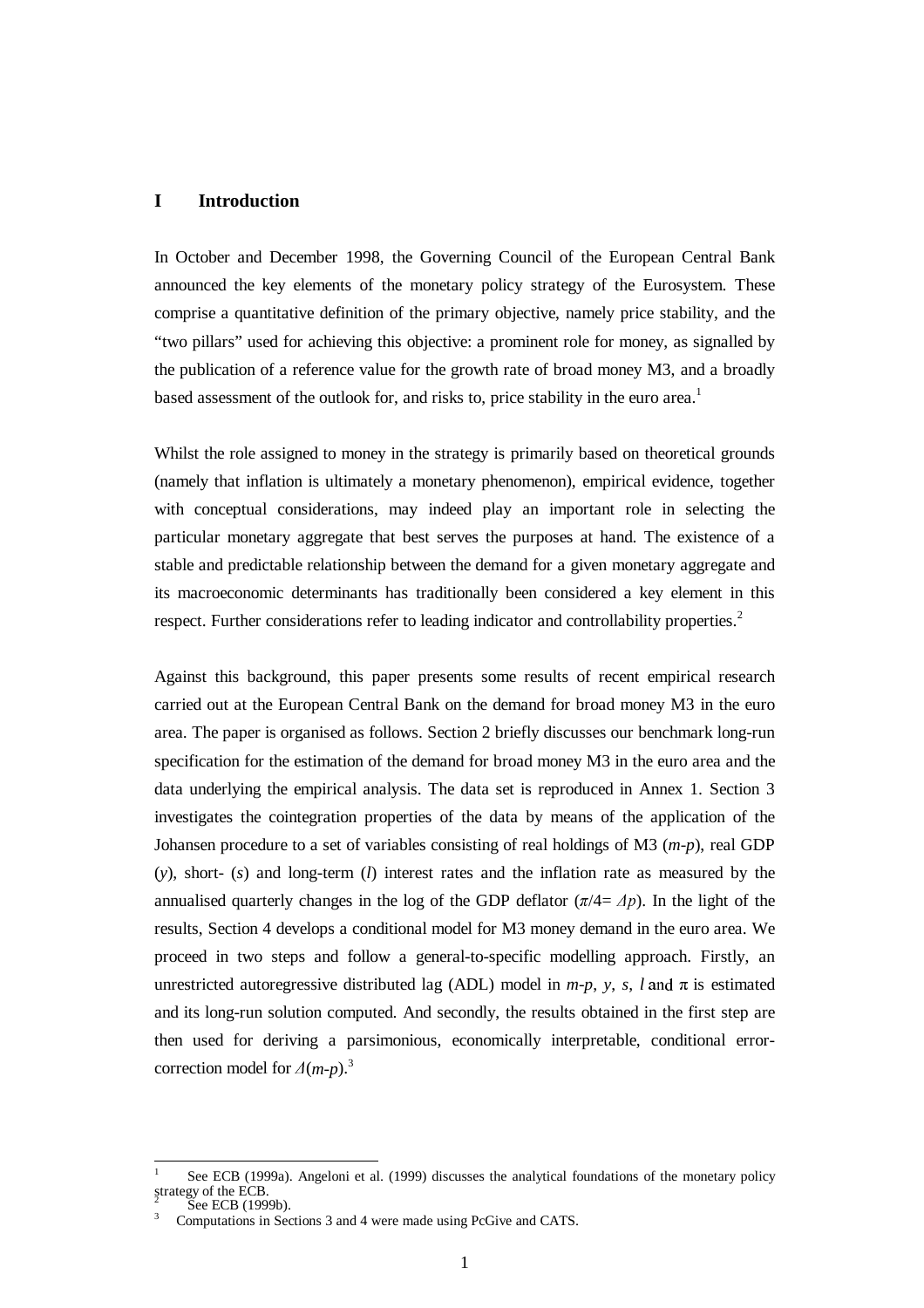Some insight into the dynamics of money demand can be gained by looking at the lag weights of the dynamic single-equation model estimated in Section 4. It is noted, however, that the simulation experiment involves a rather unrealistic assumption, namely that the variables on the r.h.s. of the money demand equation are orthogonal. Against this background, Section 5 makes an attempt to overcome this drawback by conducting a more realistic impulse response analysis within a multivariate framework which allows for the interplay of all variables within the system.<sup>4</sup> This section heavily builds on results in Vlaar (1998) and Vlaar and Schuberth (1999). A brief review of the methodology is given in Annex 2. Finally, Section 6 draws the main conclusions from the analysis.

# **2 The economic model and the data**

#### **2.1 The model**

 $\overline{a}$ 

Whilst money is held for a number of purposes<sup>5</sup>, most theories of money demand lead, as argued in Ericsson (1999), to a long-run specification of the form:

$$
M^d / P = g(Y, \widetilde{R}) \tag{1.a}
$$

where  $M^d$ , P, Y and  $\widetilde{R}$  stand for nominal money, the price level, a scale variable and a vector of returns on various assets. In applied work, a (semi-) log-linear form is often found to be an acceptable empirical approximation to equation (1), namely:

$$
m_t^d - p_t = \gamma_0 + \gamma_1 y_t + \gamma_2 R_t^{\text{own}} + \gamma_3 R_t^{\text{out}} + \gamma_4 \pi_t \tag{1.b}
$$

where variables in lower case indicate logs,  $\pi/4 = Ap$ , and  $R^{\text{own}}$  and  $R^{\text{out}}$  stand, respectively, for the nominal rates of return on financial assets included in and excluded from the definition of the monetary aggregate.

In (1.b) above,  $\gamma_l$  measures the long-run elasticity of money demand with respect to the scale variable, whilst  $\gamma_2$ ,  $\gamma_3$  and  $\gamma_4$  are, in turn, the long-run semi-elasticities with respect to the own and alternative rates of money and with respect to the inflation rate. Expected signs for the parameters in (1.b) are  $\gamma_1>0$ ,  $\gamma_2>0$ ,  $\gamma_3<0$ ,  $\gamma_4<0$  and, possibly,  $\gamma_2=-\gamma_3$ . In the latter case, long-run money demand can be expressed as a function of the spread  $R^{out}$ - $R^{own}$ , which in turn is interpretable as the opportunity cost of holding money*.*

The impulse response analysis was conducted using Malcolm and MATLAB.<br>Traditionally, a number of distinct motives for holding money are pointed out in the literature, giving rise to a transactions demand, a precautionary demand and a speculative demand for money. See Goldfeld and Sichel (1990) and Laidler  $(1993)$ .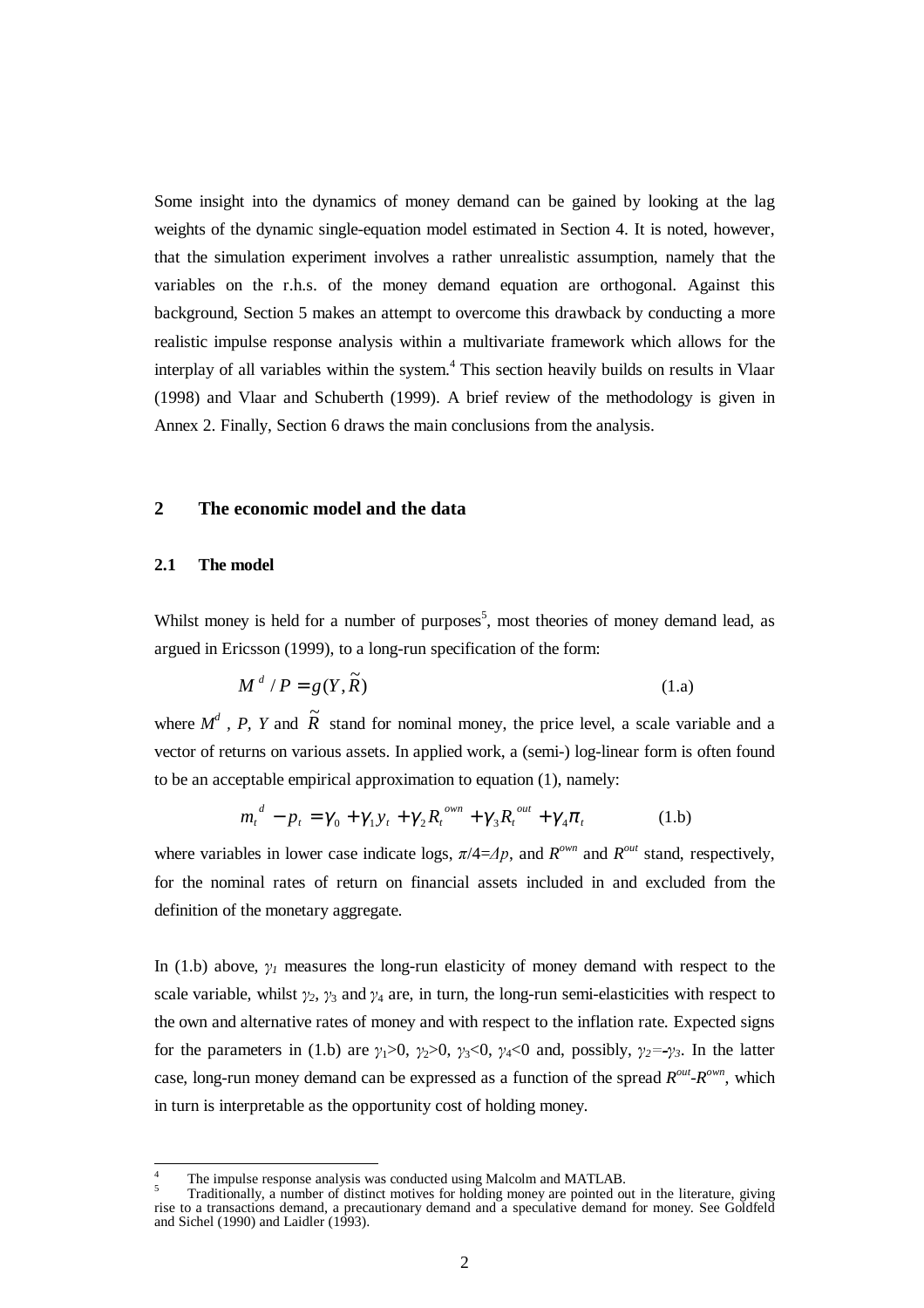Long-run price homogeneity of money demand has been assumed in (1.b), as predicted by most theories, but this can be empirically tested. Some theories also predict particular values for  $\gamma_1$ . For instance,  $\gamma_1=0.5$  in the Baumol-Tobin model or  $\gamma_1=1.0$  under some formulations of the quantity theory of money. Values  $\gamma_1 > 1.0$  are also found with some frequency in the empirical literature for broad definitions of money, which in turn is customarily interpreted as proxying omitted wealth effects in equation (1.b). Extension of equation (1.b) to include wealth can be justified under a standard portfolio approach to asset demand theory. This is not pursued here, however, due to the lack of reliable wealth data for the euro area.

The inclusion of the inflation rate in (1.b) is the subject of some ongoing controversy in the literature. However, separate consideration of the inflation rate in dynamic models of money demand may be of particular interest for a number of reasons. Firstly, it permits a reparameterisation of the models in terms of real money holdings and the inflation rate. Such reparameterisation allows for the theoretically plausible hypothesis of long-run price homogeneity of money demand but does not impose any untested (and frequently empirically rejected) common factor restriction of short-run price homogeneity. In the context of cointegrated systems, it may also permit some convenient simplifications when the money stock and the price level are found to be  $CI(2,1)$ , i.e. *m* and *p* are I(2) but *m-p* is I(1), such that the I(2) system can be mapped into an I(1) system.<sup>6</sup>

Secondly, numerous authors have forcefully argued for the inclusion of the inflation rate as an important determinant of constant-parameter empirical models of money demand.<sup>7</sup> This is customarily justified on the basis that it represents the opportunity cost of holding money rather than real assets.<sup>8</sup> On different grounds, within a cost-minimising framework similar to that in Hendry and von Ungern-Sternberg (1981), Wolters and Lütkepohl (1997) show that, in the presence of a short-run nominal adjustment mechanism and under inflation persistence, the inflation rate may enter the long-run relation even if it does not appear in the desired long-run demand for money function.

And thirdly, it could be argued that the inclusion or exclusion of inflation in models of real money demand is an issue of dynamic specification to be settled at the empirical level. In this sense, whilst some ambiguity would necessarily remain on the interpretation of the role of the inflation rate, the consideration of inflation as one of the variables entering the long-

 $\overline{a}$ 

See, for instance, Johansen (1992).<br>For instance, seven out of the fourteen articles included in the book *Money Demand in Europe* recently edited by H. Lütkepohl and J. Wolters include inflation as a determinant of the long-run demand for money.<br><sup>8</sup> See, for instance, Ericsson (1999).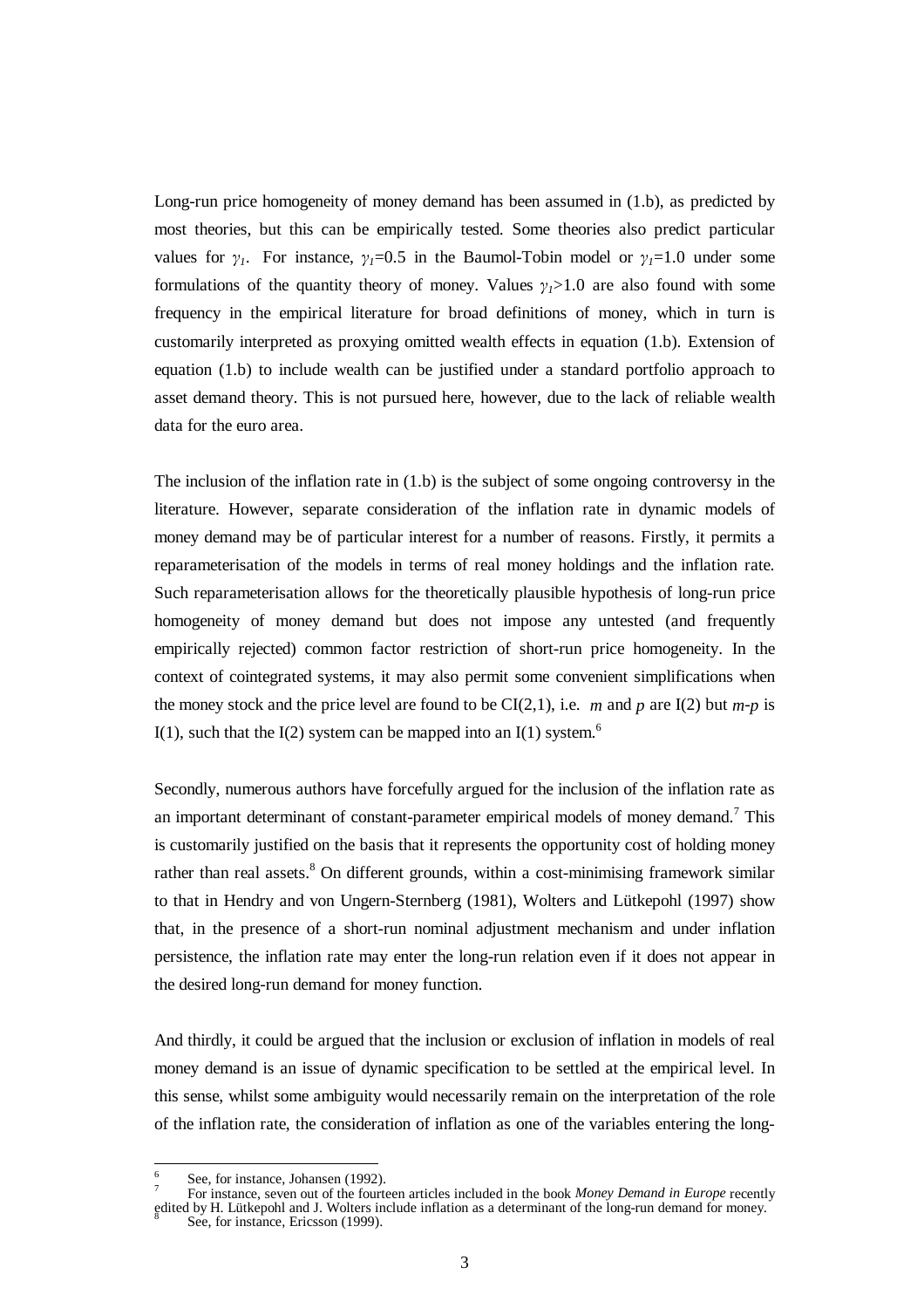run demand for money or, alternatively, affecting only the process of dynamic adjustment to the long-run equilibrium would have little empirical content, since both interpretations lead to observationally equivalent empirical models.<sup>9</sup>

#### **2.2 The data**

The long-run specification given by equation (1.b) is our maintained hypothesis for estimation of the demand for broad money M3 in the euro area. Following earlier work carried out at the European Monetary Institute in the context of preparatory work for Stage Three<sup>10</sup>, the following empirical counterparts proxying the variables in the r.h.s. of  $(1.b)$ were chosen: real GDP (*y*) for the scale variable, the GDP deflator (*p*) for the price level, the short-term money market rate (*s*) for the return on assets included in the definition of M3, and the long-term bond yield (*l*) for the return on assets excluded from the monetary aggregate. The choice of real GDP and the GDP deflator as the scale and price variables in the money demand function is standard in existing empirical work, though alternative measures such as total final expenditure, consumption or wealth are also frequently found. The choices of the short- and long-term interest rates could be justified on the basis of the broadness of the M3 aggregate, which includes assets that are remunerated at or close to market rates, though alternative measures of the own rate deserve being explored as longer area-wide time series on deposit rates become available.

The data on *y, p, s* and *l* are taken from the ECB area-wide model database and their construction can be briefly described as follows. Euro area real GDP and the GDP deflator are seasonally adjusted and obtained from EUROSTAT for the period in which these time series are available; for earlier periods, they are calculated from different national sources and are then aggregated using fixed weights based on 1995 GDP at PPP rates. The shortand long-term interest rates are obtained from the BIS database as weighted averages of national rates using also fixed weights based on 1995 GDP at PPP rates.

As defined in December 1998 by the Governing Council of the ECB, M3 consists of holdings by euro area residents of currency in circulation plus certain liabilities issued by Monetary Financial Institutions (MFIs) and, in the case of deposits, liabilities issued by some institutions which are part of the central government (such as Post Offices and Treasuries). These include: overnight deposits, deposits with agreed maturity up to 2 years,

 $\mathbf{q}$ See Goldfeld and Sichel (1987).<br>See Fagan and Henry (1999).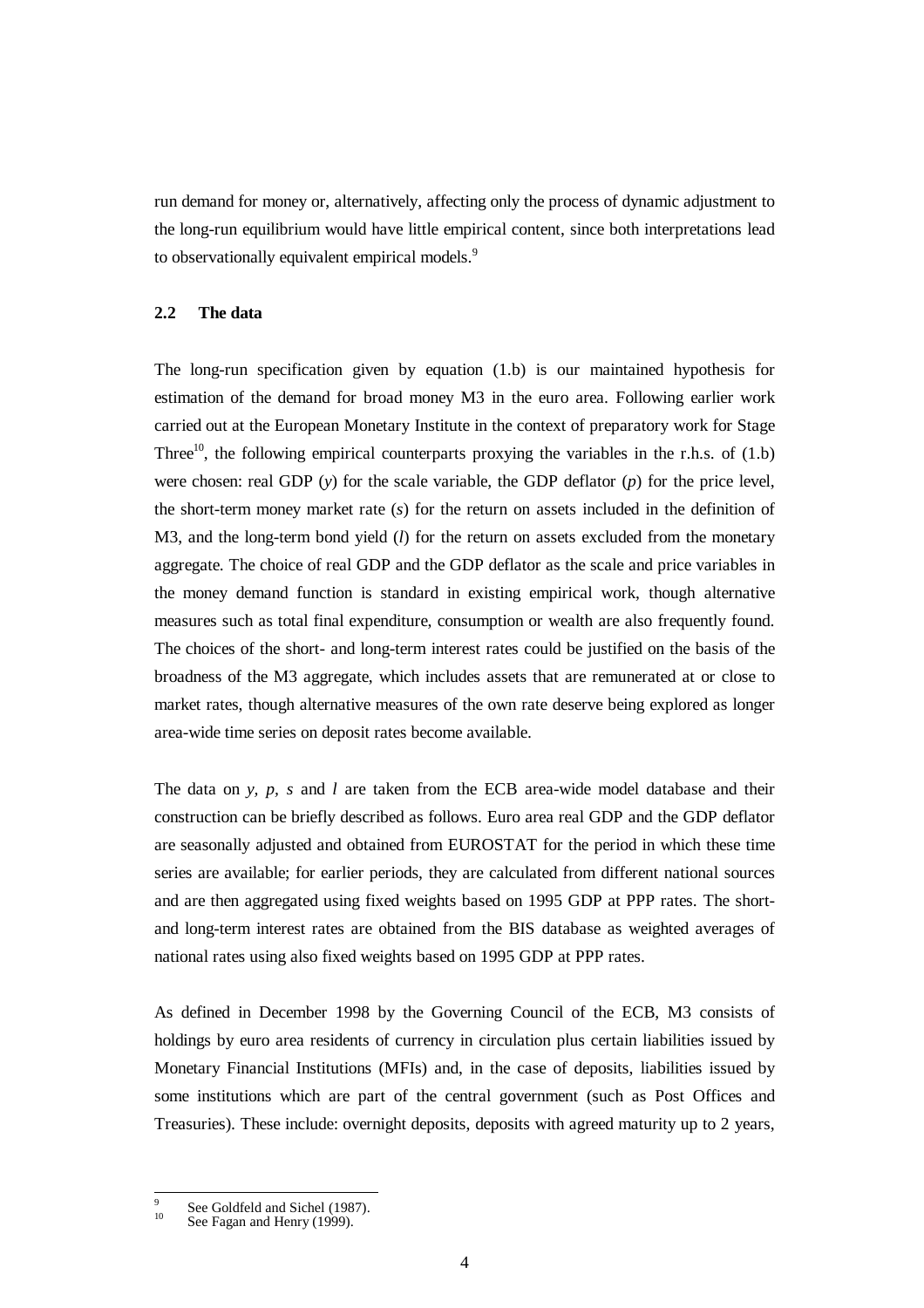deposits redeemable at notice up to three months, repurchase agreements, money market fund shares, money market paper, and debt securities with maturity up to two years.<sup>11</sup>

As from January 1999, the ECB publishes regularly data on euro area monetary aggregates (M1, M2 and M3) denominated in euro. The monetary aggregates are compiled on the basis of the consolidated balance sheet of the MFI sector from data collected under the new harmonised system of money and banking statistics within the framework of ECB Regulation of 1 December 1998 (ECB/1998/16). This consolidated balance sheet in euro is, in turn, available with the same degree of detail only back to September 1997. For periods prior to September 1997, the ECB is not in a position to produce historical data on euro area monetary aggregates according to its regular compilation procedures and, therefore, longer time series can only be constructed on the basis of the aggregation of estimated national contributions to the euro area aggregates compiled from a number of not fully harmonised national statistical sources<sup>12</sup>, including — as far as information is available cross-border positions of MFIs within the euro area. In its February 1999 Monthly Bulletin the ECB released some historical estimates back to 1980. The time series were expressed in euro, with the estimated historical national contributions aggregated by their conversion into the single currency using the irrevocable conversion rates fixed on 31 December 1998.

It is fair to say that there is no uncontroversial aggregation method for linking euro area pre- and post-1999 data, reflecting the fundamental problem that it is only from 1999 onwards that a single currency is in place.<sup>13</sup> The existing empirical literature on area-wide money demand has indeed addressed this issue and a number of methods have been employed in this respect. Thus, in Monticelli and Strauss-Kahn (1992) area-wide aggregates are computed in a single currency using current exchange rates vis-à-vis the ECU. In Fase and Winder (1999) fixed exchange rates are, instead, employed. Fagan and Henry (1999) propose to weight national aggregates according to a fixed weighting scheme based on GDP at PPP. Fase and Winder (1997) discussed the effects of alternative aggregation methods. The use of a consistent aggregation method for monetary aggregates, on the one hand, and for the r.h.s. variables in (1.b), on the other, is often stressed in the literature as an important requirement to bear in mind when developing empirical models of money demand in the euro area.

<sup>&</sup>lt;sup>11</sup> A detailed description of euro area monetary aggregates can be found in ECB (1999b).<br><sup>12</sup> National contributions' to euro area monetary aggregates need to be distinguished from old national monetary aggregates. In particular, the euro area definition of M3 does not coincide (in terms of asset coverage and sector/instrument/maturity classification) with national definitions of broad money in place during Stage Two. These national contributions have been estimated on the basis of national data following a set of across-countries common specifications compatible with the new system of money and banking statistics. A description of the construction of historical estimates can be found in the statistical annex to ECB (1999b).

See Winder (1997) for a discussion on aggregation methods.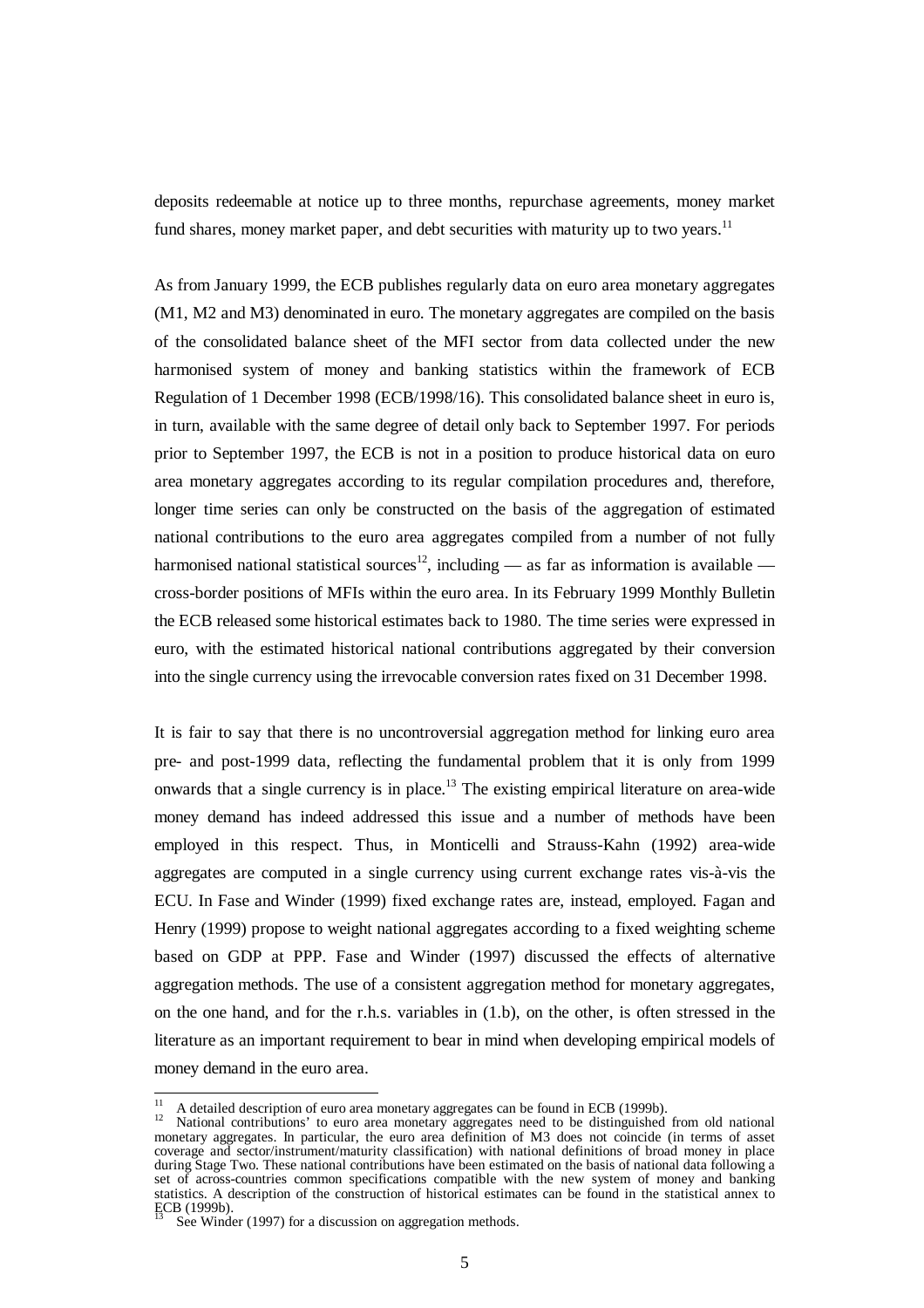Against the background of the choice of r.h.s. variables explained above, we proceed as follows throughout the paper. From September 1997 onwards, M3 as regularly published by the ECB is always employed. For the period prior to September 1997, the fixed-weights method proposed in Fagan and Henry (1999) is used to aggregate the historical national contributions and to produce back-estimates of area-wide M3 starting from September 1997 levels. This method of aggregation ensures full compliance with the conceptual consistency requirement highlighted above and, therefore, it is used throughout the paper, bar Section 4.3.<sup>14</sup> This way of proceeding, however, has one drawback, namely that it departs from the compilation procedures for M3 based on the use of fixed conversion rates which are in place since the start of Stage Three. Since this may potentially have some implications if the estimated models were to be used out of the estimation sample, we explore in Section 4.3 the effects that the aggregation of the estimated national contributions using fixed conversion rates (as published in ECB 1999b) would have on our estimates when no change is introduced in the way in which the r.h.s. variables in (1.b) are computed.

Finally, it needs to be born in mind that the use of euro area historical data for monetary aggregates compiled using a set of across-countries common specifications as compatible as possible with the sector/instrument/maturity classification laid down in the new system of euro area money and banking statistics, marks a significant departure from the data used in previous empirical research on area-wide money demand. Regardless of the aggregation issue, the new data set minimises the risks that the move to the new system of statistics introduced a sizeable break in the estimates, rendering empirical evidence useless in the new context. On the other hand, it makes it difficult to compare the results with previous analyses and, accordingly, this avenue is not pursued in this paper.

Figures 1.a and 1.b plot the time series used in the empirical analysis:<sup>15</sup> real holdings of M3 and real GDP (Figure 1.a), the short- and long-term interest rates and the inflation rate measured by the annualised quarterly changes in the GDP deflator (Figure 1.b). From visual inspection, the trending behaviour which often characterises non-stationary series is apparent in the plots of  $m-p$  and  $\gamma$ . Furthermore,  $\gamma$ ,  $l$  and  $\pi$  appear to share a common, possibly stochastic, nominal trend during the sample under investigation. The latter

 $\overline{14}$ <sup>14</sup> Alternatively, historical series for euro area nominal and real GDP at fixed conversion rates could be computed and the corresponding implicit GDP deflator be calculated. Whilst ensuring consistent aggregation, this procedure cannot be applied to interest rates. Moreover, area-wide GDP inflation so defined would, in general, be different from the weighted average of countries' developments, which is the

concept most used in economic analysis. <sup>15</sup> The lack of reliable non-seasonally adjusted series for area-wide real GDP and the GDP deflator limits our choice between seasonally adjusted and unadjusted data. Thus, quarterly averages of seasonally adjusted M3 monthly data are used in the analysis. Seasonal adjustment has been made using SEATS.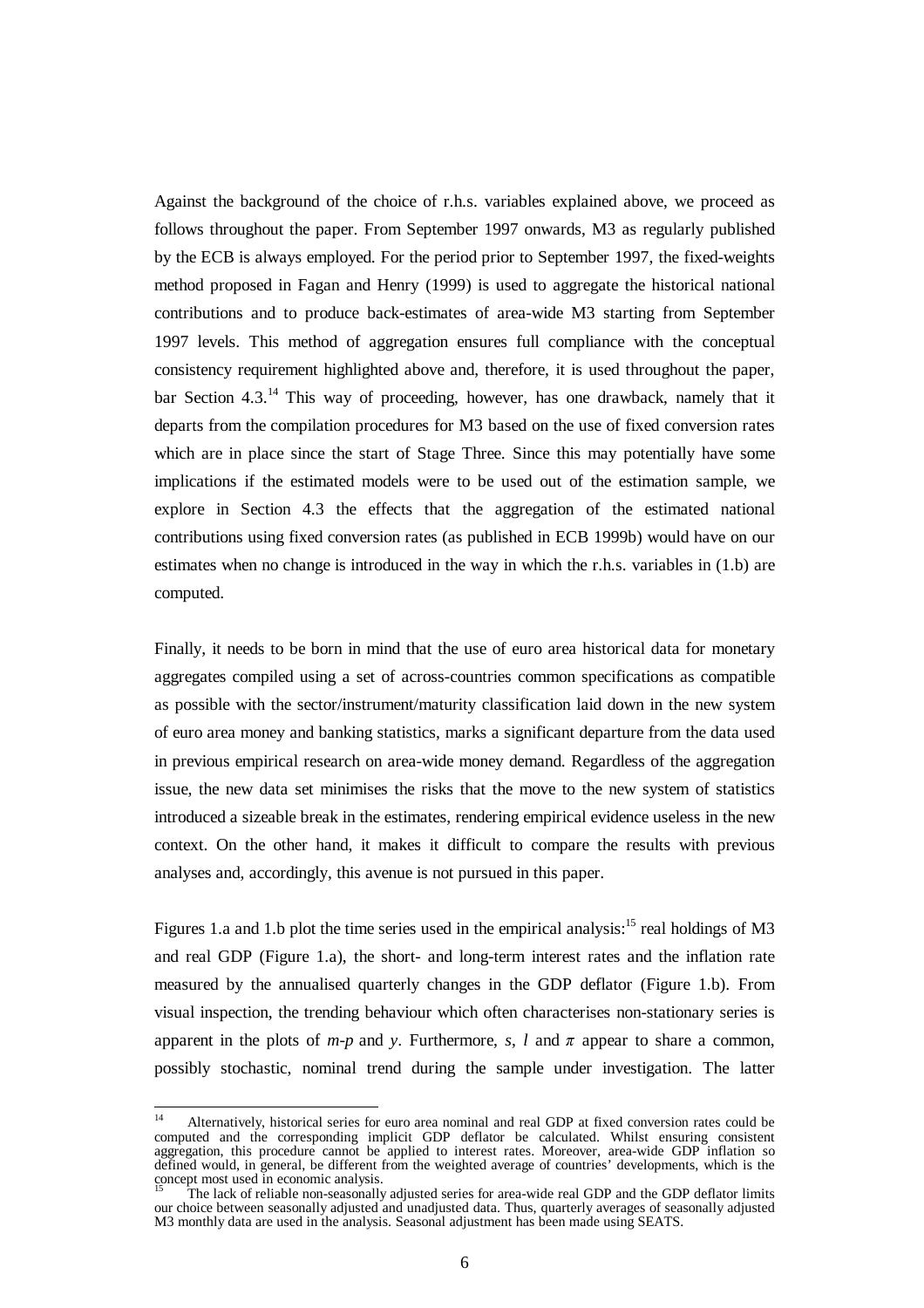observation is more visible in Figures 1.c, 1.d and 1.e, which depict time series for the real long-term interest rate (Figure 1.c), the real short-term rate (Figure 1.d) and the spread between the long- and the short-term rates (Figure 1.e). All of them look much more stationary than their individual counterparts in Figure 1.b and the application of the Johansen procedure below will confirm that they indeed constitute simple cointegrating relationships within our set of variables. Finally, Figure 1.f plots the income velocity of M3, showing the downward trending behaviour which has been reported elsewhere. Income velocity of M3 has declined by a cumulated 13% since the early 80s, representing a -0.7% annual decline per year. It has tended to stabilise, however, in the most recent years. This pattern in velocity parallels to some extent the developments in area-wide inflation shown in Figure 1.b.

ADF tests for unit roots support the view that *m-p*, *y*, *s*, and *l* are I(1) for the sample under investigation.<sup>16</sup> The same outcome applies to income velocity  $y+p-m$ . Less clear-cut results are obtained, however, for *m* and *p*. On the one hand, ADF tests tend to reject a second unit root for the full sample under consideration when the alternative contains a deterministic trend, i.e.  $\Delta m$  and  $\Delta p$  could be trend-stationary. On the other hand, recursive computation of the corresponding ADF tests indicates that this finding is not robust to the choice of sample and provides support for assuming that both variables can be better described as I(2). Additionally, since univariate tests are known to have low power against some stationary alternatives, multivariate tests for starionarity will be conducted as well within the application of the Johansen procedure in Section 3. The results therein provide further empirical support for the hypothesis that the inflation rate is not stationary during the period analysed.

# **3 The cointegration analysis**

In this section the cointegration properties of the data are investigated by means of the application of the Johansen<sup>17</sup> procedure to the set of variables  $z=(m-p, y, s, l, \pi)'$  consisting of real holdings of M3 (*m-p*), real GDP (*y*), short- (*s*) and long-term (*l*) interest rates and the inflation rate as measured by the annualised quarterly changes in the log of the GDP deflator  $(\pi)$ . An unrestricted constant, allowing for a linear trend in the variables but not in the cointegrating relationships and a dummy variable (*DUM86*) 18 are also included in the

 $16$ 

<sup>&</sup>lt;sup>16</sup> Detailed results are available from the authors upon request.<br><sup>17</sup> See Johansen (1995).<br><sup>18</sup> *DUM86* equals: 0.5 in the first, third and fourth quarters of 1986, 1 in the second quarter of 1986, and 0 elsewhere. This dummy variable is needed for taking account of special developments in German data around the period in which debt securities were subjected to reserve requirements, leading to substantial differences in the annual growth rates of German broad money with and without debt securities.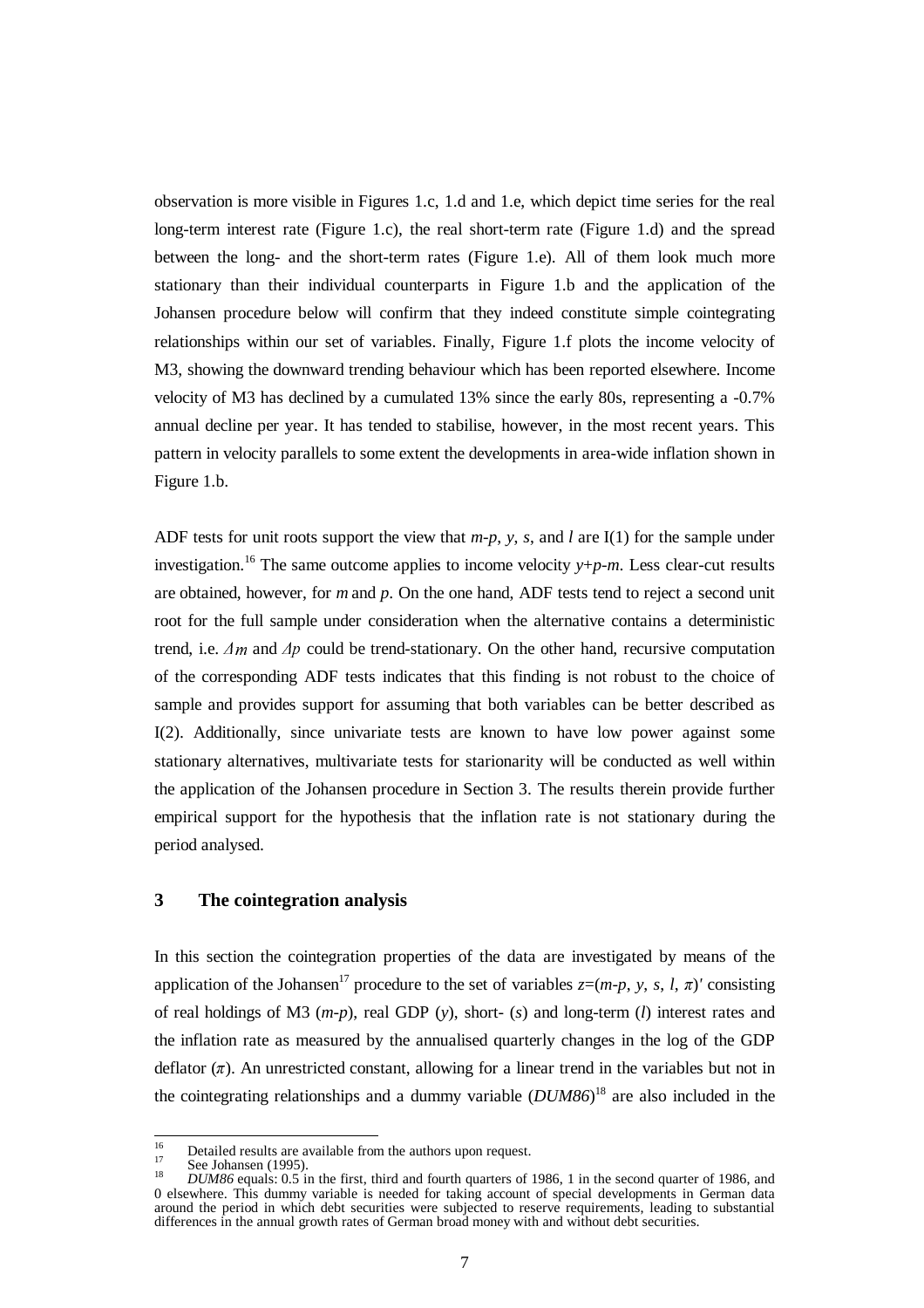system. The data are quarterly and the estimation sample spans the period 1980:Q4 to 1997:Q2. The monetary aggregate, the GDP deflator and real GDP are seasonally adjusted. The interest rates are measured as percent per annum, expressed as fractions.

The results from the application of the Johansen procedure are summarised in Table 1. The top panel of the table reports the Schwarz (SC) and Hannan-Quinn (HQ) information criteria for the selection of lag-length (*k*) and various diagnostic statistics on the system residuals: Lagrange-multiplier tests for first-  $(LM(1))$ , fourth-  $(LM(4))$  and up to eighthorder (LM(1-8)) residual autocorrelation, Doornik and Hansen (1994) multivariate test for normality (NORM), and a White-type test for heteroskedasticity (HET).

According to the test statistics above, the VAR with *k*=2 appears reasonably well specified over the estimation sample, although some residual non-normality is revealed by the Doornik and Hansen test. Excess kurtosis in the residuals of the equations for the shortterm rate and, to a lesser extent, for real income, due to the presence of some outliers at the beginning of the estimation period, appears primarily responsible for this finding.

As regards cointegration, Table 1 shows the results for the trace test, since this is considered to be robust to the non-normality encountered in the data.<sup>19</sup> Furthermore, as critical values are affected by the inclusion of dummy variables, the rank test statistics reported in Table 1 refer to the system both with and without *DUM86* (the latter in square brackets). After small sample corrections are made as suggested in Cheung and Lai (1993), the results point to the existence of three cointegrating vectors at the 90% confidence level. Conditional on the choice of cointegration rank  $r=3$ , tests for long-run exclusion, stationarity and weak exogeneity of each variable as well as tests for structural hypothesis on  $\beta$  are then reported in the table. The tests conducted do not allow to reject at standard confidence levels the stationarity of both the spread between the long- and the short-term interest rate  $(H_0^{-1})$ , consistent with the term structure of interest rates, and the real long-term interest rate  $(H_0^2)$ , consistent with the Fisher parity. The stationarity of the real short-term interest rate is in turn implied by the non-rejection of the joint hypothesis  $H_0^{-1} \cap H_0^{-2}$ . On the contrary, long-run homogeneity of real money and real income is rejected at standard confidence levels, both when the hypothesis is tested in isolation and when it is tested jointly with  $H_0^1 \cap H_0^2$ . The tests yield  $\chi_3^2 = 9.90$  [.020] and  $\chi_5^2 = 10.38$  [.065], respectively.

 $\overline{1}$ 

See Cheung and Lai (1993).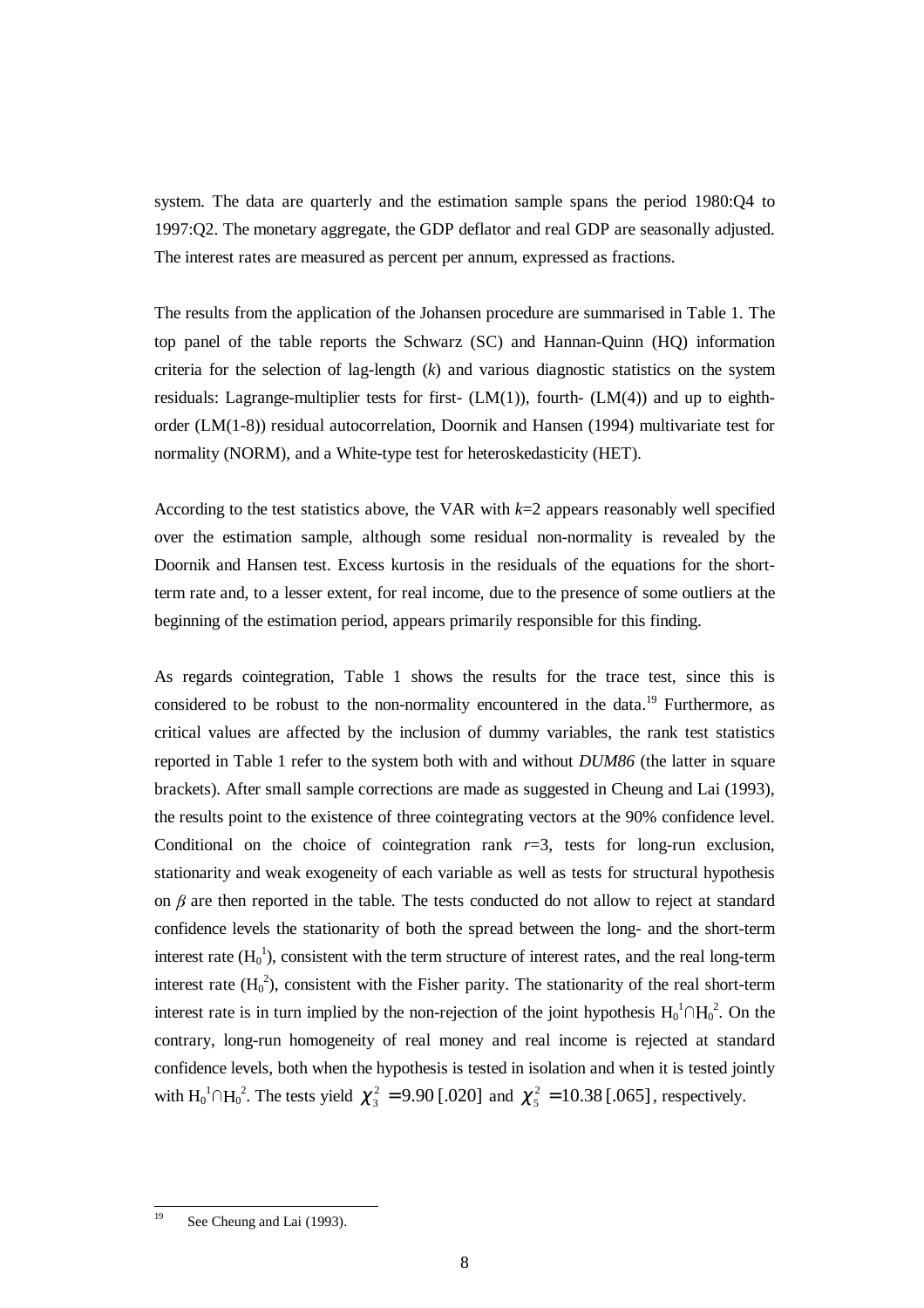The estimated cointegrating vectors are reported in Table 1 in the form of irreducible cointegrating relations (IC), following Davidson  $(1998)$ <sup>20</sup> Besides the two over-identified relationships, namely the spread  $(l-s)$   $[\beta_2'=(0, 0, -1, 1, 0)]$  and the real long-term rate  $(l-\pi)$  $[\beta_3'=(0, 0, 0, 1, -1)]$ , an additional just-identified cointegrating vector  $[\beta_1'=(1, -\delta, -\eta, 0, 0)]$ expressing real holdings of M3 as a function of the real and nominal stochastic trends driving the system is reported in the table:

$$
(m-p)_t = 1.17 \ y_t - 1.26 \ s_t + \hat{v}_t
$$
  
(.034) (.17)

Just-identification of  $\beta_1$  has been obtained by setting arbitrarily to zero the coefficients of the long-term interest rate and the inflation rate. It should be noticed that, whilst this normalisation has been chosen as to make (2) look like a traditional textbook money demand function, nothing so far guarantees its structural interpretation.<sup>21</sup> In particular, any linear combination  $\beta = \sigma_1 \beta_1 + \sigma_2 \beta_2 + \sigma_3 \beta_3$  is also a cointegrating relationship and, for some parameter values, would be a plausible candidate for constituting our relationship of interest. Normalising in real money holdings ( $\sigma_l$ =1),  $\beta' z_t$  can be written as follows:

$$
(m-p)_t = k + \delta y_t + \eta s_t - \sigma_2 (l_t - s_t) - \sigma_3 (l_t - \pi_t)
$$
(3.a)  
=  $\gamma_0 + \gamma_1 y_t + \gamma_2 s_t + \gamma_3 l_t + \gamma_4 \pi_t$  (3.b)

$$
= \gamma_0 + \gamma_1 y_t + \gamma_2 s_t + \gamma_3 l_t + \gamma_4 \pi_t \tag{3.b}
$$

where economic theory suggests that money demand would correspond to equation (3.b) with:  $y_1>0$ ;  $y_2>0$  (if the short-term rate proxies the own rate of money),  $y_3<0$  (if the longterm rate measures the return of financial assets alternative to those included in the monetary aggregate) and, possibly,  $\gamma_2 = -\gamma_3$  (if the spread is the relevant opportunity cost of holding money relative to financial assets not included in the definition of money), and  $\gamma_{4}$ <0 (if money is a substitute for real assets). Equation  $(3.b)$  corresponds to our benchmark long-run specification for the estimation of the demand for broad money M3 in the euro area and the parameters  $\gamma$  in (3.b) constitute our long-run parameters of interest.

It is also straightforward to show that the parameters in  $(3.a)$  and  $(3.b)$  are related as follows:

$$
\gamma_1 = \delta \tag{3.c}
$$

$$
\gamma_2 = \eta + \sigma_2 \tag{3. d}
$$

$$
\gamma_3 = -(\sigma_2 + \sigma_3) \tag{3.e}
$$

$$
\gamma_4 = \sigma_3 \tag{3.f}
$$

 $20$ <sup>20</sup> A set of I(1) variables is called irreducibly cointegrated (IC) if they are cointegrated, but dropping any of the variables leaves a set that is not cointegrated.

As opposed to a solved form, following the terminology in Davidson (1998).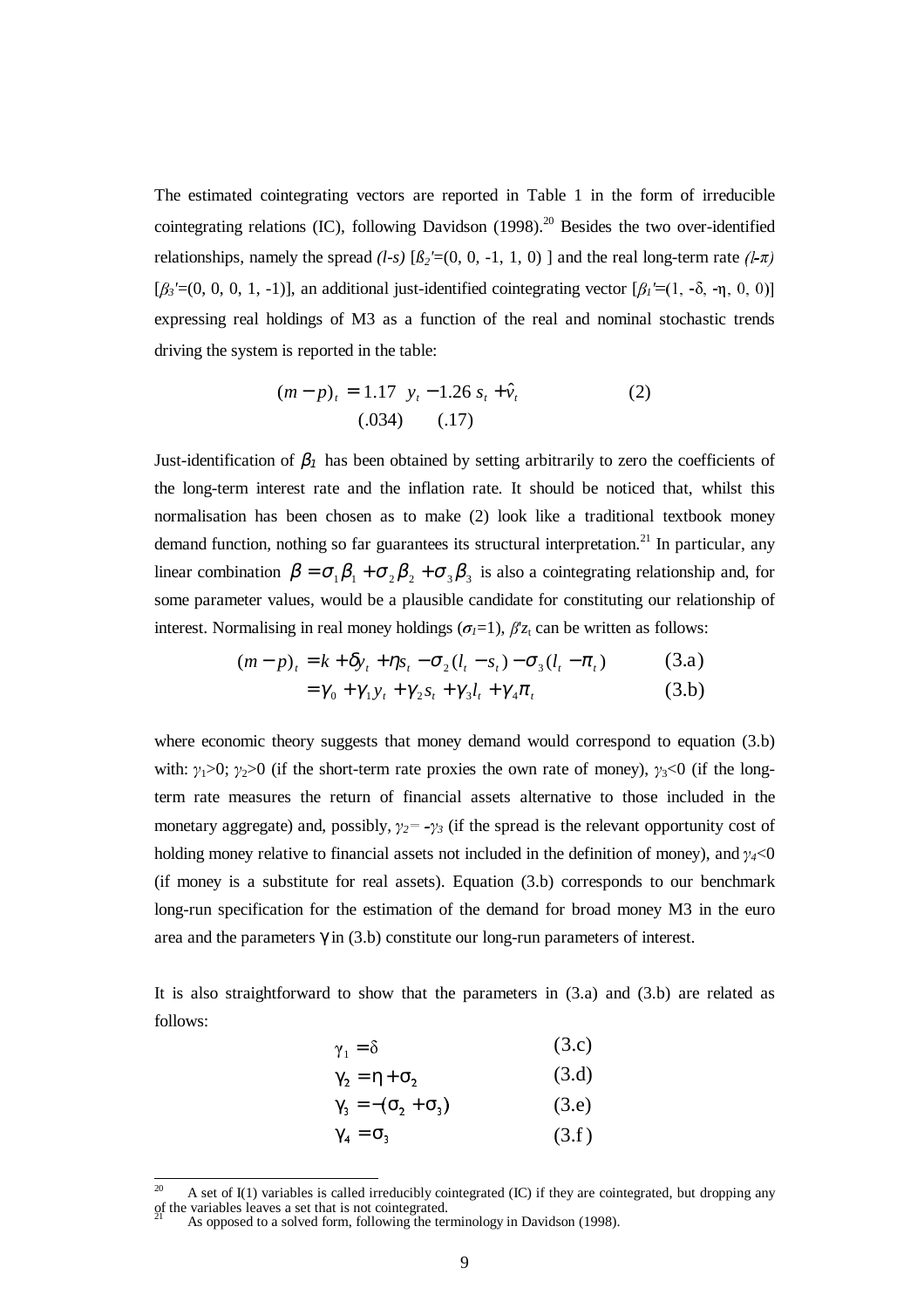From (3.c) to (3.f) some results of interest concerning the parameters  $\delta$  and  $\eta$  in the first cointegrating vector  $\beta_1$  follow. Firstly, the parameter  $\delta$  identifies unambiguously the longrun income elasticity of money demand. Secondly,  $\eta$  identifies unambiguously the effect that the common nominal trend has on M3 real balances, i.e.  $\eta = \gamma_2 + \gamma_3 + \gamma_4$ . It does not identify the parameter measuring the semi-elasticity of money demand with respect to the short-term rate ( $\gamma_2$ ) unless  $\gamma_3 + \gamma_4 = 0$ , which runs against economic intuition since both  $\gamma_3$  and  $\gamma_4$  are expected to be of negative sign. Thirdly, if the two interest rates entered the long- run money demand as a spread  $(\gamma_2 = -\gamma_3)$ ,  $\eta$  would correspond to the long-run semielasticity of money demand with respect to inflation ( $\eta = \gamma_4$ ). And finally, if the inflation rate does not enter the long-run demand for money function  $(\gamma_4=0)$ , the results reported in Table 1 (i.e. the significance of  $\eta$ ) would rule out the spread formulation for long-run money demand.

Interestingly enough, weak exogeneity of real income, the short- and long-term interest rates and the inflation rate when the parameters of interest are those of the first cointegrating vector is not rejected by the tests reported in Table 1  $(H_0^3)$ .<sup>22</sup> One implication of this result is that, given the structure of the estimated cointegration space, weak exogeneity is not rejected either for the parameters of any linear combination involving  $\beta_l$ , on the one hand, and the two other over-identified cointegrating vectors  $\beta_2$  and  $\beta_3$ , on the other. This holds in particular for the parameters  $\gamma$  of the long-run demand for money function which, as derived above, can be expressed as such a linear combination. That in turn indicates that, as far as the parameters of the long-run money demand are concerned, nothing can be learnt from the equations in the system other than the equation for real balances. Accordingly, efficient inference on the parameters of long-run money demand will be made in the next section on the basis of a parsimonious, conditional, single-equation model for area-wide money demand.<sup>23</sup>

# **4 A dynamic model of money demand in the euro area**

In view of the results on cointegration and weak exogeneity obtained from the application of the Johansen procedure in Section 3, a conditional model for M3 money demand in the euro area is developed in this section. We proceed in two steps and follow a general-to-specific

 $\overline{1}$ <sup>22</sup> Estimation of δ and η in  $β_1$  under H<sub>0</sub><sup>1</sup> $\cap$ H<sub>0</sub><sup>2</sup> $\cap$ H<sub>0</sub><sup>3</sup> provides the following results (standard errors in parentheses):  $δ=1.136$  (.027) and  $η=-1.458$  (.120)<br><sup>23</sup> The results from the tests for weak exog

<sup>&#</sup>x27;weak exogeneity' status of a given variable may change when the system is augmented with additional variables. By contrast, cointegration is a property which is invariant to expansions of the system.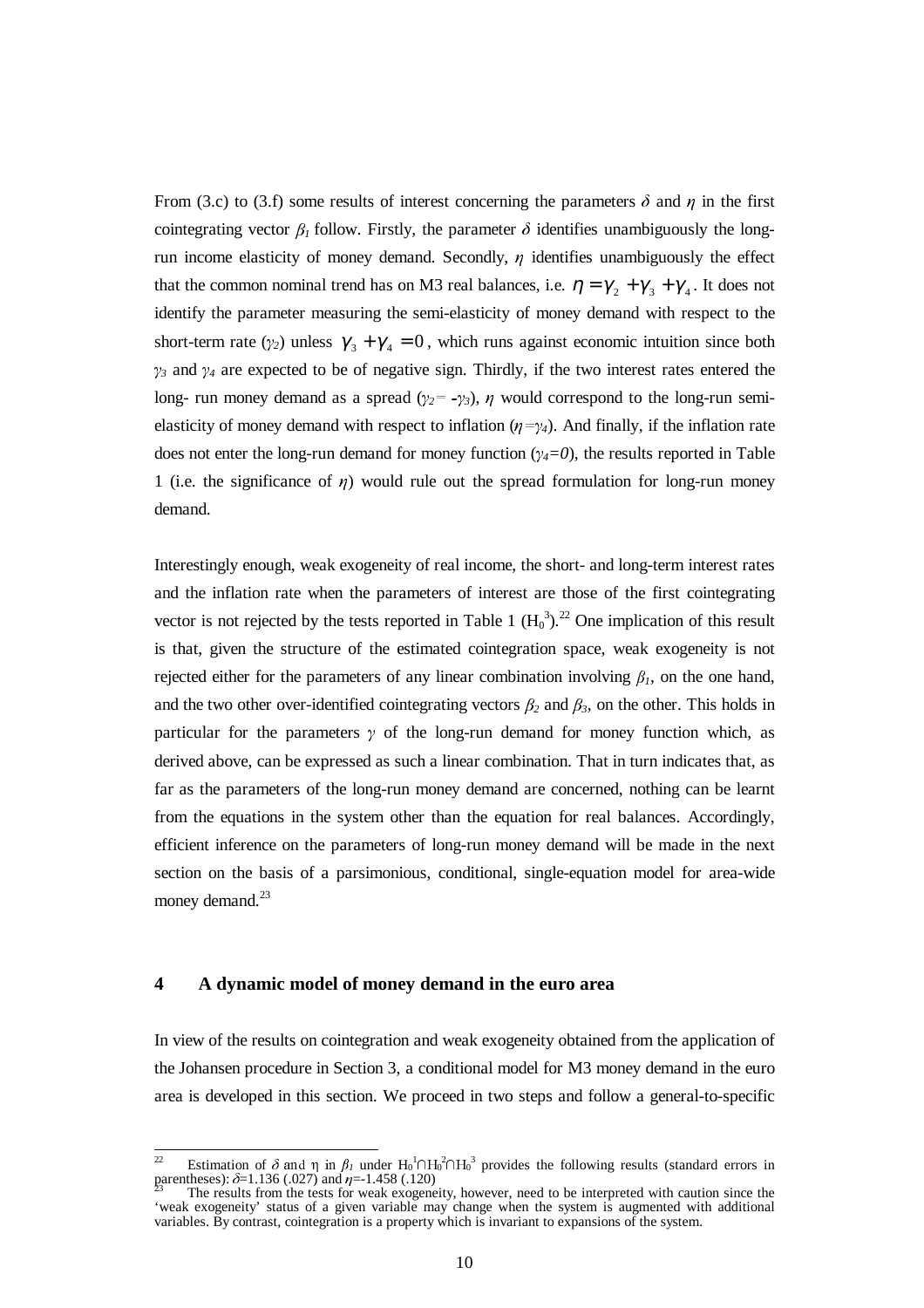modelling approach.<sup>24</sup> Firstly, given the choice of lag length in the VAR, a second-order unrestricted autoregressive distributed lag (ADL) model in  $m-p$ ,  $y$ ,  $s$ ,  $l$  and  $\pi$  is estimated and its long-run solution computed. And secondly, the results obtained in the first step are then used for deriving a parsimonious, economically interpretable, conditional errorcorrection model for  $\Delta(m-p)$ .

The estimation period spans the sample 1980:Q4 to 1997:Q2, leaving six quarters of 'fresh data' (1997:Q3-1998:Q4) for analysis of out-of-sample forecasting performance and stability. Since it has been argued that the introduction of the euro marks a significant regime shift which could affect empirical relationships estimated on the basis of past data<sup>25</sup>, analysis of money demand stability during the period immediately preceding the introduction of the single monetary policy should provide evidence on the empirical relevance of such risks by detecting any anticipated effect.

#### **4.1 Long-run money demand**

The long-run solution to the estimated ADL(2) model is given by:

$$
(m-p)_t = 1.140 y_t - 0.820 (l_t - s_t) - 1.462 \pi_t + \hat{u}_t
$$
 (4)  
(.058) (.352) (.321)

where the spread restriction turned out to be statistically acceptable  $[F(1,51)=385 \,(.37)]$ , whilst the exclusion of the inflation rate and the unit income elasticity were rejected  $[F(1,52)=20.73]$  (.00) and  $F(1,52)=5.86$  (.019), respectively].

Equation (4) closely resembles our benchmark long-run specification and, following Boswiik (1995)<sup>26</sup>, it is a natural candidate for structural interpretation as a money demand cointegrating relation. It shows a simple specification for the long-run demand for M3 whereby holdings of M3 real balances are determined by a measure of the volume of transactions (as proxied by real income), the opportunity cost of holding money relative to financial assets not included in the definition of the monetary aggregate (as proxied by the spread between the long- and short-term interest rates) and the inflation rate (proxied by changes in the GDP deflator).

 $\overline{24}$ 

<sup>&</sup>lt;sup>24</sup> See Hendry (1995) and the references therein.<br><sup>25</sup> See, for instance, ECB (1999a).<br><sup>26</sup> See also Bårdsen and Fisher (1995). A careful discussion of Boswijk (1995a) can be found in Ericsson (1995) and a reply in Boswijk (1995b).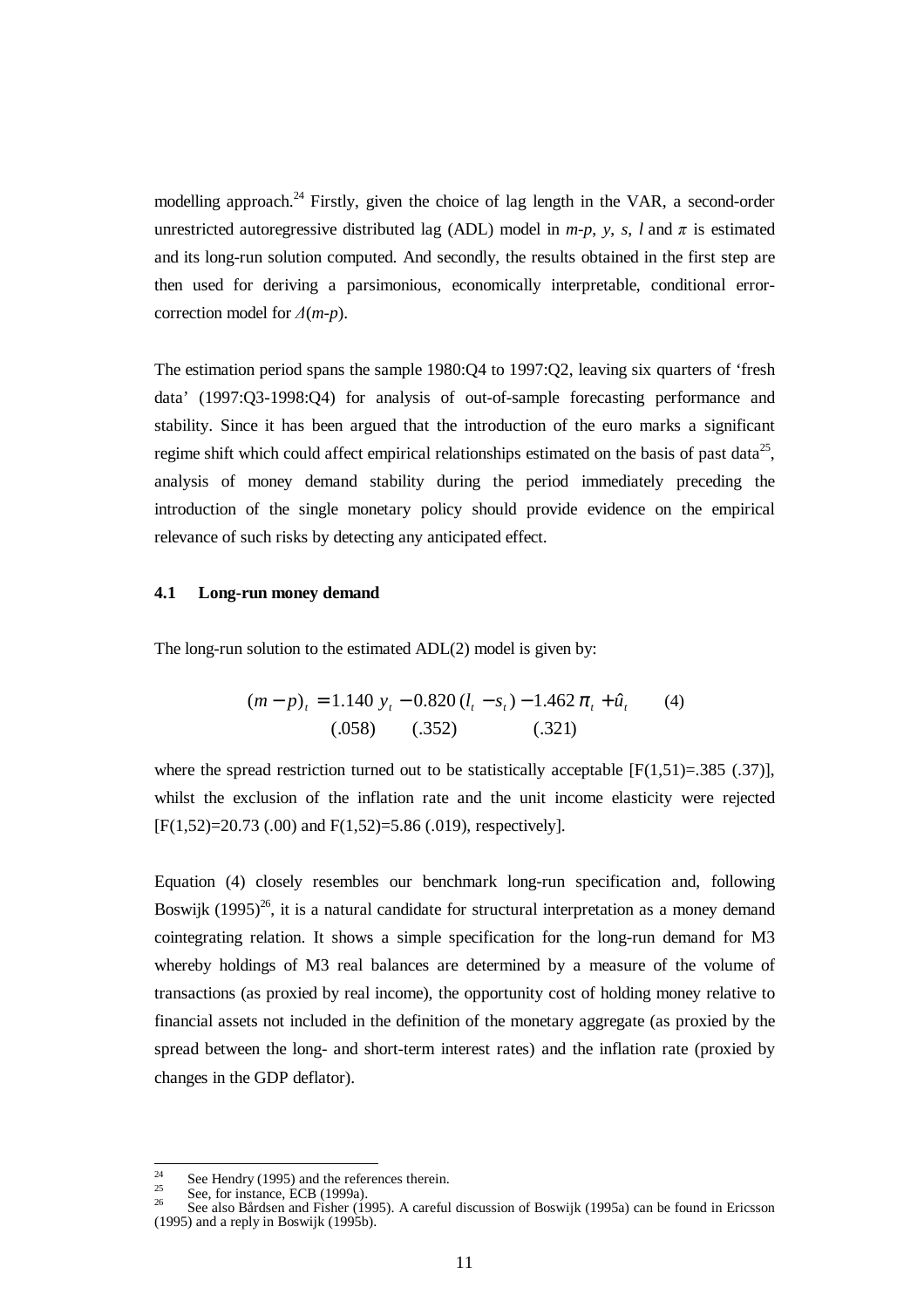The signs and magnitudes of the estimated long-run coefficients also appear quite plausible on theoretical grounds. The long-run income elasticity is estimated significantly above one (1.14), a finding which is often interpreted as proxying omitted wealth effects in the demand for money function.<sup>27</sup> The estimated long-run semi-elasticities with respect to the spread and the inflation rate are, respectively, -0.82 and -1.46 (though in both cases less precisely estimated than the income coefficient).<sup>28</sup> Equation 4 provides an explanation for the downward trending behaviour of income velocity of M3 depicted in Figure 1.f in terms of two main factors: firstly, the income elasiticity of money demand higher than one; and secondly, the significant fall in the inflation rate witnessed by the euro area during the sample period. The spread between the long- and the short-term interest rates, which shows no particular trending behaviour when the entire sample is considered, does not appear to contribute significantly to this long-term pattern of velocity. However, the low speed of adjustment of this variable to its estimated long-run equilibrium indicates that its contribution cannot be disregarded at medium-term horizons.

The income elasticity and the inflation semi-elasticity do not differ significantly from the estimates obtained within the system approach in Section 3, providing further evidence on the validity of weak exogeneity when the parameters of interest are the long-run parameters of money demand. In this latter respect, formal statistical tests do not reject at standard confidence levels that the long-run relationship given by (4) lies in the cointegration space estimated within the system approach used in Section 3. The tests yield  $\chi_2^2 = .43$  [.43] (if the cointegration space is estimated unrestrictedly),  $\chi_6^2$  =5.60 [.47] (if the cointegration space is estimated under  $H_0^1 \cap H_0^2$ ) and  $\chi_{10}^2 = 9.71$  [.47] (if the cointegration space is estimated under  $H_0^1 \cap H_0^2 \cap H_0^3$ ).

The parameters of equation (4) above turn out to be pretty stable in recent times, both within and out of the estimation sample. In this respect, Figure 2 shows their recursive estimates from 1993:Q4 onwards when the equation is estimated over the extended period up to 1998:Q4. More precisely, the figure plots the deviations of the long-run income, spread and inflation parameters with respect to the values reported in (4) above. Similar recursive estimates for the deviations from the hypothesis of long-run price homogeneity are also shown in the graph. In this latter respect, the recursive estimates suggest that long-run

 $27$ Some evidence at the MU level on the relevance of wealth in the long-run demand for money function can be found in Fase and Winder (1997,1999).

The relative size of these two coefficients is somewhat counter-intuitive if the latter were to be interpreted as the sensibility of money demand to non-financial assets. As argued in Section 2.1, however, this is not the only possible interpretation for the inclusion of the inflation rate in dynamic models of money demand.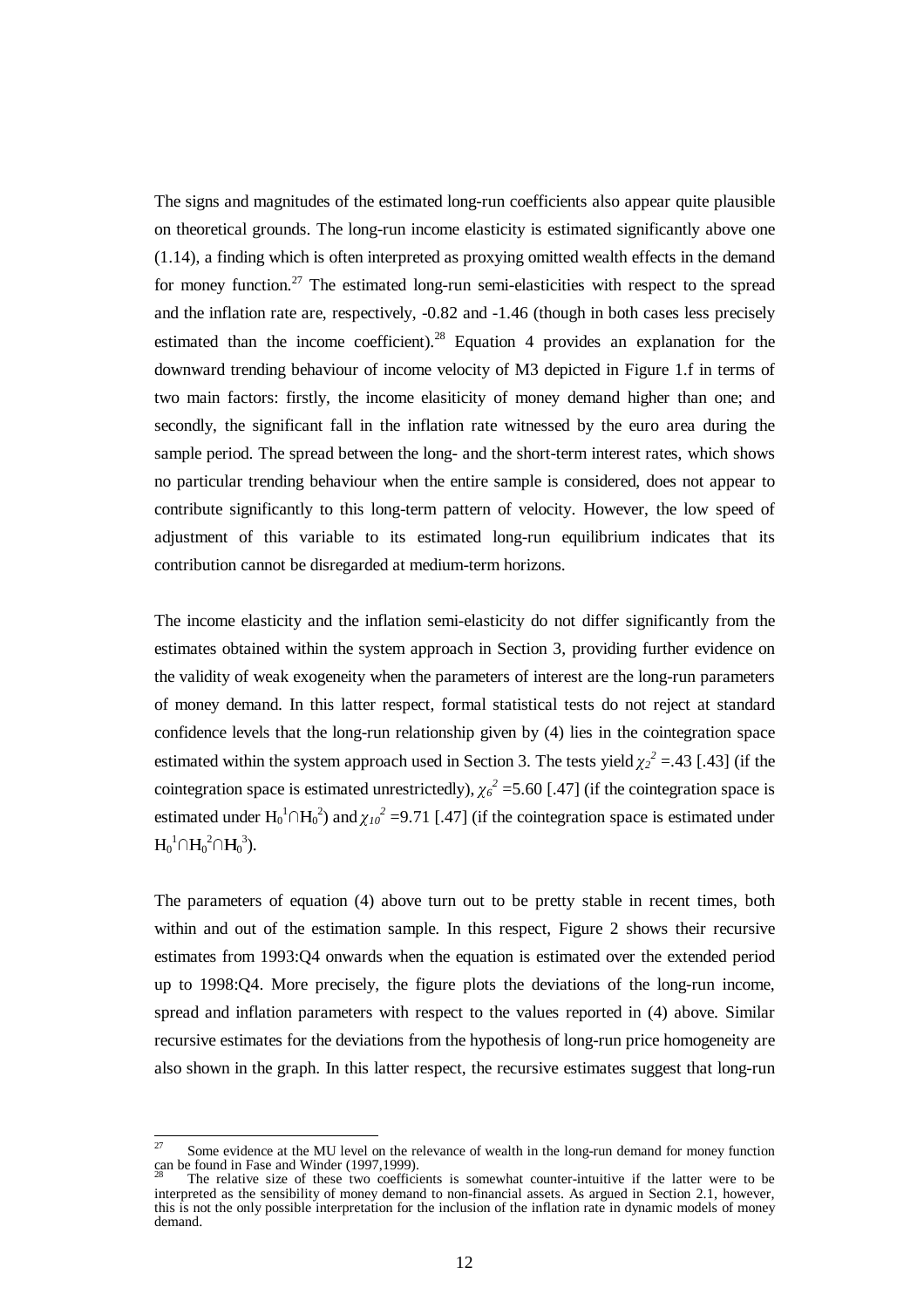price homogeneity, which was assumed in Section 2 and which is maintained throughout the paper, is an acceptable characterisation for our estimates of long-run money demand.

# **4.2 A dynamic model of money demand**

Whilst the unrestricted ADL model is valuable for computing the long-run equation (4), it is clearly over-parameterised for many other purposes. Therefore, we proceeded in a second step to estimate a parsimonious dynamic model for money demand which were both economically interpretable and statistically acceptable. The estimation results for the period 1980:Q4-1997:Q2 are summarised in equation (5) below (t-ratios in parentheses):

$$
\Delta(m-p)_t = -.739 + .075 \Delta^2 y_t + .194 \overline{\Delta s_t} - .359 \Delta l_{t-1} - .526 \overline{\Delta \pi_t}
$$
  
(11.07) (1.86) (2.63) (4.43) (10.73)  
- .136 [(*m-p*)-1.140*y* + .820(*l* - *s*) + 1.462 $\pi$ ]<sub>t-2</sub> - .009 *DUM86*<sub>t</sub> +  $\hat{\omega}_{1t}$   
(11.17) (4.92)

| $T=67$ (1980:Q4-1997:Q2) | $R^2=0.80$          | $\sigma=0.231\%$     | $DW=2.17$ |
|--------------------------|---------------------|----------------------|-----------|
| $LM(I) = .478$ [.49]     | $LM(4)=.137$ [.71]  | $LM(1,4)=.787$ [.13] |           |
| $ARCH(4)=.286$ [.89]     | $HET=.650$ [.79]    | $NORM=.824$ [.66]    |           |
| $RESET=.164$ [.69]       | $RED=.456$ [.81]    | $HANS^1=.060$        |           |
| $HANS^2=.589$            | $FOR(6)=6.28$ [.39] | $CHOW(6)=1.02$ [.42] |           |

where 
$$
\overline{\Delta s_i} = \frac{\Delta s_i + \Delta s_{i-1}}{2}
$$
 and  $\overline{\Delta \pi_i} = \frac{\Delta \pi_i + \Delta \pi_{i-1}}{2}$ , and where  $LM(i)$  and  $LM(1,i)$  stand

for the Lagrange multiplier F-tests for residual autocorrelation of order *i*<sup>th</sup> and up to the *i*<sup>th</sup> order, respectively,<sup>29</sup> *ARCH* is the Engle (1982) F-test for autoregressive conditional heteroskedasticity, *HET* is the White (1980) F-test for heteroskedasticity, *NORM* is the Doornik and Hansen (1994)  $\chi^2$ -test for normality, *RESET* is the regression specification Ftest due to Ramsey (1969), *RED* tests whether model (5) parsimoniously encompasses the unrestricted ADL(2) model, *HANS<sup>1</sup>* and *HANS<sup>2</sup>* are tests for variance and parameter within-sample stability, following Hansen (1992), *FOR* and *CHOW* are the out-of-sample forecast test and the Chow test for parameter stability over the period 1997:Q3-1998:Q4. Figure 3 records the time series of fitted and actual values for  $\Delta(m-p)$ , the scaled residuals

 $^{29}$ See Harvey (1990) for a description.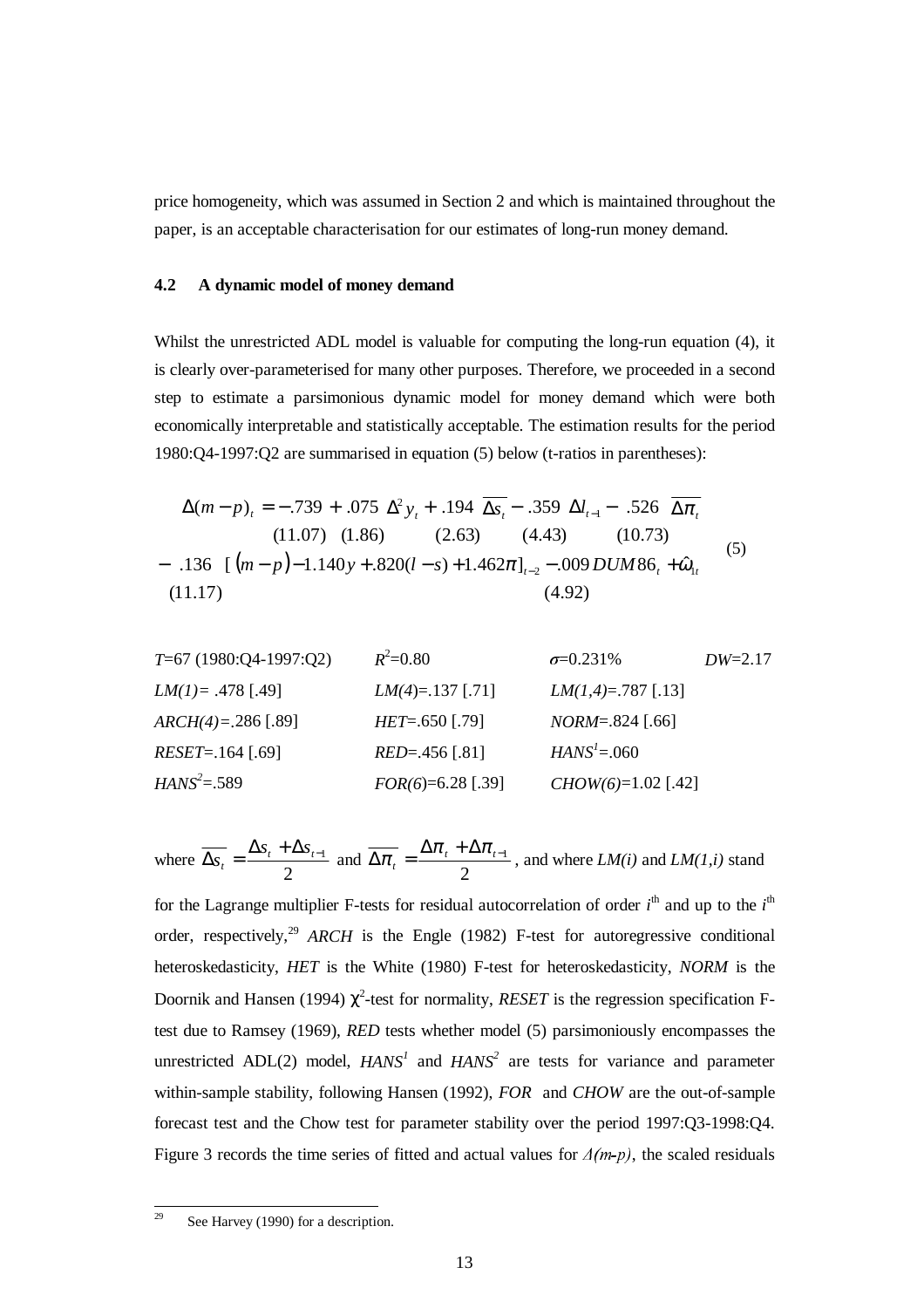from the model, the residual correlogram and the sequence of 1-step forecasts of  $\Delta(m-p)$  for the period 1997:Q3-1998:Q4.

From a statistical point of view, the estimated model appears well specified, with tests showing no signs of residual autocorrelation, heteroskedasticity or non-normality. The reductions involved in moving from the unrestricted ADL(2) to the parsimonious model given by equation (5) are not rejected either (*RED*) and, therefore, equation (5) parsimoniously encompasses the ADL(2). The coefficient of the equilibrium correction term is highly significant, indicating that a long-run relationship exists between real holdings of M3, on the one hand, and real income, the spread and the inflation rate, on the other. The size of this coefficient, however, indicates that disequilibria are corrected only slowly. This is in line with empirical evidence for EU countries, as surveyed in Browne et al. (1997), and suggests that the costs of being out of the equilibrium (or alternatively the benefits of being in equilibrium) are small. The model parameters appear reasonably stable within the estimation sample, as indicated by Hansen's tests, and no major problems are detected when the equation is used for producing one-step ahead forecasts over the six quarters not included in the estimation sample.

Following Urbain (1992), Wu-Haussman tests for weak exogeneity of real income  $(\tau_i)$ , the short-term rate  $(\tau_2)$ , the long-term rate  $(\tau_3)$ , and the inflation rate  $(\tau_4)$  with respect to the short-run parameters of money demand were also conducted. That involves testing for the significance of the residuals from the marginal unrestricted reduced-form models for *y, s*, *l* and  $\pi$  in the money demand equation. None of the tests rejects at standard confidence levels the null of weak exogeneity<sup>30</sup>, validating the single-equation approach adopted herein for estimation of money demand.

With a view to gaining some insight into the dynamic properties of the estimated money demand equation, Figure 4 shows the cumulative normalised lag weights of prices, real income and the short- and the long-term interest rates obtained from equation (5). The mean lags for *p*, *y*, *s* and *l* are 5.8, 7.4, 5.6 and 4.1 quarters, respectively. The median lags are somewhat shorter: 4.1, 6.2, 4.5 and 2.5 quarters, respectively. The short-run elasticities of nominal money with respect to prices are close to zero, in contrast with the estimated longrun elasticities. This result, which is often found in the empirical literature on money demand, is consistent — as argued in Ericsson (1999) — with Ss-models of money demand, with short-run factors determining the changes in money holdings given desired

 Results were as follows:  $\tau_1 = .083$  (.77),  $\tau_2 = .555$  (.46),  $\tau_3 = .178$  (.67) and  $\tau_4 = .399$  (.53). The joint test yields:  $\tau = .415$  (.797).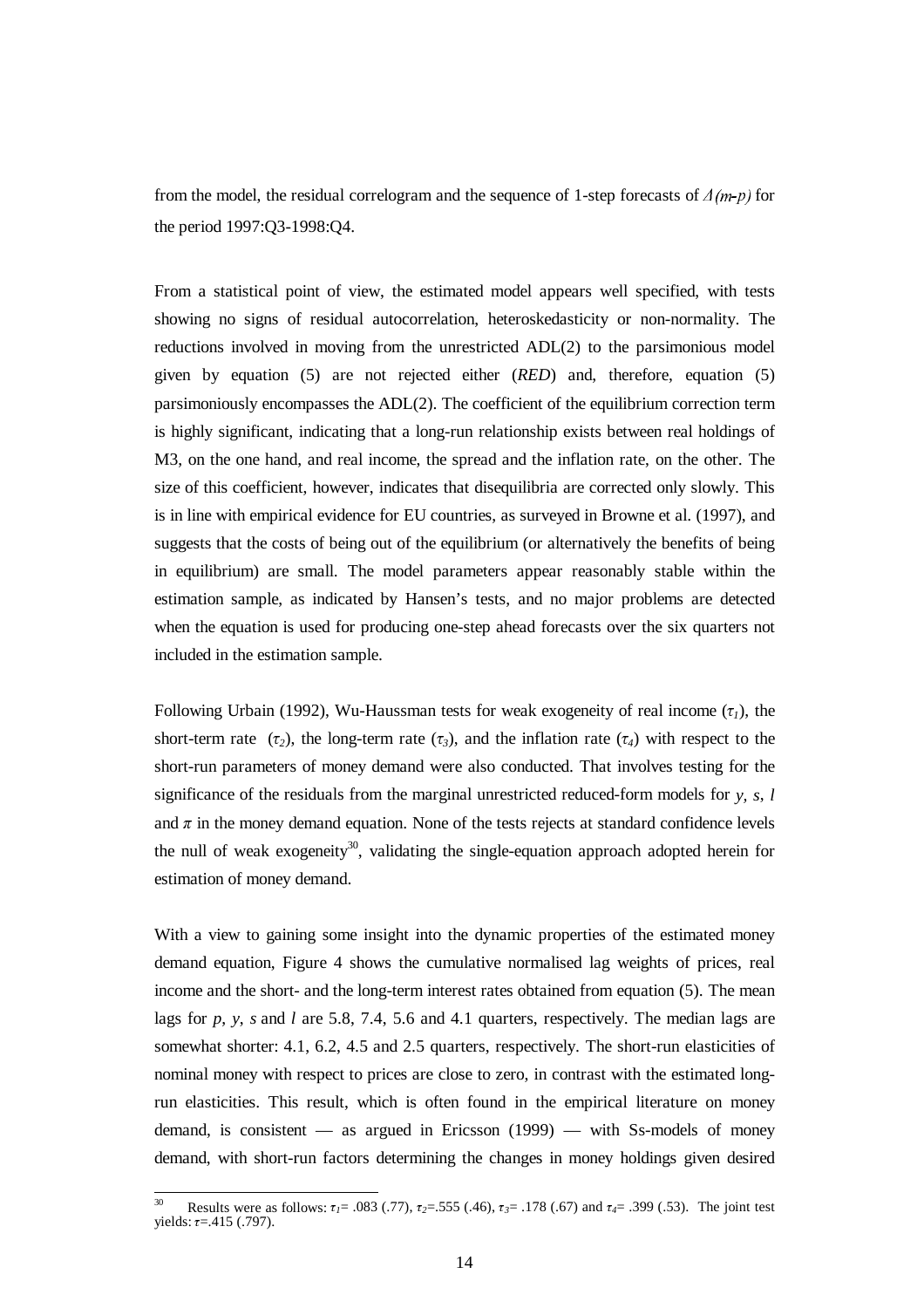upper and lower bands and longer-run factors determining the bands themselves. Money demand is estimated to respond more rapidly to changes in the alternative rate than to changes in the own rate. That feature is of particular interest if the central bank were to exert some short- to medium-term control on the money stock.<sup>31</sup> It should be born in mind, however, that the experiment conducted in computing the lag weights involves a rather unrealistic assumption, namely that the r.h.s. variables are orthogonal. That precludes policy conclusions. In Section 5 a more realistic simulation is made within a multivariate framework which allows for the interplay of the different variables in the system.

Finally, as regards parameter stability, equation (5) was estimated recursively over the extended sample 1980:Q4-1998:Q4. A graphical summary of the results from 1990:Q4 to 1998:Q4 is shown in Figure 5. The figure records the recursively estimated coefficients plus/minus twice their standard errors together with other relevant output from the recursive estimation. The latter includes: residual sum of squares as the sample increases, standardised innovations, 1-step forecast errors plus/minus twice the recursively estimated equation standard error, 1-step ahead Chow tests, and breakpoint Chow tests scaled by their 5% significance values. The estimated parameters appear constant and significant over most of the sample. The Chow tests do not reveal any major non-constancy either. Estimation of equations (4) and (5) over the full sample 1980:Q4-1998:Q4 provides the following results:

$$
(m-p)_t = 1.125 y_t - 0.865 (l_t - s_t) - 1.512 \pi_t + \hat{u}_t
$$
\n(4.a)  
\n(.058) (.359) (.329)

$$
\Delta(m-p)_t = -.690 + .071 \Delta^2 y_t + .194 \overline{\Delta s_t} - .353 \Delta l_{t-1} - .526 \overline{\Delta \pi_t}
$$
  
\n(10.99) (1.78) (2.65) (4.47) (10.79)  
\n- .132 [(m-p)-1.125y+.865(l-s)+1.512 $\pi$ ]<sub>t-2</sub> - .0095 *DUM*86<sub>t</sub> +  $\hat{\omega}_{1t}$   
\n(11.10) (5.00)  
\n*T*=73 (1980:Q4-1998:Q4)  $R^2=0.80$   $\sigma=0.230\%$  *DW*=2.18  
\n*LM*(1)= .649 [.42] *LM*(4)=.319 [.57] *LM*(1,4)=.734 [.57]  
\nARCH(4)=.532 [.71] *HET*=.58 [.85] *NORM*=1.53 [.47]  
\n*RESET*=.158 [.69] *RED*=.44 [.82] *HANS*<sup>t</sup>=.041 *HANS*<sup>2</sup>=.622

 $\overline{a}$ 31 See Cabrero et al. (1998).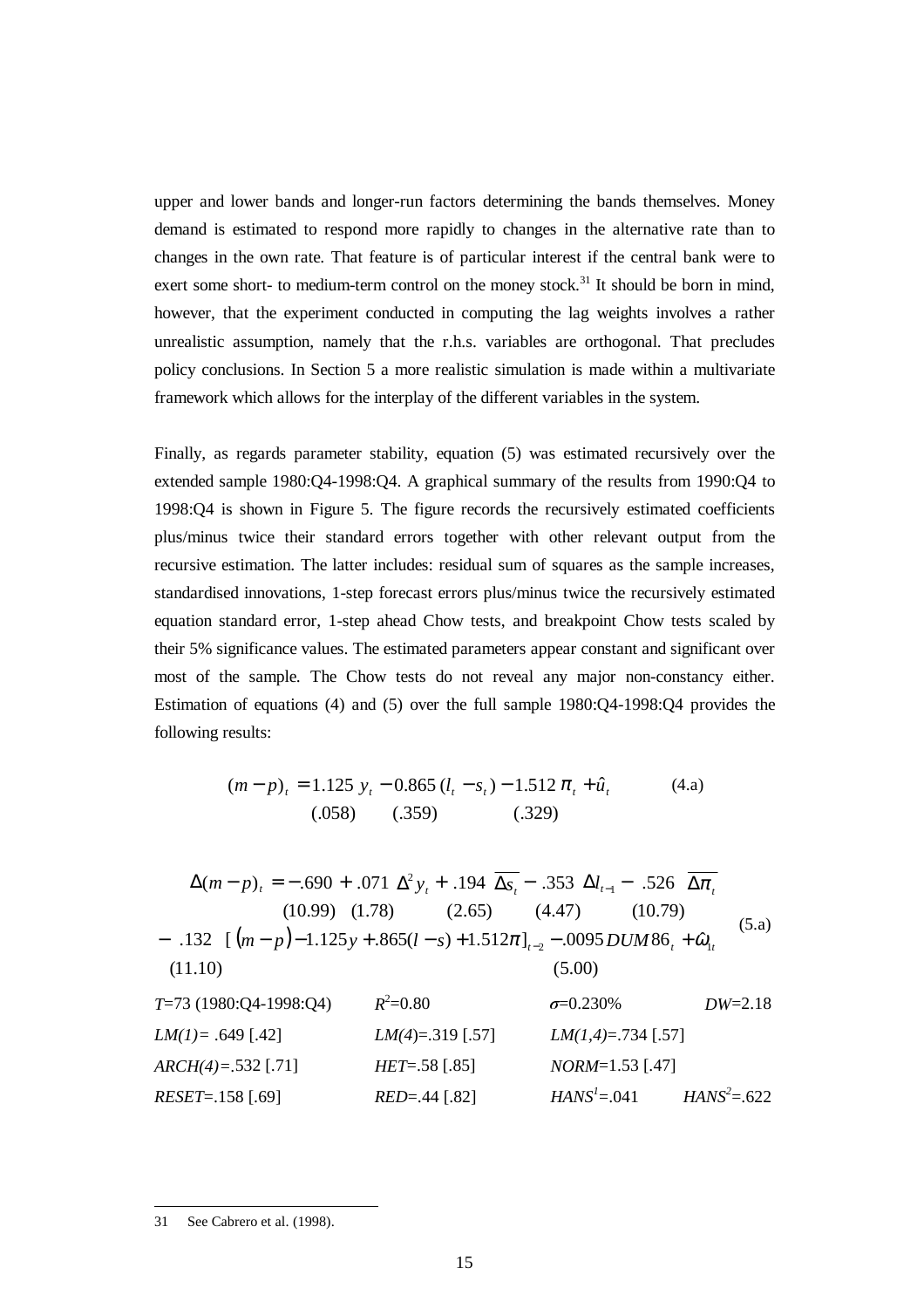#### **4.3 Some results on aggregation**

As pointed out in Section 2.2, a number of methods for the calculation of historical aggregated series for the euro area have been employed in existing empirical work. It is also fair to say that any choice between them is somewhat arbitrary, reflecting the fundamental problem that it is only from 1999 onwards that a single currency is in place. In particular, the time series for area-wide M3 employed above is calculated backwards from September 1997 M3 levels in euro, using an output-weighted average of participating countries' developments. As discussed, this method of aggregation provides for a coherent historical calculation of euro area monetary aggregates, on the one hand, and the r.h.s. variables in the money demand equation, on the other. Of particular interest is that the resulting growth rates for M3 are consistent with the concept of area-wide inflation most widely used in economic analysis, i.e. a weighted average of countries' inflation rates.

One drawback, however, is that the aggregation method departs from the compilation procedures for euro area monetary which are in place since the start of Stage Three, whereby national data are aggregated in a common currency, the euro, using the irrevocable conversion rates announced on 31 December 1998. Since this may potentially have implications if the estimated models were to be used in the new context, we explore below the effect that the use of euro area M3 compiled on the basis of fixed conversion rates (as published in ECB, 1999b) may have on our estimates whilst noting that a discrepancy with respect to the way in which the remaining variables in our analysis are calculated is introduced.

On a conceptual basis, M3 growth figures resulting from both aggregation procedures can be interpreted as weighted averages of the estimated historical national contributions with weights depending on the method employed. Under the first aggregation method, weights are fixed and are calculated as countries' shares in area-wide GDP evaluated at PPP rates. Under the second, weights are time varying and depend on countries' shares on area-wide money M3 evaluated at fixed conversion rates. On average, the second method gives more weight to countries with higher liquidity ratios.

At the empirical level, a first conclusion that can be drawn from visual inspection of Figure 6 is that the difference between the two aggregation procedures cannot be overstated. The figure plots the levels (Figure 6a) and the quarterly growth rates (Figure 6b) of M3 resulting from the application of the two aggregation methods. Both series in levels move closely together for most of the sample period with differences mainly concentrated at the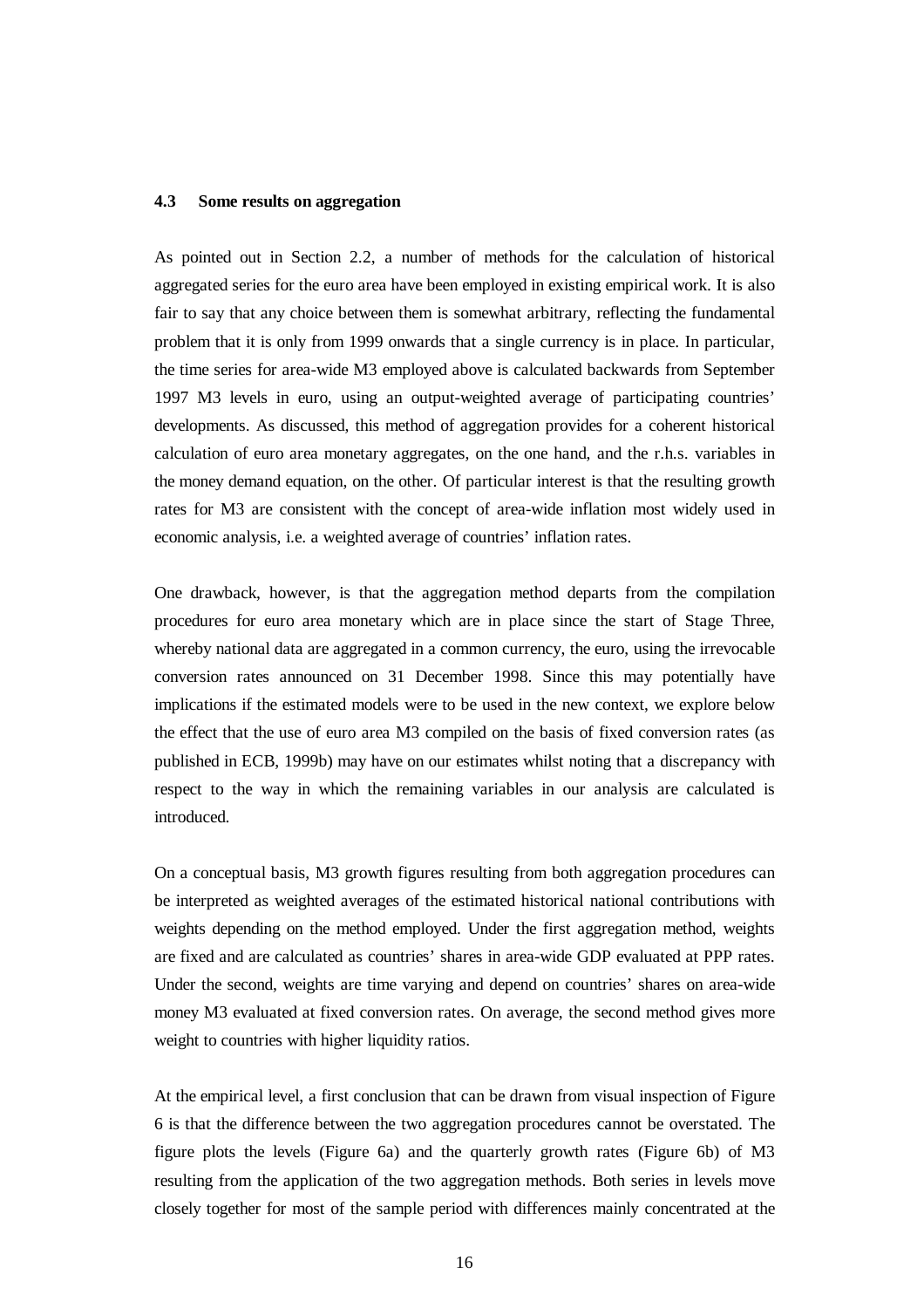beginning of the eighties. The differences in the quarterly growth rates are of moderate size in statistical terms when compared, for instance, with the standard error reported in equation (5) above. They are quite persistent, however, implying long-lasting effects when the levels of the series are considered. Thus, during the first half of the eighties the outputweighted M3 grew around 5% more in cumulative terms than the corresponding aggregate computed using the fixed conversion rates.

Formal analysis using the Johansen procedure confirms that both time series do cointegrate with cointegrating vector  $(1, -1)$ . That in turn suggests that the cointegration results reported in Section 3 would be little affected by the change in the aggregation method for M3. Table 2 confirms this intuition by reproducing the analysis in Section 3 and Table 1 for the monetary aggregate M3 computed using the fixed conversion rates. None of the conclusions in Section 3 are changed by the evidence presented in the table.

As for the short-run dynamics, we proceed by estimating equations (4) and (5) over the full sample 1980:Q4-1998:Q4 using M3 computed using the fixed conversion rates. The results are summarised in equations (4.b) and (5.b) below and in Figure 7, which show some graphical evaluation statistics:

$$
(\tilde{m} - p)_t = 1.111 y_t - 0.710 (l_t - s_t) - 1.201 \pi_t + \hat{u}_t
$$
(4.b)  
(.059) (.391) (.370)  

$$
\Delta(\tilde{m} - p)_t = -.635 + .074 \Delta^2 y_t + .114 \overline{\Delta s_t} - .320 \Delta l_{t-1} - .478 \overline{\Delta \pi_t}
$$
  
(11.69) (1.82) (3.07) (3.95) (9.71)  
- .126 [( $\tilde{m} - p$ ) - 1.111y + .710(l - s) + 1.201 $\pi$ ]<sub>t-2</sub> - .0096 *DUM86<sub>t</sub>* +  $\hat{\omega}_{1t}$   
(11.81) (4.94)

| $T=73$ (1980:Q4-1998:Q4) | $R^2=0.80$         | $\sigma=0.235\%$     | DW=2.03       |
|--------------------------|--------------------|----------------------|---------------|
| $LM(I) = .022[.88]$      | $LM(4)=.904 [.35]$ | $LM(1,4)=1.40 [.24]$ |               |
| $ARCH(4)=.624 [.65]$     | $HET=.319 [.98]$   | $NORM=.234 [.89]$    |               |
| $RESET=.319 [.98]$       | $RED=.58 [.72]$    | $HANS^1=.105$        | $HANS^2=.679$ |

where  $\tilde{m}$  denotes that the historical series for M3 is calculated using the fixed conversion rates. As before, equation (4.b) is obtained as the long-run solution of an ADL(2) model and equation (5.b) parsimoniously encompasses the unrestricted autoregressive distributed lag model.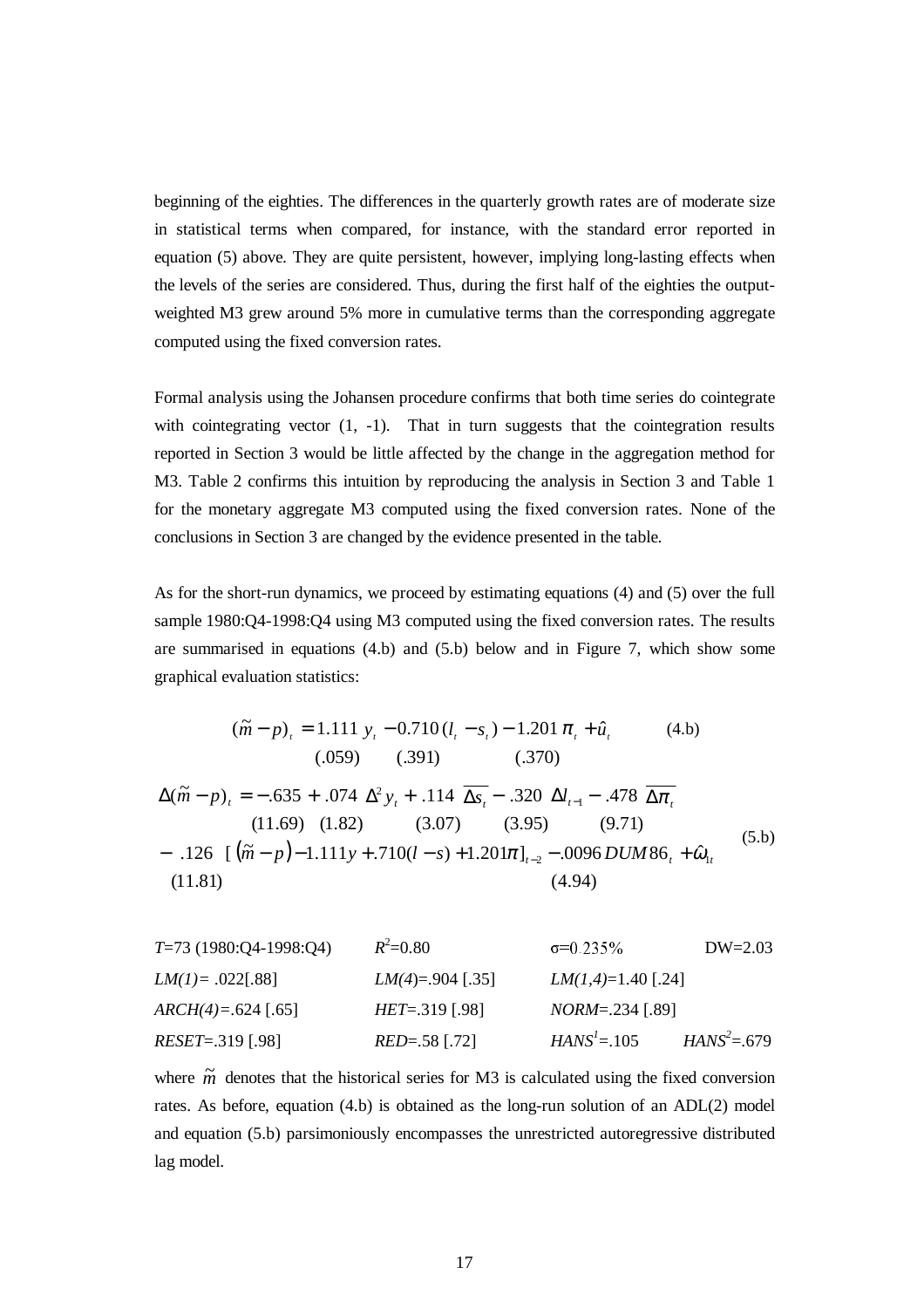Comparison of (4.b) and (5.b) with (4.a) and (5.a) indicates that the change of aggregation method for M3 does not have any noticeable impact either on the long- or the short-run parameters of money demand, with differences in point estimates always well within one standard error. That in turn suggests that it is unlikely that the shift to the calculation of euro area M3 using fixed conversion rates may in itself render our results useless in the context of Stage Three.

Although (based on the respective estimated standard errors) there appears to be little to choose between both aggregation procedures, encompassing tests were conducted with a view to discriminating between the two competing models (5.a) and (5.b). In order to deal with different dependent variables, we follow the approach that Ericsson, Hendry and Tran (1994) take for testing models with seasonal adjusted data versus models with nonseasonally adjusted data. In this context, the hypothesis that  $(5.a)$  encompasses  $(5.b)$   $[H<sub>0</sub><sup>a</sup>]$ can be tested by adding  $\Delta(m - \tilde{m})$  and the error correction term in (5.b) to equation (5.a) and testing for their joint significance. Conversely, the null that (5b) encompasses model (5a)  $[H_0^b]$  can be tested by adding  $\Delta(m - \tilde{m})$  and the error correction term in (5.a) to equation (5.b). Likelihood ratio tests for these hypotheses provide the following results (pvalues in parentheses):  $\chi^2(2)=1.29$  (.524) and  $\chi^2(2)=4.25$  (.120) for the nulls  $H_0^a$  and  $H_0^b$ , respectively. Therefore, although neither  $H_0^a$  nor  $H_0^b$  can be formally rejected at standard confidence levels, it appears that the evidence for  $H_0^b$  is less compelling, somewhat favouring (5.a) over (5.b). Recursive computation of the encompassing tests tends to confirm this conclusion.

#### **5 An impulse response analysis of the multivariate money demand system**

In order to overcome the rather unrealistic assumptions which underlie the analysis of the dynamic properties of money demand in Section 4.2, we now step back to the multivariate money demand system and investigate the dynamic interactions of all its variables by means of the system's impulse response functions. The computation of the impulse response functions starts from the system incorporating the long-run money demand relationship (4) within the cointegration space estimated under  $H_0^1 \cap H_0^2 \cap H_0^3$ . The employed methods which are extensions of structural VAR methods to cointegrated systems have recently been developed in Vlaar (1998) and are briefly reviewed in Annex 2. In Vlaar and Schuberth (1999) these methods are applied to address the issue of controllability of a broad monetary aggregate which was computed from old harmonised M3 data for the EU countries without Luxembourg.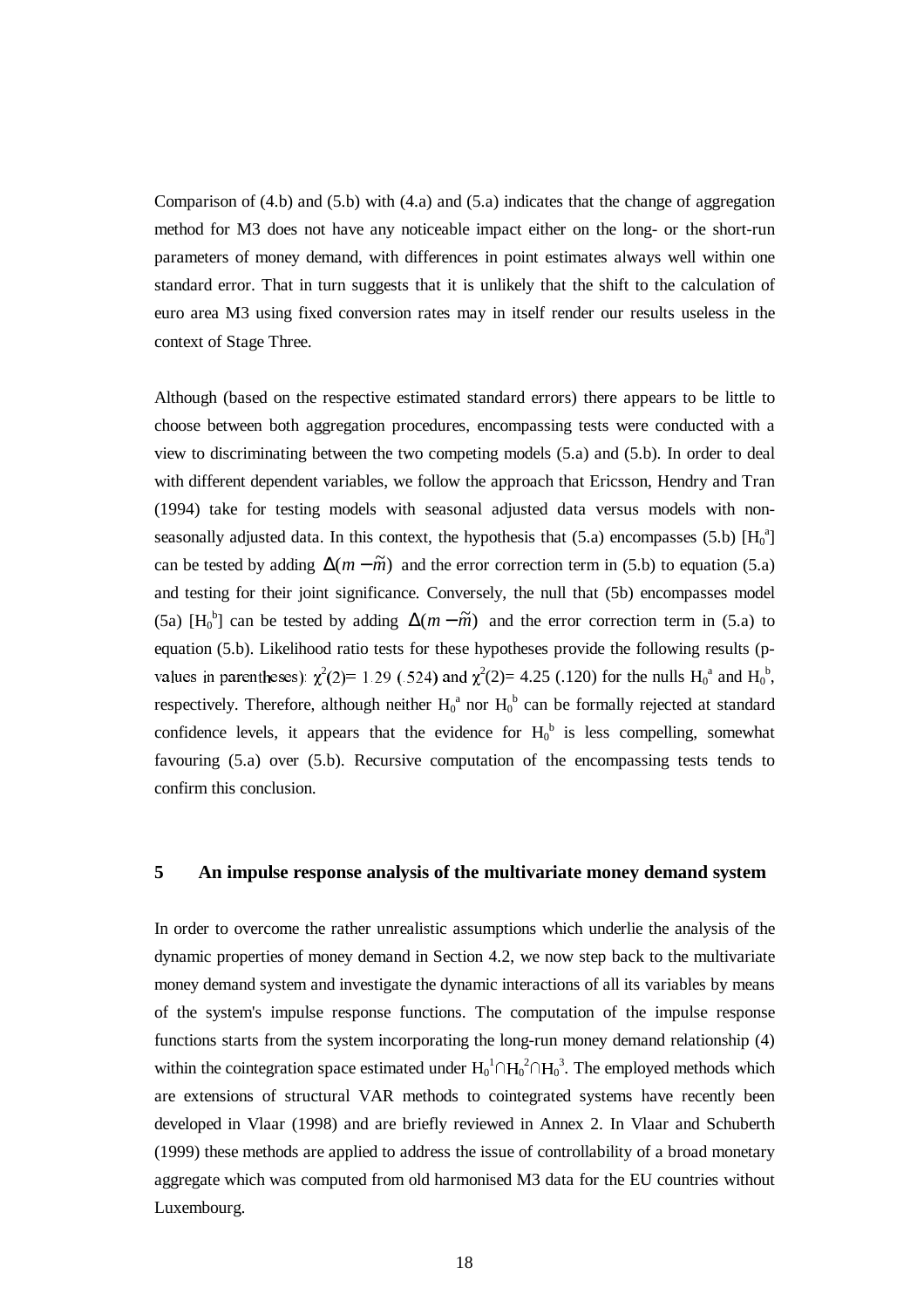#### **5.1 The identification of the structural innovations**

Given the outcome of our empirical analysis of the 5 - dimensional money demand system with 3 cointegrating vectors, we explore the system's dynamic properties by means of its impulse responses,  ${B_i}_{i=0}^{\infty}$ , to a set of underlying structural innovations. The identification of these structural innovations will be achieved by separating them along two dimensions. First, we separate 2 structural innovations having permanent effects from 3 innovations with merely transitory effects. Within each of the two subsets, we then identify innovations which are assumed to be related to monetary policy. In view of this objective, let us tentatively label the innovations — in order of their occurrence within the system — as an aggregate supply shock, a change in the monetary policy objective, an aggregate demand shock, a money demand shock and an interest rate shock with the first two having permanent effects.<sup>32</sup>

Following Vlaar and Schuberth (1999), the two monetary policy shocks are assumed to have either permanent or merely transitory effects. The first, which is labelled as a change in the monetary policy objective, is thought to capture the nominal stochastic trend within our sample. The second is assumed to capture the transitory element of monetary policy. Our label suggests that it should be likely to show up as an innovation to the short-term nominal interest rate which is supposed to be the monetary policy instrument.<sup>33</sup> Aggregate demand and aggregate supply shocks are considered to be the most important factors driving real GDP which, in turn, acts as the scale variable determining money demand. Beyond being orthogonal to the other structural innovations, the money demand shock is assumed to be orthogonal to any contemporaneous variable affecting money demand. It should thus closely resemble the error term in our conditional money demand model.

Starting from an estimate of the system's covariance matrix  $\Sigma$  and its so-called total impact matrix  $C(1)$ , we have to impose a set of at least 10 independent restrictions on either its contemporaneous impact matrix  $B_0 = B$ , where  $\Sigma = BB'$ , or its long-run impact matrix

 $\overline{a}$ 

As a matter of fact, the economic variables comprising the system will be subject to a larger number of shocks (shocks to the term structure, foreign interest rate shocks, exchange rate shocks, etc.). In this connection, it is clear that the empirical model under investigation is unlikely to encompass all the relevant aspects of the monetary transmission process. From a methodological point of view, that raises the question of whether the identified shocks can be interpreted as structural as incorporated in the underlying assumption of their orthogonality. The choice of the above labels reflects the underlying untested assumption that the respectively labelled shocks are the most relevant ones for purposes at hand. Ericsson, Hendry and Mizon (1998) provide an insightful discussion of the problems involved in interpreting impulse response analysis.

The identification of the monetary policy shocks disregards any problem which may be due to the operation of the EMS according to which a number of participating countries had to use the short-term interest rate as an instrument for fixing the exchange rate instead of gearing it directly to the ultimate objective of monetary policy.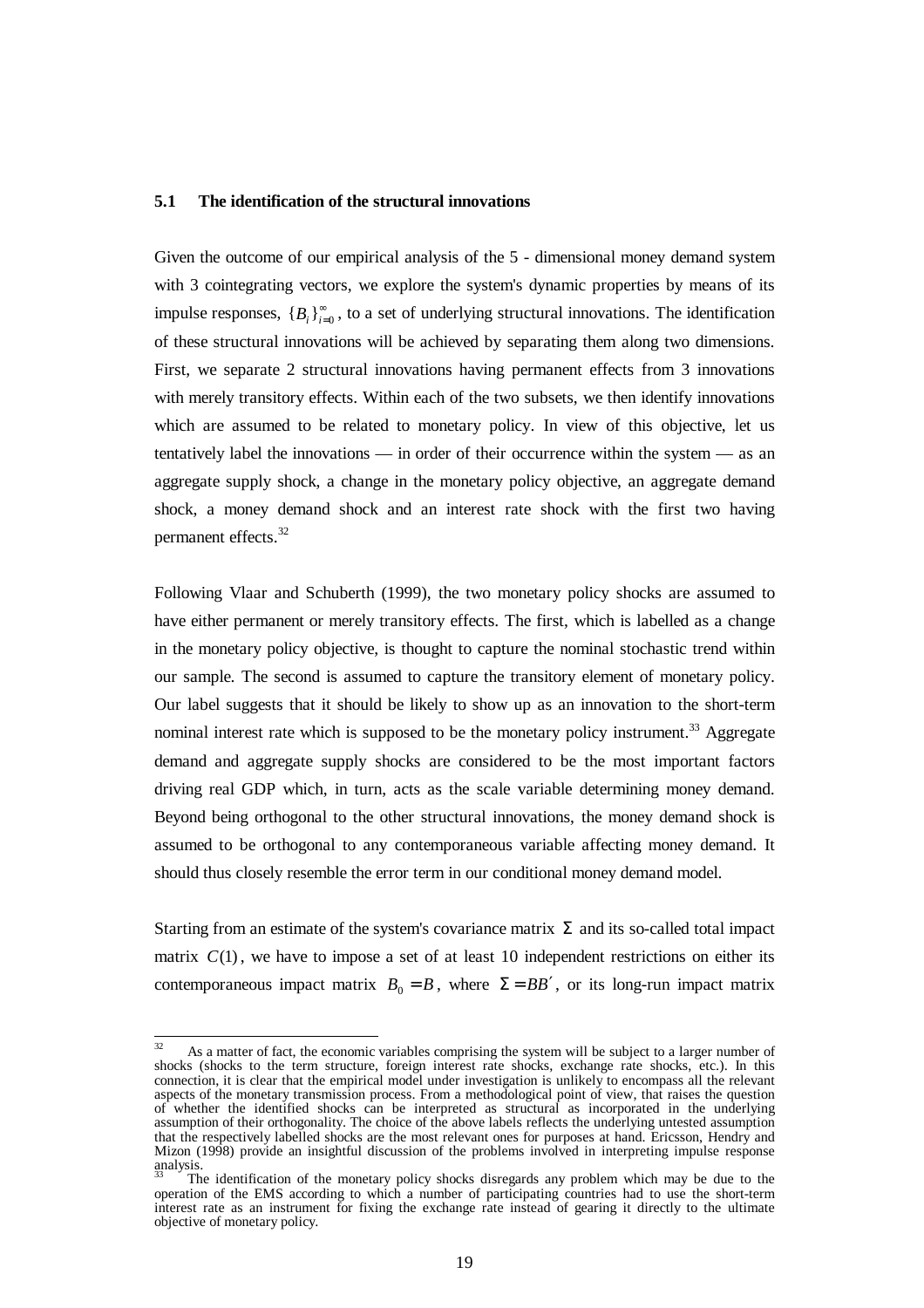$B_{\infty} = C(1)B$  in order to identify the vector of structural innovations.<sup>34</sup> Since any particular set of identifying restrictions will be subject to controversial discussion, we have chosen to follow a conservative two-step identification strategy. In the first step, we impose a set of exactly identifying restrictions which borrow as far as possible from the outcome of our empirical analysis but leave the effects of the two monetary policy shocks unconstrained. In the second step, we then impose a set of additional, over-identifying restrictions which are designed to characterise the latter. As these additional restrictions must be considered crucial a priori, they will be tested for their compatibility with the data.

To separate the 2 shocks having permanent effects from the 3 shocks with merely transitory effects we start with restricting the long-run impact of the latter:

(R.1) The aggregate demand shock, the money demand shock and the interest rate shock have a zero long-run impact on the levels of all the variables within the cointegrated system, i.e.  $(C(1)B)_{ii} = 0$  for  $i = 1,...,5$  and  $j = 3,4,5$ .

In order to mutually identify the 2 shocks with permanent effects, i.e. to separate the effects of the aggregate supply shock from those of the change in the monetary policy objective, we impose a single restriction on the long-run impact of the former:

(R.2) The aggregate supply shock does not affect GDP inflation in the long run, i.e.  $(C(1)B)_{51} = 0$ .

Restriction (R.2) implies that monetary policy anchors inflation which is consistent with the widely held view that inflation is a monetary phenomenon in the long run.

To mutually identify the 3 shocks with merely transitory effects, a set of at least 3 restrictions have to be imposed on their contemporaneous impacts. Here, we assume:

- (R.3) GDP inflation is not contemporaneously affected by the aggregate demand shock, i.e.  $B_{53} = 0$ .
- (R.4) The money demand shock does not contemporaneously affect real GDP, the nominal short and long-term interest rates and GDP inflation, i.e.  $B_{24} = B_{34} = B_{44} = B_{54} = 0$ .

Restriction (R.3) corresponds to the assumption that inflation adjustment is sluggish,  $35$ while the restrictions given by  $(R.4)$  reflect our assumption that the money demand shock is

 $34$ 

 $\frac{34}{35}$  Refer to Annex 2 for details.<br><sup>35</sup> This view is widely supported by empirical evidence and has been adopted, for instance, by Fuhrer and Moore (1995) in modelling the inflation process.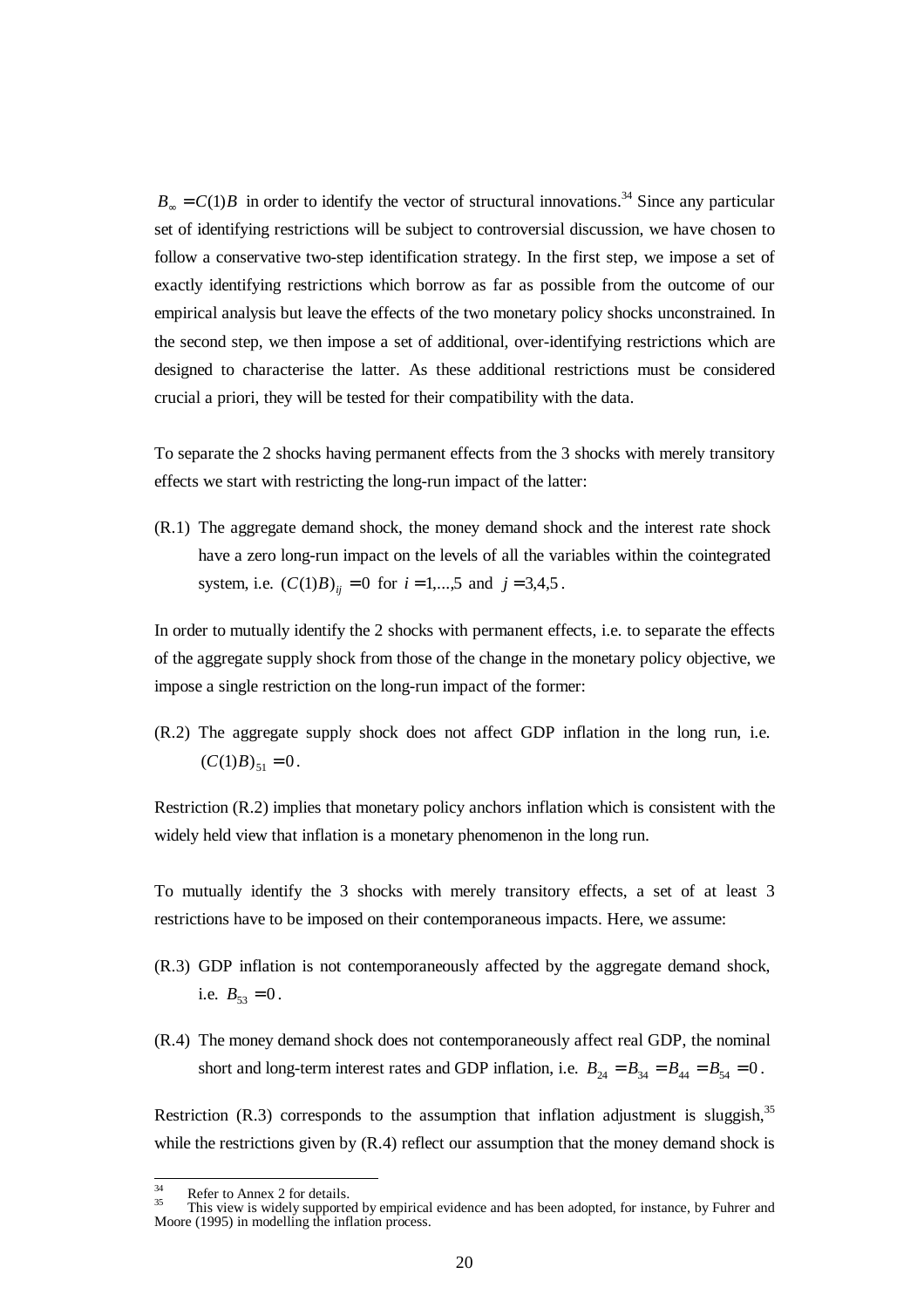orthogonal to all contemporaneous variables entering the conditional money demand model. Thereby it is implicitly assumed that money supply fully accommodates contemporaneous movements in money demand which, in turn, is in line with our presumption that the shortterm nominal interest rate serves as the monetary policy instrument.

Up to now a set of 21 restrictions are imposed. Due to the reduced rank of the total impact matrix  $C(1)$ , however, only 6 out of the 15 zero restrictions given by  $(R, 1)$  are linearly independent. Similarly, only 2 out of the 4 zero restrictions given by (R.4) turn out to be independent.<sup>36</sup> Disregarding the 11 redundant restrictions, there are in total 10 independent restrictions which indeed exactly identify *B* and, thus, the structural innovations.

The effects of the monetary policy shocks have been left unrestricted for the time being. The identification of these shocks may thus suffer from capturing influences which affect the variables of our money demand system but which are not due to monetary policy. Therefore, in order to end up with a more thorough characterisation of the effects of monetary policy, we impose a set of over-identifying restrictions. Firstly, we assume:

(R.5) Real GDP is not contemporaneously affected by both the change in the monetary policy objective and the interest rate shock, i.e.  $B_{22} = B_{25} = 0$ .

These restrictions are consistent with the assumption that monetary policy shocks affect real activity only with some delay which seems plausible for a system based on quarterly data. In structural VAR analyses of quarterly US data, for instance, the restriction on the impact response of real GDP proves to be an identifying assumption which makes the impulse responses of the VAR models match the a priori views on the effects of a monetary policy shock.<sup>37</sup>

Secondly, we impose:

(R.6) A change in the monetary policy objective does not affect real GDP in the long run, i.e.  $(C(1)B)_{22} = 0$ .

<sup>&</sup>lt;sup>36</sup> This outcome is due to the particular set of zero restrictions we have imposed on the vector of the loading matrix corresponding to the long-run money demand relationship. These zero restrictions imply that the orthogonal complement of the loading matrix has a zero row which, in turn, implies that the total impact matrix of the system's reduced-form representation has a zero column. Given two zero restrictions on the contemporaneous impact vector of the money demand shock, we then end up with a homogenous linear equation system which determines the two remaining elements of the contemporaneous impact vector that do not correspond to real money holdings to be zero too. But this means that any pair of zero restrictions imposed on its contemporaneous impact will suffice to identify the money demand shock.

See Bernanke and Blinder (1992) and Bernanke and Mihov (1995).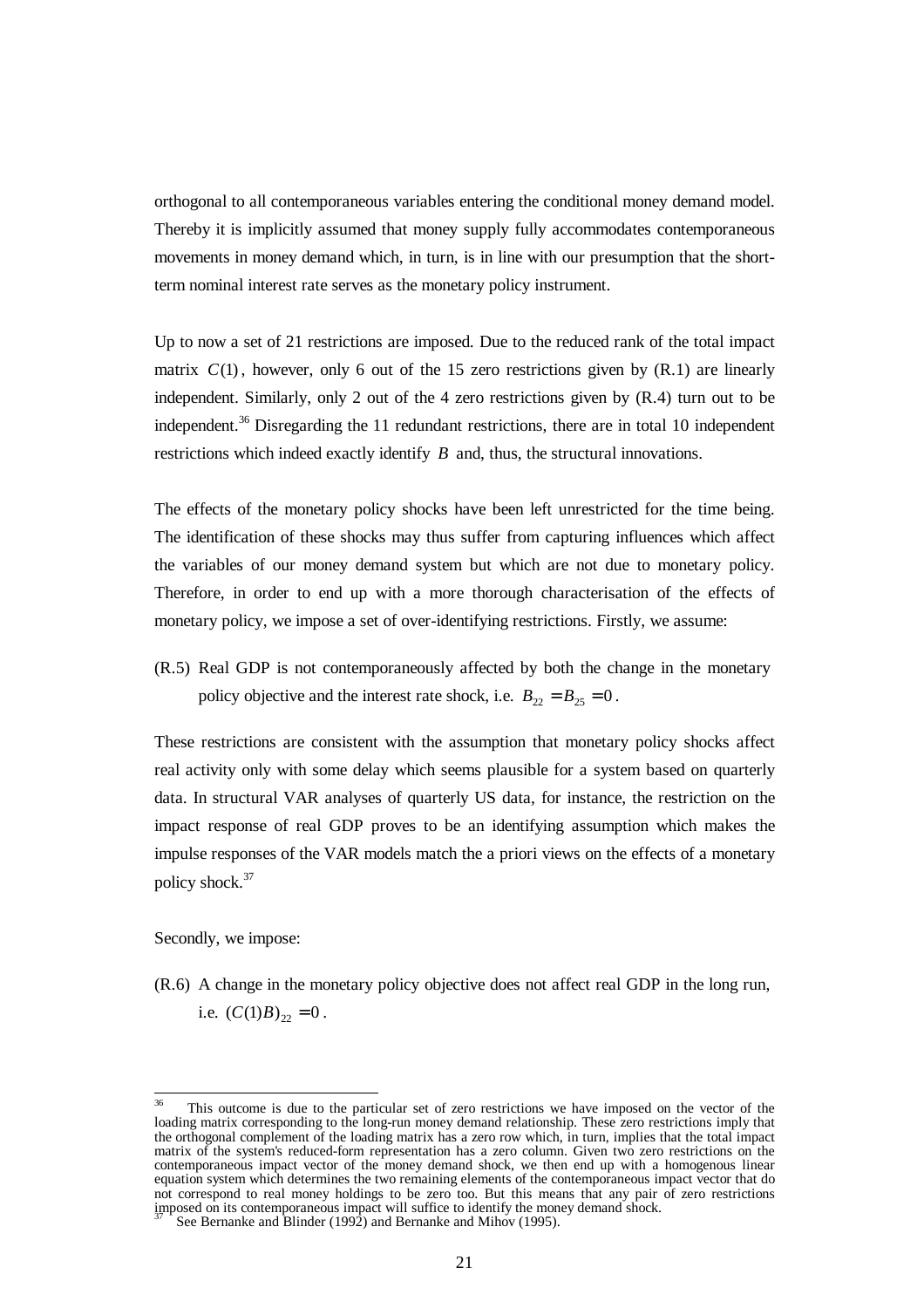This restriction implies that real GDP will be exclusively driven by supply shocks in the long run, where the supply shocks may be interpreted as realisations of an underlying stochastic productivity trend.

Since the level of real GDP will not be affected by the level of the inflation rate in the long run, neutrality, indeed super-neutrality of monetary policy is implied by restriction (R.6), whereas restriction (R.2) guarantees that inflation is a monetary phenomenon in the long run. Taken together, these two restrictions imply that the long-run outcome of the impulse response analysis is dichotomous. Although this may be overly rigid in view of empirical findings, it will be useful in discussing the impulse response functions of the multivariate money demand system by providing a benchmark.

Individually as well as jointly conducted Likelihood Ratio tests accept the set of overidentifying restrictions given by (R.5) and (R.6). The statistics of the individually conducted tests which have asymptotic  $\chi^2$ - distributions with two and one degrees of freedom, respectively, are 0.23 and 0.51. The statistic of the jointly conducted test which is asymptotically  $\chi^2$  - distributed with three degrees of freedom yields 0.54. As the outcome of these tests gives evidence that the over-identifying restrictions are compatible with the data, we have chosen to rely on the full set of restrictions given by  $(R.1)$  -  $(R.6)$  for the remainder of our analysis. The estimate of the over-identified contemporaneous impact matrix is:

|            | 0.14   | 0.22    | 0.03     | 0.21    | 0.15    |
|------------|--------|---------|----------|---------|---------|
|            | (0.09) | (0.07)  | (0.05)   | (0.02)  | (0.04)  |
|            | 0.32   | 0.00    | 0.32     | 0.00    | 0.00    |
|            | (0.13) | $(---)$ | (0.08)   | $(---)$ | $(---)$ |
| ᄉ<br>$B =$ | 0.47   | $-0.31$ | 0.24     | 0.00    | 0.15    |
|            | (0.18) | (0.25)  | (0.11)   | $(---)$ | (0.08)  |
|            | 0.12   | $-0.23$ | 0.01     | 0.00    | 0.24    |
|            | (0.20) | (0.15)  | (0.12)   | $(---)$ | (0.06)  |
|            | 0.52   | -0.92   | $0.00\,$ | 0.00    | 0.45    |
|            | (0.32) | (0.19)  | (----)   | $(---)$ | (0.13)  |

with its estimated asymptotic standard errors given in parentheses.

As a first rough check of its plausibility, the above identification scheme should guarantee that at least the impact response of the variable which is considered to be most closely related to a particular structural shock is significant. This seems to hold true for all structural shocks but the interest rate shock. The impact responses of real GDP to both an aggregate supply shock and an aggregate demand shock turn out to be significant. Note that a positive aggregate supply shock is accompanied by a decrease in the nominal shortterm interest rate, whereas a positive aggregate demand shock, which may build up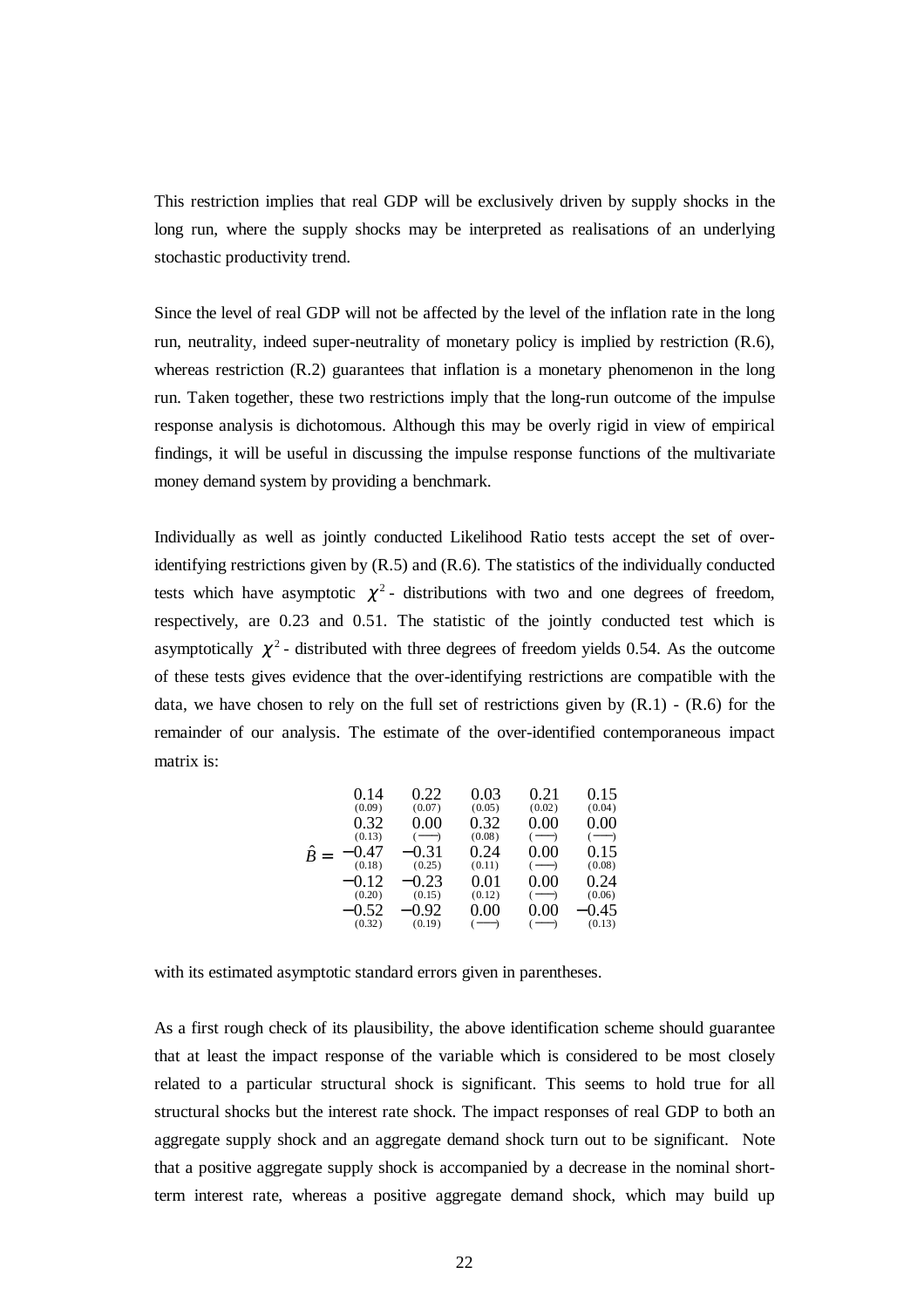inflationary pressures, is accompanied by an increase in the nominal short-term interest rate. Both interest rate responses which are consistent with an easing or a tightening of monetary policy, respectively, prove to be significant.

A downward change in the monetary policy objective results in a significant decline in the inflation rate though merely in an insignificant move of the nominal interest rates. As imposed, a positive money demand shock induces solely an increase in real money holdings. Note that the impact response of real money holdings is of the same order of magnitude as the estimated standard error of the residuals of the conditional money demand model. The impact effect turns out to be 0.21 while the estimated standard error of the residuals is 0.23. With respect to the identification of the structural innovation which was labelled as an interest rate shock some doubts arise. The estimated impact response of the nominal shortterm interest rate proves to be merely borderline significant. On the contrary, the impact responses of real money holdings, the long-term nominal interest rate and, in particular, the inflation rate turn out to be significant. But let us postpone addressing this issue until discussing the results of the impulse response analysis. These are presented in the next subsection.

# **5.2 The structural impulse response functions**

Based on the full set of restrictions given by  $(R.1)$  -  $(R.6)$ , the Figures 8 - 12 show the structural impulse response functions of the variables of the cointegrated system, i.e. real money holdings  $m - p$ , real GDP *y*, the short- and long-term nominal interest rates *s* and *l*, and (annualised) GDP inflation  $\pi$ . In addition, we report the impulse response functions for a set of derived variables: the spread *l* − *s* , the short- and long-term real interest rates *s* −  $\pi$  and *l* −  $\pi$ , the GDP deflator *p*, which is obtained by integrating the (quarterly) rate of GDP inflation  $\pi/4$ , and nominal money holdings *m*. In order to give an indication of the underlying statistical uncertainty, the figures display the impulse response functions plus/minus twice their asymptotic standard errors. As shown by these standard errors quite a few of the impulse response functions are statistically insignificant. Clearly this reflects the sampling variability in the estimated parameters of the cointegrated system and the large amount of uncertainty due to the system's stochastic trends. Any interpretation of the impulse response functions has therefore to bear in mind that they may provide only imprecise information about the true underlying economic relations.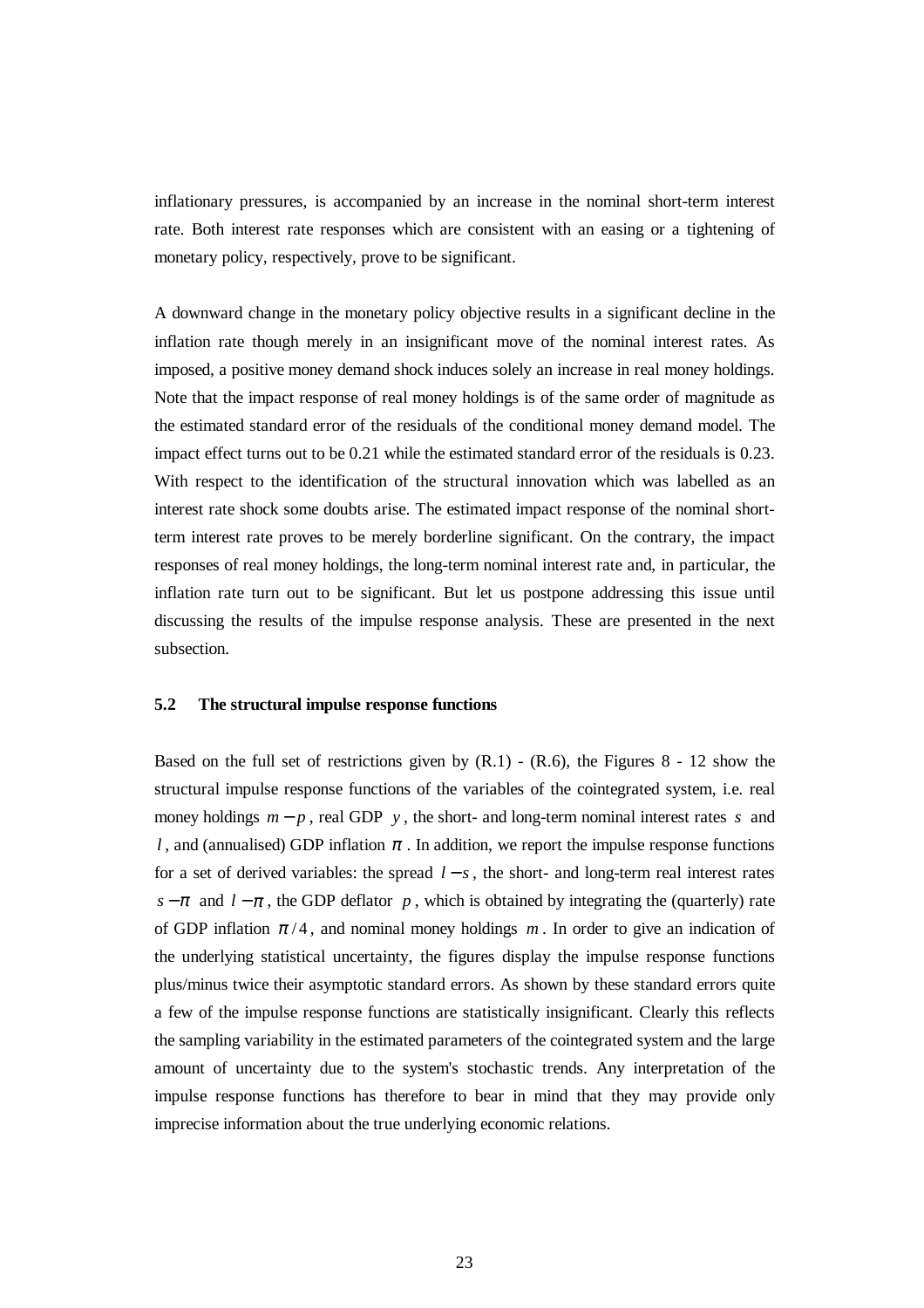# *(a) A positive aggregate supply shock*

A shock to aggregate supply (Figure 8) moves real GDP and GDP inflation in opposite directions on impact. These movements are consistent with the assumption that firms are operating under monopolistic competition by setting prices as a mark-up on average production costs: If a positive aggregate supply shock resembles an upward shift in productivity, production will increase while prices will decline due to the reduction in average production costs. Whereas the effect on GDP is permanent, inflation returns to its steady-state level in the long run, as has been imposed in (R.2) above. Due to the temporary fall in inflation there is some leeway for monetary policy to ease. While there is a significant instantaneous fall in the nominal short-term interest rate, however, the shortterm real interest rate declines only gradually. Consistent with the expectation theory of the term structure, the long-term nominal interest rate decreases but less than the short-term rate, thereby inducing a temporary increase in their spread. Both the short and long-term nominal interest rates return to their original steady-state levels. Given that the effect of the supply shock on GDP inflation dies out, this outcome reflects our empirical findings that the long-term real interest rate as well as the spread constitute cointegrating relationships which are automatically accounted for when computing the system's impulse response functions. Similarly, real money holdings increase in line with the long-run money demand specification as obtained from our conditional analysis. Whereas the effect on nominal money holdings can be neglected, there is a permanent decrease in the price level which is due to the temporary fall in inflation.

#### *(b) A downward change in the monetary policy objective*

Changes in the monetary policy objective are thought to capture the nominal stochastic trend in the sample. Given the historical evidence for the member countries of the monetary union, a downward change in the monetary policy objective has a natural interpretation in terms of a possibly pre-announced commitment to lower inflation. Of course, as there was no single monetary policy authority which could have announced a decline in its inflation objective, the chosen label remains fictitious but nevertheless serves as an intuitive means of interpreting the average disinflation policies within the member countries. At a theoretical level, we can separate the liquidity effect of a disinflation policy from its expectation effect. $38$  As long as the commitment to decrease inflation is perfectly credible and prices are flexible it would be feasible to reduce inflation on impact. Moreover, the lowering of inflation would even be achievable by adjusting the nominal short-term interest

See Christiano and Eichenbaum (1992) for a thorough discussion of the operation of the liquidity and expectation effects in a dynamic general equilibrium setting; and Christiano, Eichenbaum and Evans (1996) for related empirical evidence.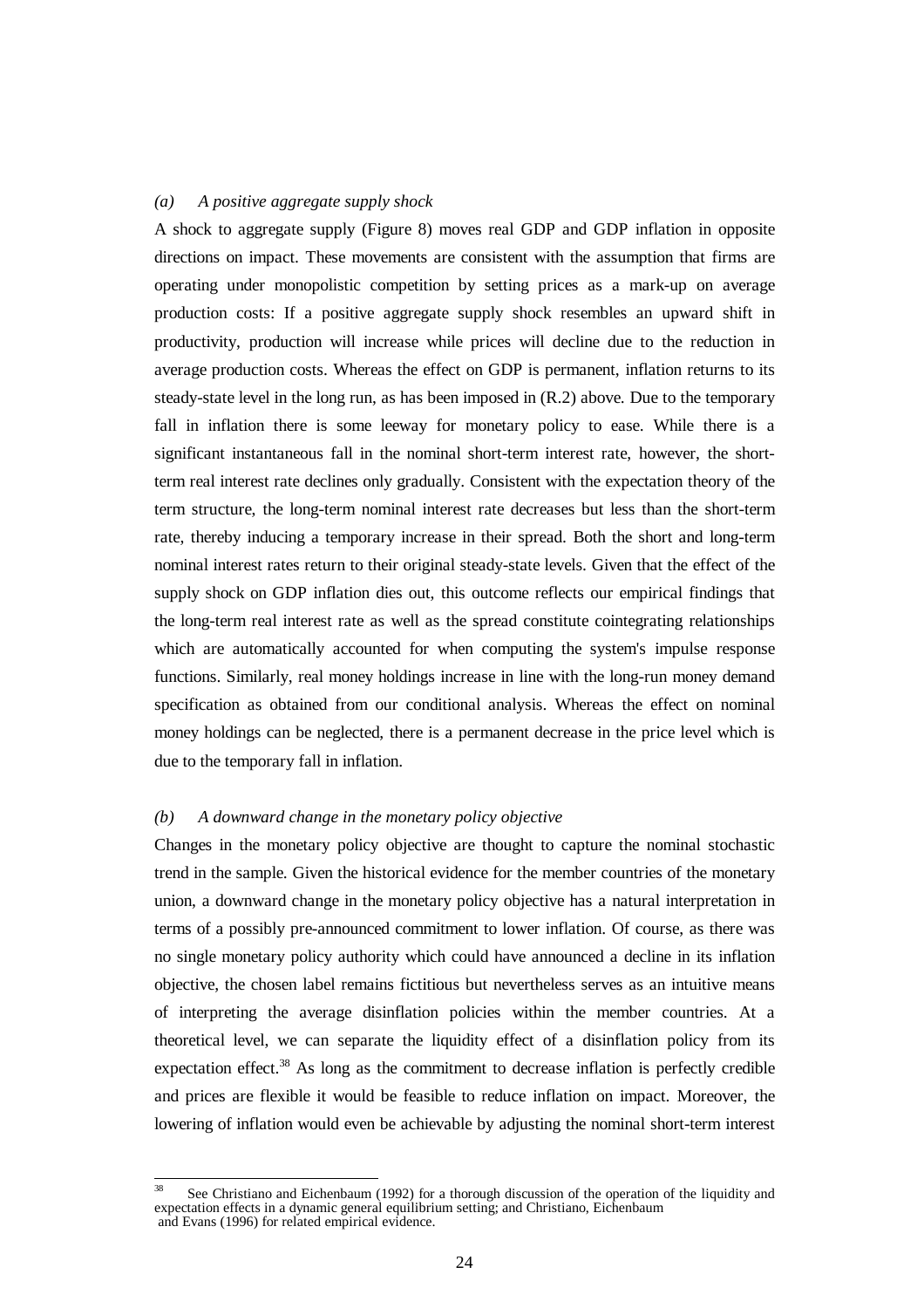rate downwards instantaneously if monetary policy operated exclusively via the expectation channel.

Although disregarding the liquidity effect seems somewhat unrealistic in view of empirical findings, the computed impulse response functions (Figure 9) are indeed in line with such a perception: Inflation falls on impact, even overshooting its new steady state level, and the nominal short-term interest rate declines. Real GDP is not contemporaneously affected since it has been imposed in (R.5) but the short-term real interest rate rises on impact. Due to the temporary rise of the short-term real interest rate, real GDP is transitorily suppressed in the subsequent periods but returns to its steady state level in the long run, as imposed in (R.6). This hump-shaped adjustment path of real GDP suggests that disinflation is costly even if there is a strong initial expectation effect. Given the stationarity of the real rates, both nominal interest rates decline by the same amount as the inflation rate in the long run. Furthermore, consistent with our long-run money demand relationship, real money holdings stabilise at a higher level reflecting the lower opportunity costs of holding money due to the decline in the steady-state inflation rate. The price level and nominal money holdings drift away as implied by the permanently lower inflation rate.

#### *(c) A positive aggregate demand shock*

The impulse responses to the aggregate demand shock (Figure 10) are in line with what we would have expected a priori. The significant increase in real GDP creates inflationary pressures which are counteracted by a tightening of monetary policy in a forward-looking manner via an increase in the nominal short-term interest rate. Due to the sluggishness of inflation, as imposed in (R.3), this response feeds through to the real short-term interest rate one to one. In line with the expectation theory, the long-term nominal interest rate shows a more moderate rise than the short-term rate, thereby implying a flattening of the yield curve. Whereas real GDP declines monotonously, GDP inflation follows a typical humpedshaped adjustment path. Real money holdings build up with some delay but return to their steady state in the long run. On the other hand, nominal money holdings increase permanently. As real, but not nominal money holdings are restricted to be unaffected in the long run, the increase in the latter just compensates for the permanent increase in the GDP deflator which is caused by the temporary rise in inflation.

#### *(d) A positive money demand shock*

Given the restrictions imposed in (R.4), the shock in money demand (Figure 11) affects only real money holdings contemporaneously. In the subsequent periods, however, real GDP rises significantly. This response may be interpreted in terms of a wealth effect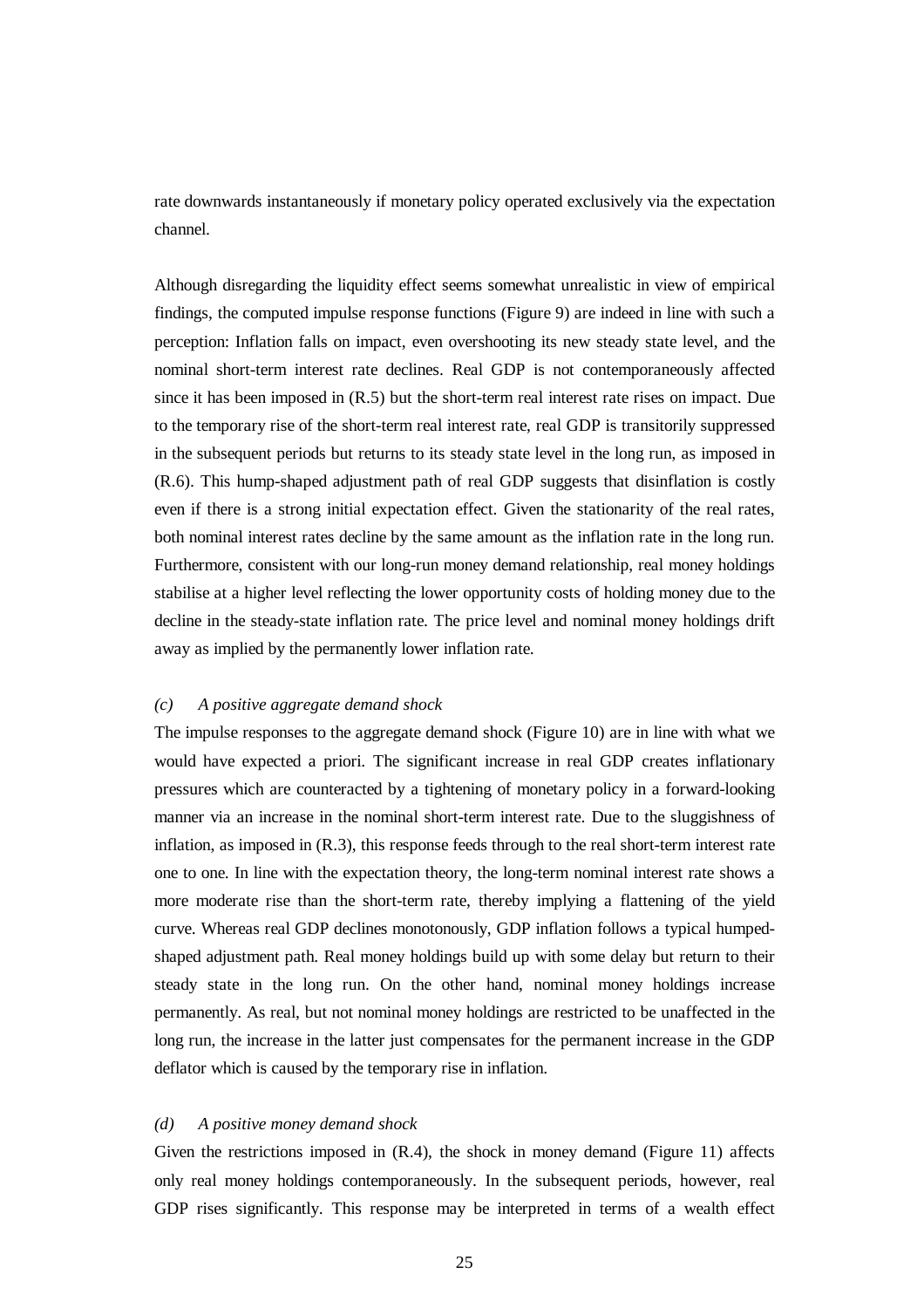operating through temporarily accumulated real balances. The increase in real GDP, in turn, causes a rise in GDP inflation which is counteracted by a tightening of monetary policy. In view of these findings, it is evident that the system's impulse responses to the money demand shock closely resemble the pattern of the impulse responses to an aggregate demand shock as far as the lag due to the operation of the real balance effect is taken into account. Accordingly, both the GDP deflator and nominal money holdings increase permanently, whereas the effects on real money holdings die out in the long run. Note that the rise in nominal money holdings proves to lead the increase in the price level due to the sluggish adjustment of inflation. Of course, as this outcome is specific to the money demand shock under investigation it does not follow that nominal money is in general a leading indicator for future price level developments.

### *(e) A positive interest rate shock*

The interest rate shock (Figure 12) is assumed to capture the transitory element of monetary policy. Consistent with the commonly-held view on the outcome of a monetary contraction, the impulse responses of real GDP show a hump-shaped pattern: Real GDP starts to decline with some delay, as implied by the contemporaneous restriction in (R.5), reaches a trough after a few periods and starts to recover subsequently. As in the case of the change in the monetary policy objective, the decline in real GDP follows an increase in the shortterm real interest rate driven by both the tightening of monetary policy and the initial drop in the inflation rate.

Real money holdings increase on impact in response to the interest rate shock. Since real GDP is not affected contemporaneously, there remain three variables which simultaneously account for the response of real money holdings. Firstly, the demand for real money holdings is stimulated by the increase in the nominal short-term interest rate (measuring the rate of return of the interest bearing components within the broad monetary aggregate under investigation). Secondly, the increase in the nominal long-term interest rate (measuring the opportunity cost of real money holdings in terms of alternative financial assets) dampens the demand for real money holdings. Thirdly, the demand for real money holdings is increased by the initial drop in inflation (measuring the opportunity cost of real money holdings in terms of real assets). Subsequent to their initial increase, real money holdings start to fall. This fall is presumably driven by the temporary decline in real GDP since the joint effect of the nominal interest rates, as measured by their spread, and inflation appears to be of second order magnitude.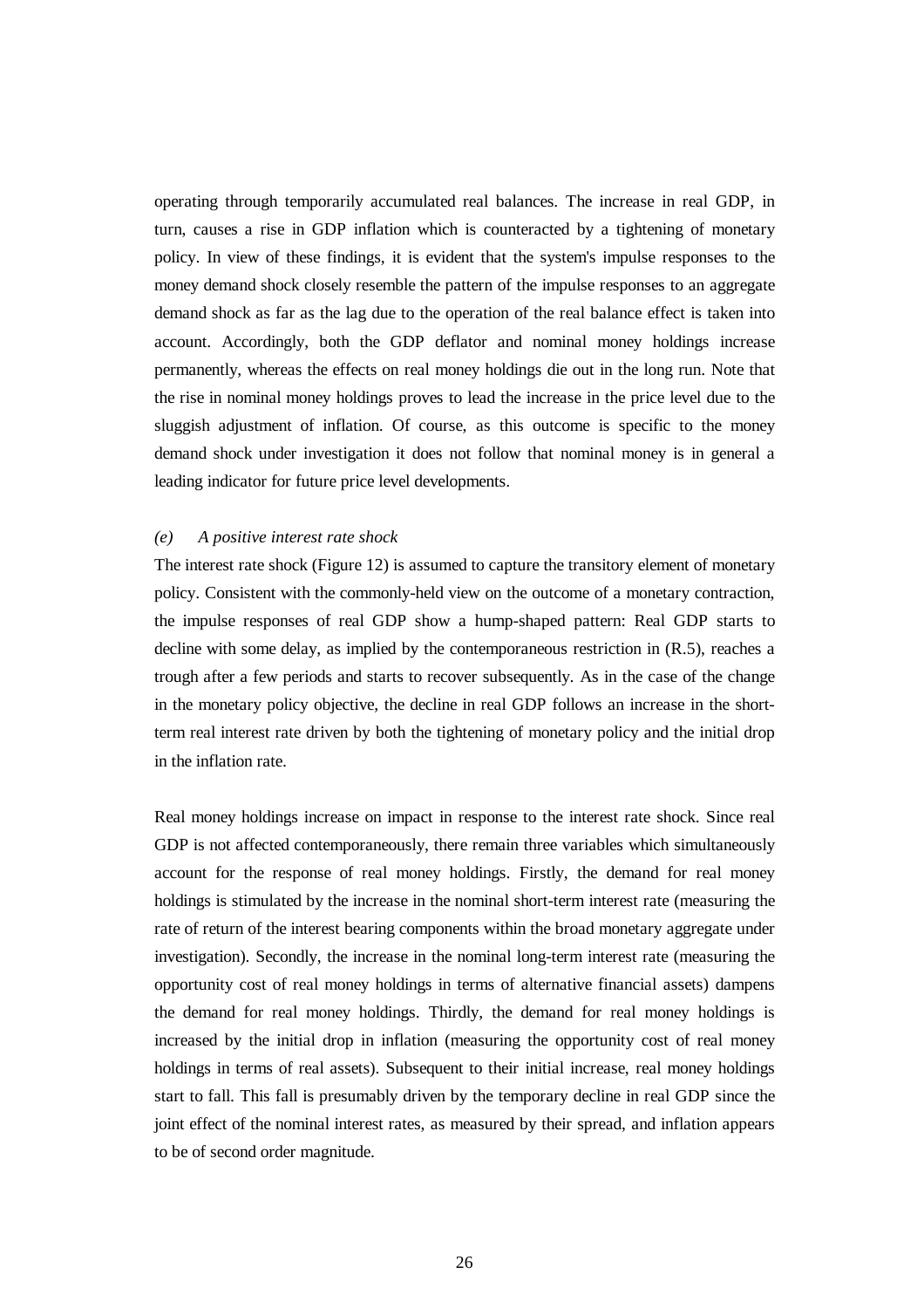Given the impulse responses of real money holdings and the GDP deflator, nominal money holdings, though imprecisely estimated, decline in the medium to long run. This outcome gives some tentative evidence that, over those horizons, the money stock is controllable via the various channels of transmission through which monetary policy operates. To the contrary, the mute short-run response of nominal money holdings appears to indicate that short-term controllability of M3 would likely be problematic. These results, however, may be adversely affected by the strong impact response of the inflation rate which turns out to be implausible. On the one hand, the impact response of inflation might capture effects which are due to monetary policy but which are operating through channels not accounted for in our system as, for instance, the exchange rate channel. On the other hand, the impact response of inflation might be the outcome of shocks which are of relevance for the system but which are not separately identified. Therefore, further investigation is required to obtain a more reliable characterisation of the monetary policy shock and its ultimate effects on money holdings.

# **6 Conclusions**

Given the prominent role assigned to monetary aggregates in the monetary policy strategy of the Eurosystem, the present paper has analysed some empirical evidence on the demand for broad money M3 in the euro area. An attempt to account for the different dynamic interactions between broad money, prices, real income and short and long-term interest rates was also made using SVAR techniques by means of an impulse response analysis of the cointegrated system. A number of conclusions can be drawn from the analysis.

Starting with the system results, three long-run relationships with economic content were found: first, the spread between the long- and the short-term nominal interest rates, consistent with the term structure of interest rates; second, the long- and short-term real interest rates, consistent with the Fisher parity; and third, a long-run demand for broad money M3 in the euro area. Furthermore, the impulse response analysis of the cointegrated system provided an overall picture of the responses of the different variables to a number of structural shocks which we tentatively labelled as: an aggregate demand shock, an aggregate supply shock, a money demand shock, a transitory monetary policy shock and a permanent monetary policy shock. The general patterns of the estimated dynamic responses were broadly consistent with economic theory, though some of the results deserve further investigation.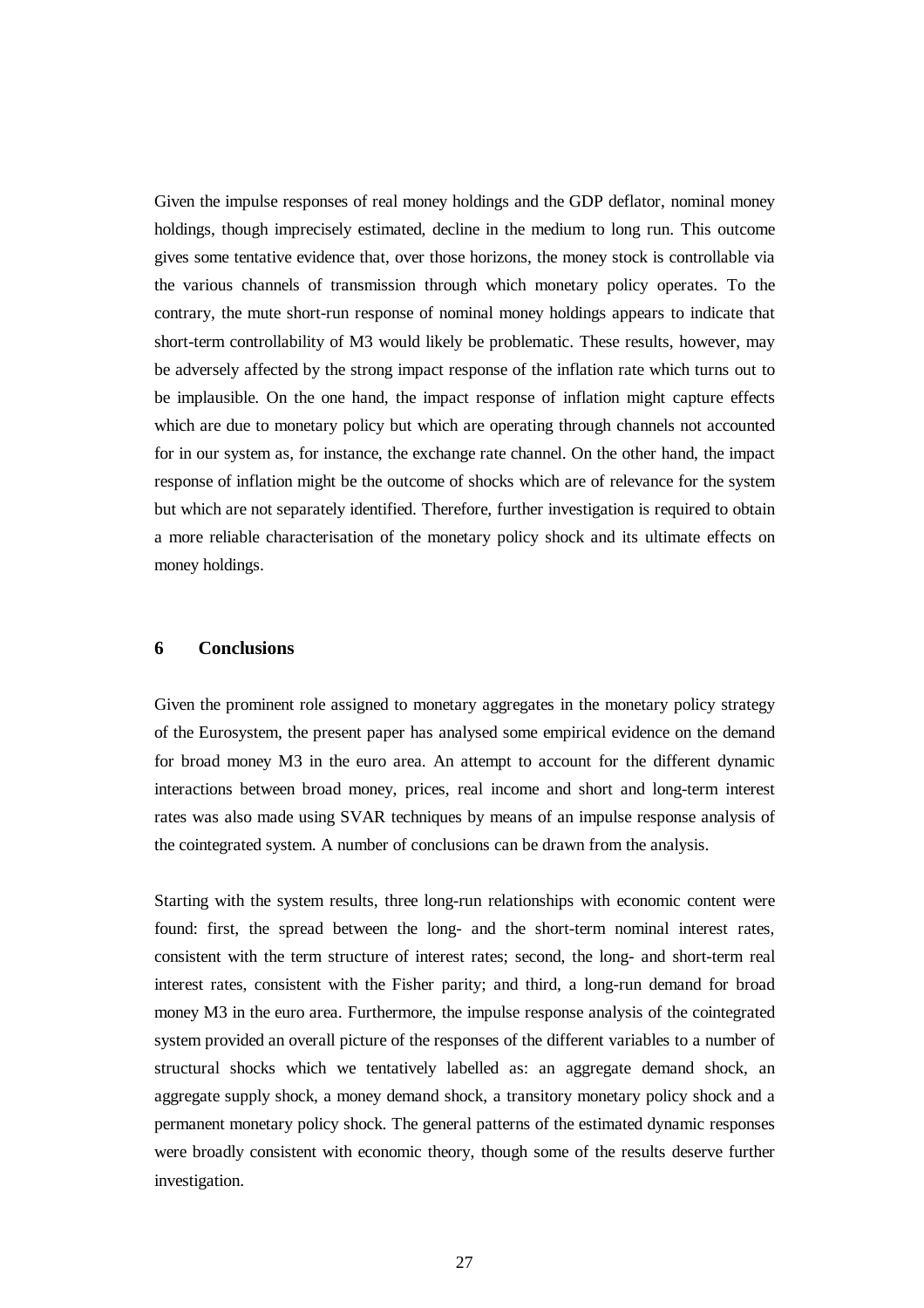Turning to our central relation of interest, money demand, the empirical findings are plausible from a number of perspectives. From an economic point of view, the long-run demand for M3 in the euro area shows a simple specification whereby holdings of M3 real balances are determined by real income, the opportunity cost of holding money relative to financial assets not included in the definition of the monetary aggregate and the inflation rate. The signs and magnitudes of the estimated long-run coefficients also appear quite plausible on theoretical grounds. The long-run income elasticity is estimated significantly above one (1.14), a finding which is often interpreted as proxying omitted wealth effects in the demand for money function. The estimated long-run semi-elasticities with respect to the spread and the inflation rate are, respectively, -0.82 and -1.46.

In the short run, changes in M3 holdings were modelled via an equilibrium correction model whereby growth in real M3 is explained by the changes in income, interest rates and inflation, on the one hand, and the extent to which M3 differs from its equilibrium level, on the other. As surveyed in Browne et al. (1997), equilibrium correction models have proven successful in modelling the demand for money in a number of EU countries and in the area as a whole during the last decade. From a statistical point of view, the estimated models for money demand show no sign of mis-specification and appear to be a congruent statistical representation of the 'average' process which has driven broad money M3 in the euro area during the sample period under investigation. When compared with the existing empirical evidence on money demand in individual euro area-countries and in the euro-area as a whole, as surveyed for instance in Browne et al. (1997), the estimated models fare quite well in terms of stability, fit, residual standard errors, etc. In particular, the estimates presented support the view reached by many previous studies that area-wide money demand equations outperform most national equations.

The demand for broad money M3 equation turns out to be reasonably constant when estimated recursively. This holds in the face of the dramatic economic changes which euro area countries undertook during the estimation sample and poses the question of whether the estimated models are of any use for monetary policy purposes in the context of Stage Three. This issue is of utmost relevance, as it has been argued that the adoption of a single monetary policy marks a significant regime shift, which could affect empirical economic relationships estimated on the basis of pre-1999 data. The potential effects of the adoption of a single currency are also argued to be of particular importance at the outset of Stage Three in the financial sector of the economy, thereby affecting the behaviour of monetary aggregates in the euro area. Unfortunately, it is not possible to test explicitly for parameter invariance against such historical event, since it has no parallel within our estimation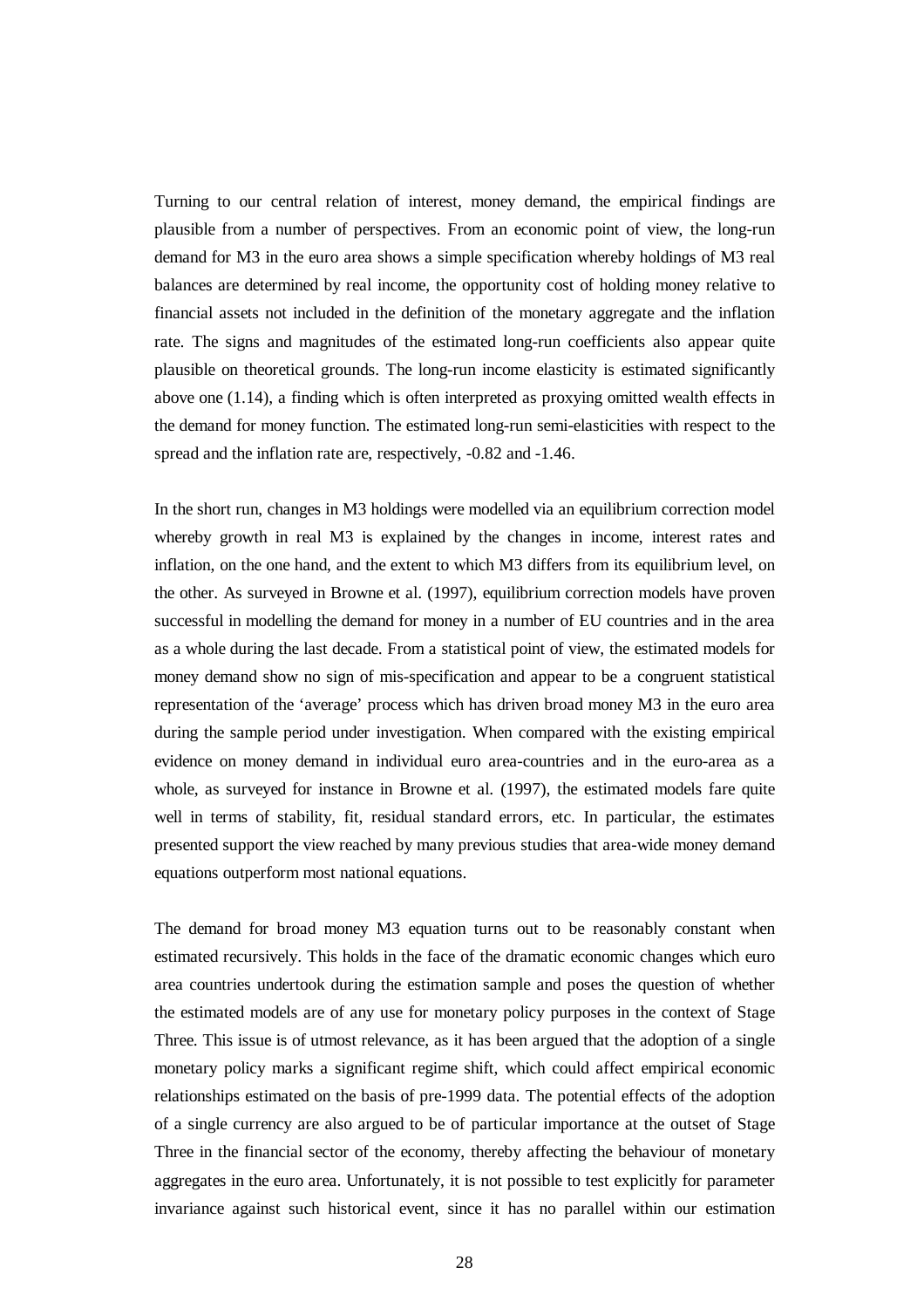sample, but the estimated models constitute useful benchmarks for monitoring structural change in the early stages of Stage Three and for the evaluation of rival models as they become available. Nonetheless, the empirical finding that the area-wide money demand equation remains constant against a changing background in monetary policy co-ordination between euro area countries during the sample period under investigation suggests that instabilities in the models should not arise because of the introduction of the single currency itself. Parameter constancy when the estimation sample is extended to cover 1997:Q3- 1998:Q4, a period in which the alleged instabilities should likely have shown up in anticipation of EMU, is a further argument along this line of reasoning.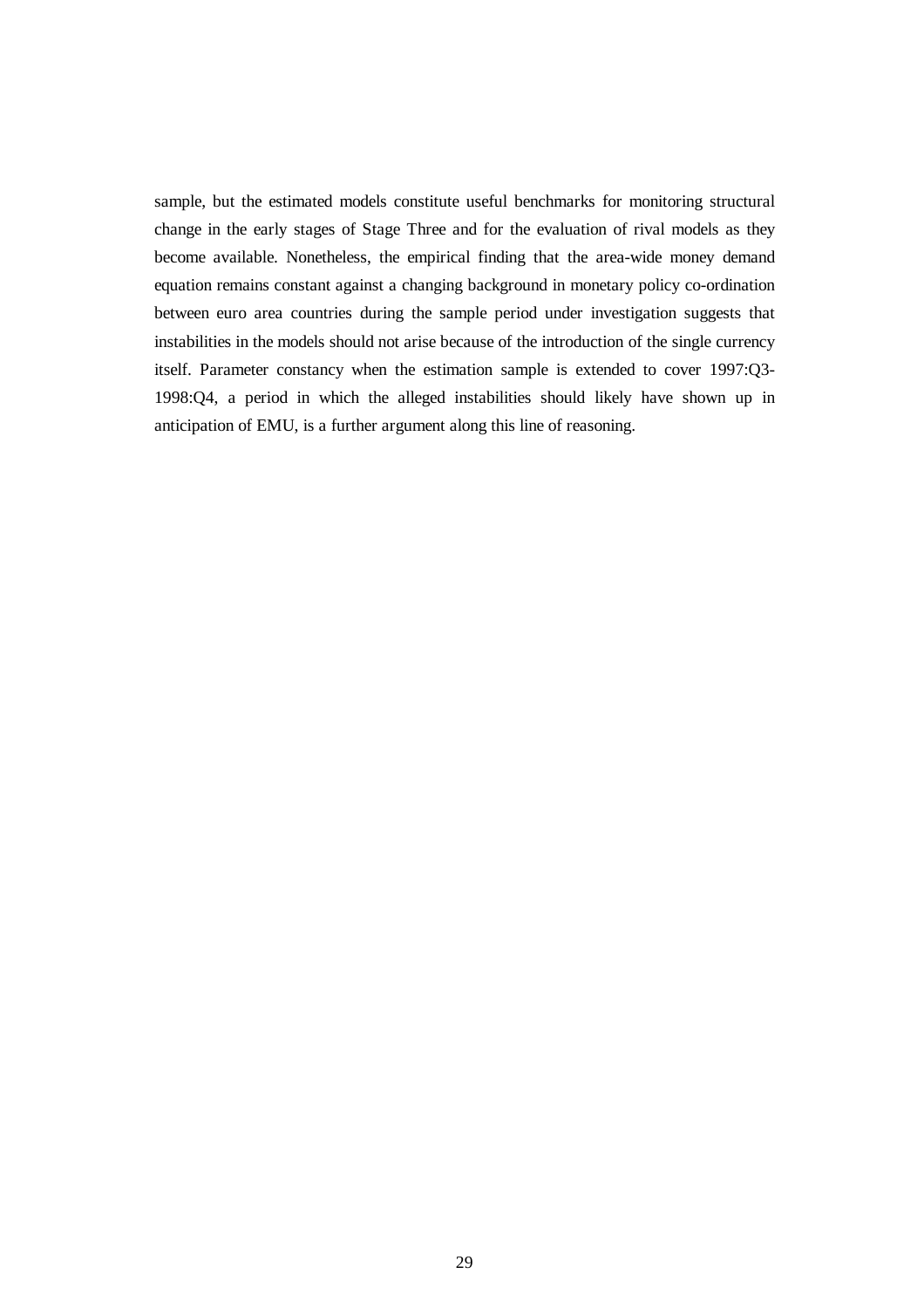# **References**

**Angeloni, I., V. Gaspar and O. Tristani** (1999), "The monetary policy strategy of the ECB", forthcoming in D. Cobham and G. Zis (eds.), *From EMS to EMU*, (Macmillan) London.

**Bårdsen, G. and P.G. Fisher** (1995), "The importance of being structured", Arberdsnotat Norges Bank, 1995-1, Oslo.

**Blanchard, O.J.** (1989), "A traditional interpretation of macroeconomic fluctuations", *American Economic Review*, **79**, 1146-1164.

**Blanchard, O.J. and D. Quah** (1989), "The dynamic effect of aggregate demand and supply disturbances", *American Economic Review*, **79**, 655-673.

**Boswijk, H.P.** (1995a), "Efficient inference on cointegration parameters in structural error correction models: Reply", *Journal of Econometrics*, **69**, 173-175.

**Boswijk, H.P.** (1995b), "Efficient inference on cointegration parameters in structural error correction models", *Journal of Econometrics*, **69**, 133-158.

**Bernanke, B.S. and A.S. Blinder** (1992), "The Federal Funds Rate and the channels of monetary transmission", *American Economic Review*, **82**, 901-921.

**Bernanke, B.S. and I. Mihov** (1995), "Measuring monetary policy", NBER Working Paper No. 5145, Cambridge, MA.

**Browne, F., G. Fagan and J. Henry** (1997), "Money demand in EU countries: a survey", EMI Staff Papers, **7**.

**Cabrero, A., J.L. Escrivá, E. Muñoz and J. Peñalosa** (1998), "The controllability of a monetary aggregate in EMU", Banco de España, Servicio de Estudios, Documento de Trabajo 9817.

**Cheung, Y. and K.S. Lai** (1993), "Finite-sample sizes of Johansen's likelihood ratio tests for cointegration", *Oxford Bulletin of Economics and Statistics,* **55**, 313-328.

**Christiano, L.J. and M. Eichenbaum** (1992), "Liquidity effects and the monetary transmission mechanism", *American Economic Review*, **82**, 346-353.

**Christiano, L.J., M. Eichenbaum and C. Evans** (1996), "Sticky price and limited participation models of money: a comparison", Northwestern University, Evanston, IL.

**Davidson, J.** (1998), "Structural relations, cointegration and identification: some simple results and their application", *Journal of Econometrics*, **87**, 87-113.

**Doornik, J.A. and H. Hansen** (1994), "An omnibus test for univariate and multivariate normality", Discussion Paper No. W4&91, Nuffield College, Oxford.

**ECB** (1999a), "The stability-oriented monetary policy strategy of the Eurosystem", ECB Monthly Bulletin, January.

**ECB** (1999b), "Euro area monetary aggregates and their policy role in the Eurosystem's monetary policy strategy", ECB Monthly Bulletin, February.

**Engle, R.F.** (1982), "Autoregressive conditional heteroscedasticy with estimates of the variance of United Kingdom inflation", *Econometrica*, **50**, 987-1007.

**Engle, R.F. and C.W.J. Granger** (1987), "Co-integration and error correction: representation, estimation and testing", *Econometrica*, **55**, 251-276.

**Ericsson, N.R.** (1995), "Conditional and structural error correction models", *Journal of Econometrics*, **69**, 159-171.

**Ericsson, N.R.** (1999), "Empirical modelling of money demand", in H. Lütkepohl and J. Wolters (eds.), *Money Demand in Europe*, (Physica-Verlag) Heidelberg, 29-49.

**Ericsson, N.R., D.F Hendry and G.E. Mizon** (1998): "Exogeneity, cointegration and economic policy analysis", *Journal of Business and Economic Statistics*, **16**, 370-387.

**Ericsson, N.R, D.F. Hendry and H. Tran** (1994): "Cointegration, seasonality, encompassing and the demand for money in the United Kingdom", Chapter 7 in C.P.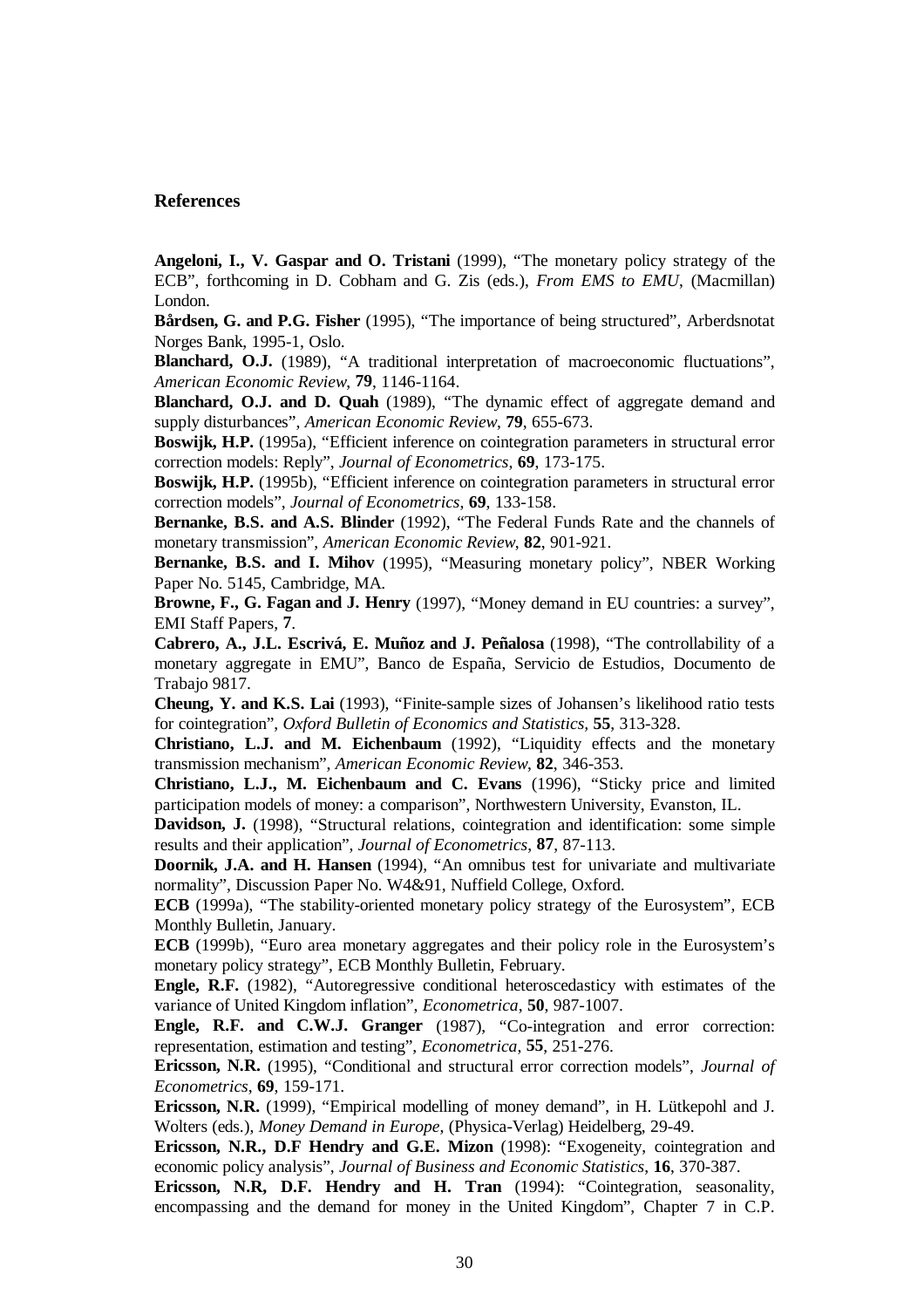Hargreaves (ed.), *Nonstationary Time Series Analysis and Cointegration*, (Oxford University Press) Oxford, 179-224.

**Fagan, G. and J. Henry** (1999), "Long-run money demand in the EU: evidence for areawide aggregates", in H. Lütkepohl and J. Wolters (eds.), *Money Demand in Europe*, (Physica-Verlag) Heidelberg, 217-240.

**Fase, M.M.G. and C.C.A. Winder** (1997), "Wealth and the demand for money in the European Union", BIS Conference Papers, Vol. 4, 634-362.

**Fase, M.M.G. and C.C.A. Winder** (1999), "Wealth and the demand for money in the European Union", in H. Lütkepohl and J. Wolters (eds.), *Money Demand in Europe*, (Physica-Verlag) Heidelberg, 241-258.

**Fuhrer, J.C. and G.R. Moore** (1995), "Inflation persistence", *Quarterly Journal of Economics*, **110**, 127-159.

**Goldfeld S.M. and D.E. Sichel** (1987), "Money demand: the effects of inflation and alternative adjustment mechanisms", *Review of Economics and Statistics*, **69**, 511-515.

**Goldfeld S.M. and D.E. Sichel** (1990), "The demand for money", in B.M. Friedman and F.H. Hahn (eds.), *Handbook of Monetary Economics*, Vol. 1, (North-Holland) Amsterdam, Chap. 8, 299-356.

**Hansen, B.E.** (1992), "Testing for parameter instability in linear models", *Journal of Policy Modelling*, **14**, 517-533.

**Harvey, A.C.** (1990), *The Econometric Analysis of Time Serie*s, (Philip Allan) Hemel Hempstead.

**Hendry, D.F.** (1995), *Dynamic Econometrics*, (Oxford University Press) Oxford.

**Hendry, D.F. and T. von Ungern-Sternberg** (1981), "Liquidity and inflation effects on consumers' expenditure", in A.S. Deaton (ed.), *Essays in the theory and measurement of consumers' behaviour*, (Cambridge University Press) Cambridge.

**Johansen, S.** (1992), "Testing weak exogeneity and the order of cointegration in UK money demand data", *Journal of Policy Modelling*, **14**, 313-334.

**Johansen, S.** (1995), *Likelihood-based Inference in Cointegrated Vector Autoregressive Models*, (Oxford University Press) Oxford.

**Laidler, D.E.W.** (1993), *The demand for money: theories, evidence and problems,* (Harper Collins College Publishers) New York.

**Lütkepohl, H.** (1991), *Introduction to Multiple Time Series Analysis*, (Springer-Verlag) Berlin.

**Lütkepohl, H. and H.-E. Reimers** (1992), "Impulse response analysis of cointegrated systems", *Journal of Economics Dynamics and Control*, **16**, 53-78.

**Monticelli, C. and M.O. Strauss-Kahn** (1992), "European integration and the demand for broad money", Bank for International Settlements, BIS WP no. 19, Basle.

**Ramsey, J.B.** (1969), "Tests for specification errors in classical least squares regression analysis", *Journal of the Royal Statistical Society B,* **31**, 350-371.

**Stock, J.H. and M.W. Watson** (1988), "Testing for common trends", *Journal of the American Statistical Association*, **83**, 1097-1107.

**Urbain, J.-P.** (1992), "On weak exogeneity in error correction models", *Oxford Bulletin of Economics and Statistics*, **54**, 187-208.

**Vlaar, P.J.G.** (1998), "On the asymptotic distribution of impulse response functions with long-run restrictions", De Nederlandsche Bank, Research Memorandum WO&E nr 539/9809, Amsterdam.

**Vlaar, P.J.G. and H. Schuberth** (1999), "Monetary transmission mechanism and controllability of money in Europe: a structural vector error correction approach", De Nederlandsche Bank, DNB Staff Reports, 36, Amsterdam.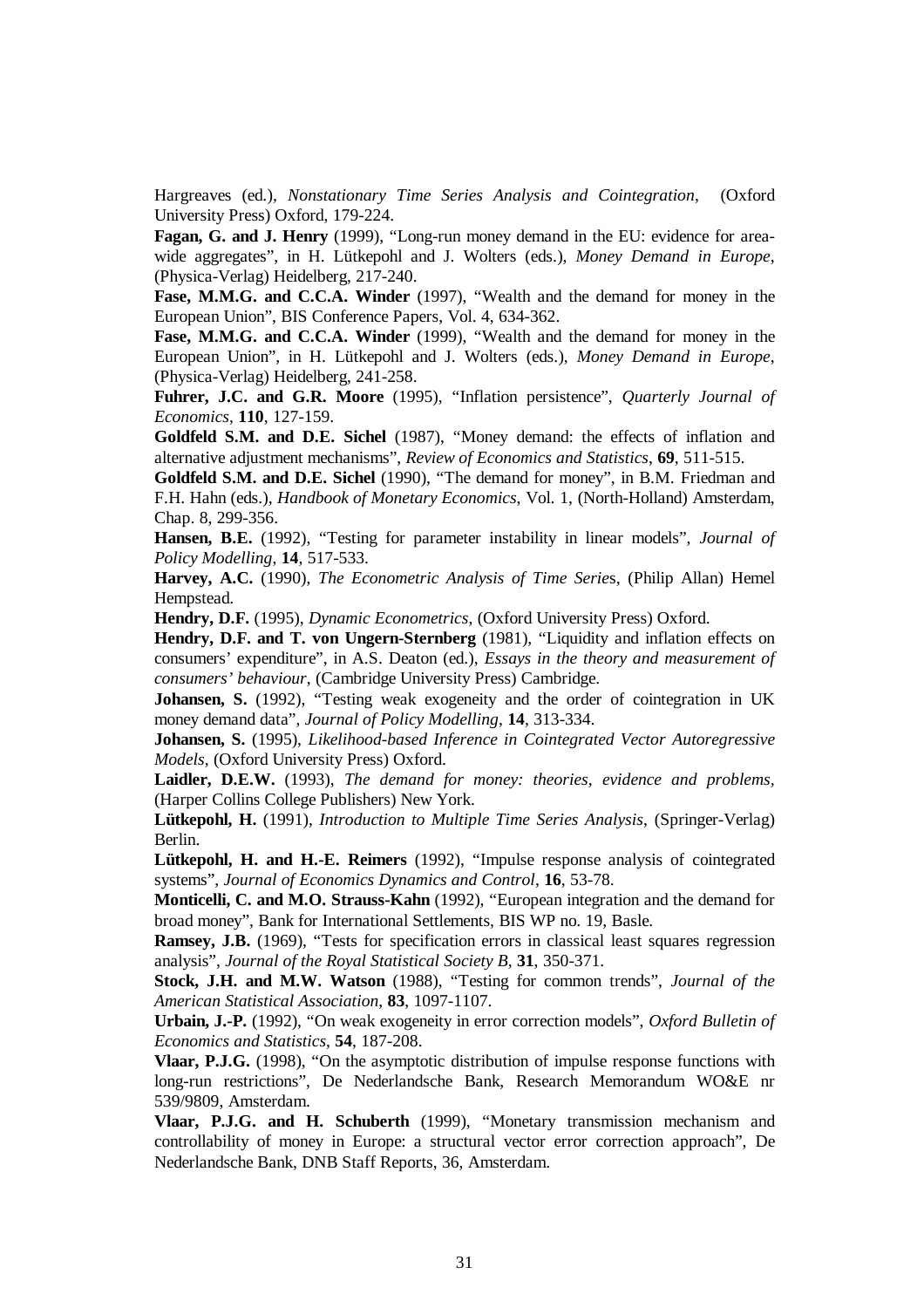Warne, A. (1993), "A common trends model: identification, estimation and inference", Seminar Paper No. 555, Institute for International Economic Studies, Stockholm University, Stockholm.

White, H. (1980), "A heteroskedasticity-consistent covariance matrix estimator and a direct test for heteroskedasticity", *Econometrica*, **48**, 817-838.

Winder, C.C.A. (1997), "On the construction of European-wide aggregates: a review of the issues and empirical evidence", Irving Fisher Committee of Central-Bank statistics, IFC Bulletin 1, 15-23.

**Wolters, J. and H. Lütkepohl** (1997), "Die Geldnachfrage für M3: Neue Ergebnisse für das vereinigte Deutschland", *Ifo Studien*, **4**, 35-54.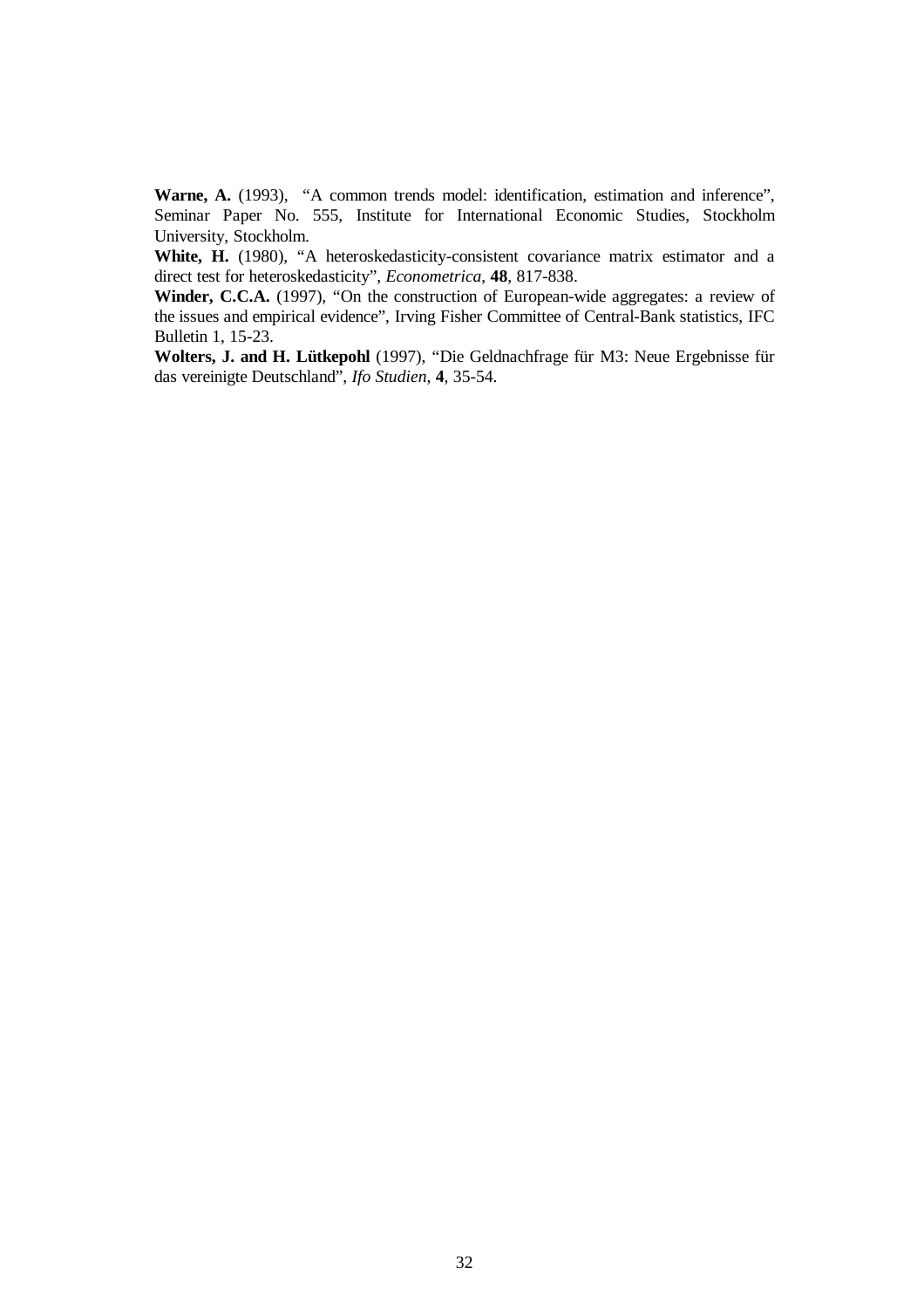# **Annex 1: The data**

|      | $m^*$    | р       | y        | S       | 1       | $m^*$ * |
|------|----------|---------|----------|---------|---------|---------|
| 80Q1 | 13.90670 | 3.97120 | 13.63810 | 0.12720 | 0.12060 | 13.9660 |
| 80Q2 | 13.93170 | 3.99680 | 13.63190 | 0.13220 | 0.12100 | 13.9877 |
| 80Q3 | 13.95660 | 4.02100 | 13.63200 | 0.12160 | 0.12150 | 14.0099 |
| 80Q4 | 13.98360 | 4.04170 | 13.62990 | 0.12570 | 0.12770 | 14.0348 |
| 81Q1 | 14.00840 | 4.06530 | 13.62960 | 0.13360 | 0.13390 | 14.0575 |
| 81Q2 | 14.03660 | 4.08830 | 13.63620 | 0.15530 | 0.14530 | 14.0846 |
| 81Q3 | 14.05940 | 4.11470 | 13.64040 | 0.16070 | 0.15150 | 14.1057 |
| 81Q4 | 14.08420 | 4.14320 | 13.64080 | 0.15360 | 0.15050 | 14.1288 |
| 82Q1 | 14.11580 | 4.16920 | 13.64270 | 0.14270 | 0.14720 | 14.1584 |
| 82Q2 | 14.14490 | 4.18950 | 13.64570 | 0.14330 | 0.14470 | 14.1845 |
| 82Q3 | 14.17560 | 4.20870 | 13.64270 | 0.13280 | 0.14170 | 14.2126 |
| 82Q4 | 14.20420 | 4.22750 | 13.64210 | 0.12490 | 0.13630 | 14.2373 |
| 83Q1 | 14.23030 | 4.25180 | 13.64740 | 0.11790 | 0.13090 | 14.2612 |
| 83Q2 | 14.25170 | 4.26860 | 13.65560 | 0.11600 | 0.13000 | 14.2812 |
| 83Q3 | 14.27570 | 4.28830 | 13.65790 | 0.11890 | 0.13070 | 14.3028 |
| 83Q4 | 14.29800 | 4.30740 | 13.66550 | 0.11920 | 0.13050 | 14.3244 |
| 84Q1 | 14.31670 | 4.32560 | 13.67710 | 0.11300 | 0.12560 | 14.3410 |
| 84Q2 | 14.33810 | 4.33860 | 13.67050 | 0.10790 | 0.12450 | 14.3608 |
| 84Q3 | 14.36310 | 4.35100 | 13.67860 | 0.10360 | 0.12070 | 14.3838 |
| 84Q4 | 14.38490 | 4.36440 | 13.68420 | 0.10070 | 0.11270 | 14.4032 |
| 85Q1 | 14.41060 | 4.37740 | 13.68610 | 0.09810 | 0.10730 | 14.4271 |
| 85Q2 | 14.42990 | 4.38920 | 13.69590 | 0.09840 | 0.10640 | 14.4443 |
| 85Q3 | 14.44690 | 4.40450 | 13.70560 | 0.09240 | 0.10520 | 14.4600 |
| 85Q4 | 14.46180 | 4.41890 | 13.71140 | 0.08570 | 0.10150 | 14.4741 |
| 86Q1 | 14.47800 | 4.43670 | 13.70630 | 0.08690 | 0.09720 | 14.4897 |
| 86Q2 | 14.49320 | 4.44780 | 13.72400 | 0.07920 | 0.08560 | 14.5045 |
| 86Q3 | 14.51210 | 4.45830 | 13.73020 | 0.07630 | 0.08320 | 14.5233 |
| 86Q4 | 14.53310 | 4.46570 | 13.73660 | 0.07740 | 0.08330 | 14.5431 |
| 87Q1 | 14.55290 | 4.47510 | 13.72880 | 0.07950 | 0.08320 | 14.5618 |
| 87Q2 | 14.57540 | 4.48240 | 13.74550 | 0.08180 | 0.08590 | 14.5837 |
| 87Q3 | 14.59460 | 4.48790 | 13.75530 | 0.08250 | 0.09320 | 14.6029 |
| 87Q4 | 14.61470 | 4.49820 | 13.76870 | 0.08230 | 0.09400 | 14.6226 |
| 88Q1 | 14.63220 | 4.50740 | 13.77590 | 0.07300 | 0.08790 | 14.6394 |
| 88Q2 | 14.65430 | 4.51580 | 13.78280 | 0.07130 | 0.08740 | 14.6615 |
| 88Q3 | 14.67580 | 4.52460 | 13.79410 | 0.07870 | 0.08880 | 14.6828 |
| 88Q4 | 14.69730 | 4.53510 | 13.80620 | 0.08340 | 0.08820 | 14.7036 |
| 89Q1 | 14.71810 | 4.54710 | 13.81440 | 0.09360 | 0.09280 | 14.7236 |
| 89Q2 | 14.74180 | 4.55440 | 13.82470 | 0.09540 | 0.09510 | 14.7475 |
| 89Q3 | 14.76470 | 4.56410 | 13.82740 | 0.09940 | 0.09550 | 14.7714 |
| 89Q4 | 14.78610 | 4.57680 | 13.84190 | 0.10920 | 0.10080 | 14.7925 |
| 90Q1 | 14.80890 | 4.58930 | 13.85480 | 0.11060 | 0.10820 | 14.8150 |
| 90Q2 | 14.82410 | 4.60050 | 13.85890 | 0.10490 | 0.10840 | 14.8308 |
| 90Q3 | 14.84380 | 4.61110 | 13.86630 | 0.10390 | 0.10930 | 14.8509 |
| 90Q4 | 14.86640 | 4.61930 | 13.86990 | 0.10890 | 0.11030 | 14.8722 |
| 91Q1 | 14.88570 | 4.63380 | 13.87530 | 0.11010 | 0.10640 | 14.8920 |
| 91Q2 | 14.90230 | 4.64840 | 13.87900 | 0.10390 | 0.10140 | 14.9085 |
| 91Q3 | 14.92250 | 4.66060 | 13.88160 | 0.10440 | 0.10230 | 14.9278 |
| 91Q4 | 14.94520 | 4.67320 | 13.88710 | 0.10670 | 0.09940 | 14.9477 |
| 92Q1 | 14.96140 | 4.68460 | 13.89730 | 0.10790 | 0.09600 | 14.9634 |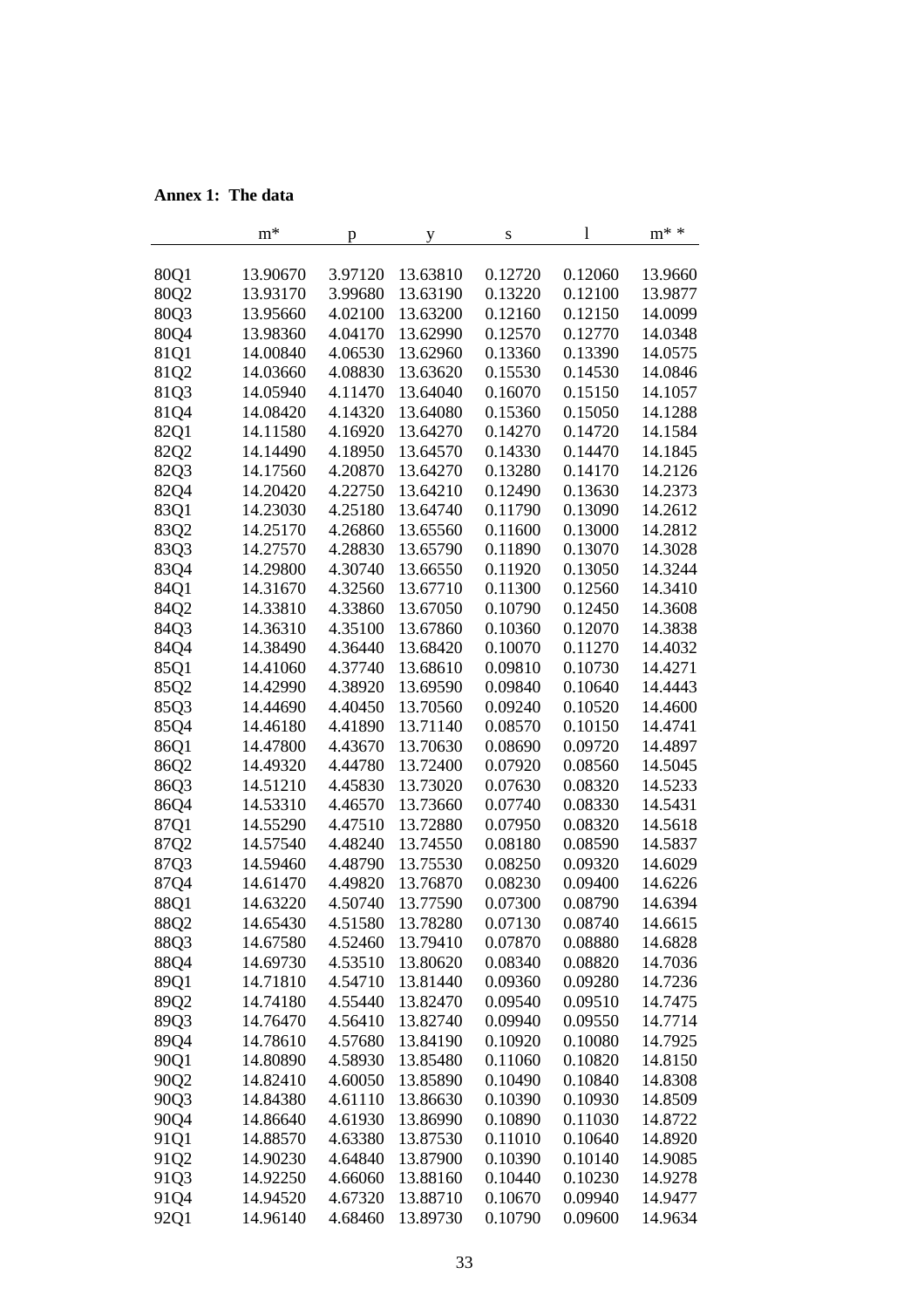| 92Q2 | 14.98560 | 4.69340 | 13.89530 | 0.10920 | 0.09720 | 14.9873 |
|------|----------|---------|----------|---------|---------|---------|
| 92Q3 | 15.00530 | 4.70360 | 13.89370 | 0.11870 | 0.10100 | 15.0066 |
| 92Q4 | 15.02390 | 4.71160 | 13.88930 | 0.11340 | 0.09670 | 15.0240 |
| 93Q1 | 15.03940 | 4.72230 | 13.88010 | 0.10610 | 0.09020 | 15.0395 |
| 93Q2 | 15.05760 | 4.73210 | 13.88120 | 0.09020 | 0.08640 | 15.0568 |
| 93Q3 | 15.06870 | 4.73800 | 13.88490 | 0.08070 | 0.07600 | 15.0672 |
| 93Q4 | 15.08550 | 4.74500 | 13.88920 | 0.07380 | 0.06950 | 15.0834 |
| 94Q1 | 15.09830 | 4.75330 | 13.89700 | 0.06810 | 0.07010 | 15.0960 |
| 94Q2 | 15.10630 | 4.75740 | 13.90690 | 0.06340 | 0.07950 | 15.1039 |
| 94Q3 | 15.11240 | 4.76320 | 13.91460 | 0.06360 | 0.08810 | 15.1098 |
| 94Q4 | 15.11660 | 4.76900 | 13.92300 | 0.06490 | 0.09210 | 15.1138 |
| 95Q1 | 15.12290 | 4.77790 | 13.92840 | 0.06950 | 0.09330 | 15.1203 |
| 95Q2 | 15.13390 | 4.78700 | 13.93180 | 0.07150 | 0.08950 | 15.1314 |
| 95Q3 | 15.14780 | 4.79440 | 13.93440 | 0.06700 | 0.08560 | 15.1455 |
| 95Q4 | 15.16440 | 4.80060 | 13.93490 | 0.06500 | 0.08130 | 15.1619 |
| 96Q1 | 15.18100 | 4.80620 | 13.94160 | 0.05630 | 0.07680 | 15.1788 |
| 96Q2 | 15.18970 | 4.81050 | 13.94520 | 0.05140 | 0.07540 | 15.1879 |
| 96Q3 | 15.19930 | 4.81370 | 13.95150 | 0.05000 | 0.07270 | 15.1974 |
| 96Q4 | 15.20810 | 4.81760 | 13.95460 | 0.04590 | 0.06460 | 15.2065 |
| 97Q1 | 15.21660 | 4.82090 | 13.95790 | 0.04440 | 0.06190 | 15.2158 |
| 97Q2 | 15.22750 | 4.82430 | 13.97090 | 0.04320 | 0.06190 | 15.2272 |
| 97Q3 | 15.23910 | 4.82840 | 13.97920 | 0.04320 | 0.05820 | 15.2391 |
| 97Q4 | 15.24770 | 4.83250 | 13.98520 | 0.04430 | 0.05660 | 15.2477 |
| 98Q1 | 15.25980 | 4.83610 | 13.99380 | 0.04190 | 0.05110 | 15.2598 |
| 98Q2 | 15.27370 | 4.84020 | 13.99910 | 0.04050 | 0.05010 | 15.2737 |
| 98Q3 | 15.28240 | 4.84330 | 14.00590 | 0.03930 | 0.04550 | 15.2824 |
| 98Q4 | 15.29360 | 4.84740 | 14.01090 | 0.03620 | 0.04150 | 15.2936 |

**\* computed using fixed weights based on GDP at PPP rates**

**\*\* computed in euro using fixed conversion rates**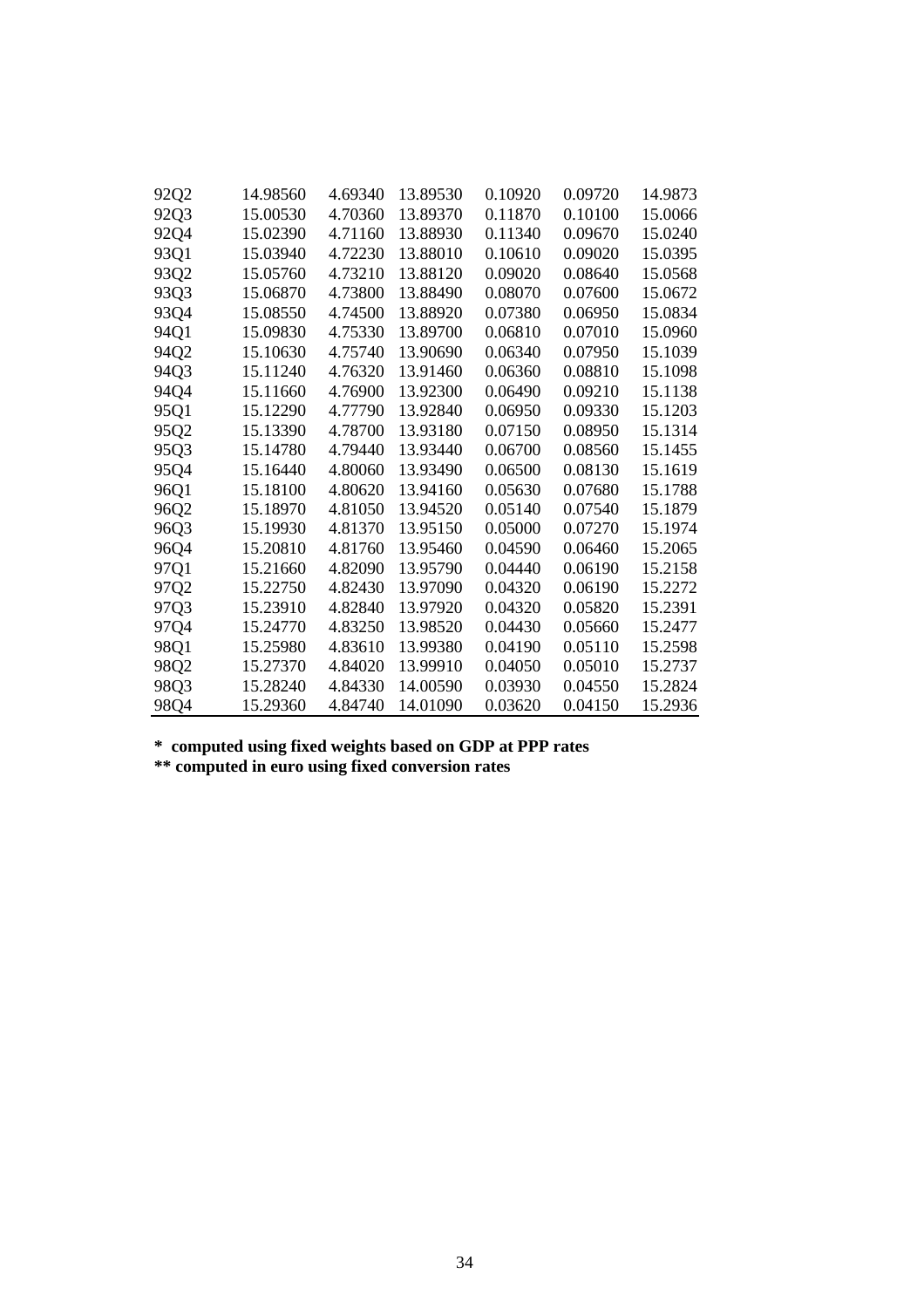# **Annex 2: A brief review of the methodology**

The impulse response analysis of cointegrated systems, which was originally explored in Lütkepohl and Reimers (1992), relied on the Cholesky decomposition of the systems' covariance matrix in order to end up with a structural interpretation of their innovations. It is well known, however, that the identification scheme thus obtained is to some extent arbitrary. In particular, it implies a contemporaneous recursive structure among the systems' variables that depends on their ordering. Similar in vein, Warne (1993) proposed a recursive identification scheme based on the common trend representation of cointegrated systems, which separately identifies the innovations having permanent effects — the so-called common trends — and the innovations with only transitory effects.

In an extension of these approaches, Vlaar (1998) has recently suggested to identify the innovations of cointegrated systems in terms of an underlying theoretical structure by imposing contemporaneous as well as long-run restrictions on their impulse response functions, i.e. the coefficients of their vector moving average representation. Similar to the one proposed by Warne, this identification scheme proves to be more parsimonious than a scheme merely based on contemporaneous restrictions. But in addition, it proves to be more flexible than an identification scheme relying on a particular recursive ordering of the system's variables. Thereby, Vlaar closes the gap between the impulse response analysis of cointegrated systems, which has suffered from the lack of a sound structural interpretation so far, and the analysis of 'structural' vector autoregressive (SVAR) systems as introduced by Blanchard (1989) and Blanchard and Quah (1989), which was confined to stationary variables.

In order to discuss the method proposed by Vlaar in a bit more detail, let  $\{z_t\}$  be a sequence of a *n* - dimensional vector of variables which is generated by an unrestricted vector autoregressive (VAR) process of order *k* ,

$$
z_t = \mu + A_1 z_{t-1} + \dots + A_k z_{t-k} + \varepsilon_t
$$

where the sequence of the *n* - dimensional vector of innovations  $\{\varepsilon_t\}$  has a positivedefinite covariance matrix  $E[\varepsilon_i \varepsilon'_i] = \Sigma$ .

If  $\{z_t\}$  is cointegrated of order (1,1) with cointegrating rank r, then, according to the Engle/Granger representation theorem (see Engle and Granger (1987) or Johansen (1995)), the data generating process has the following two equivalent representations: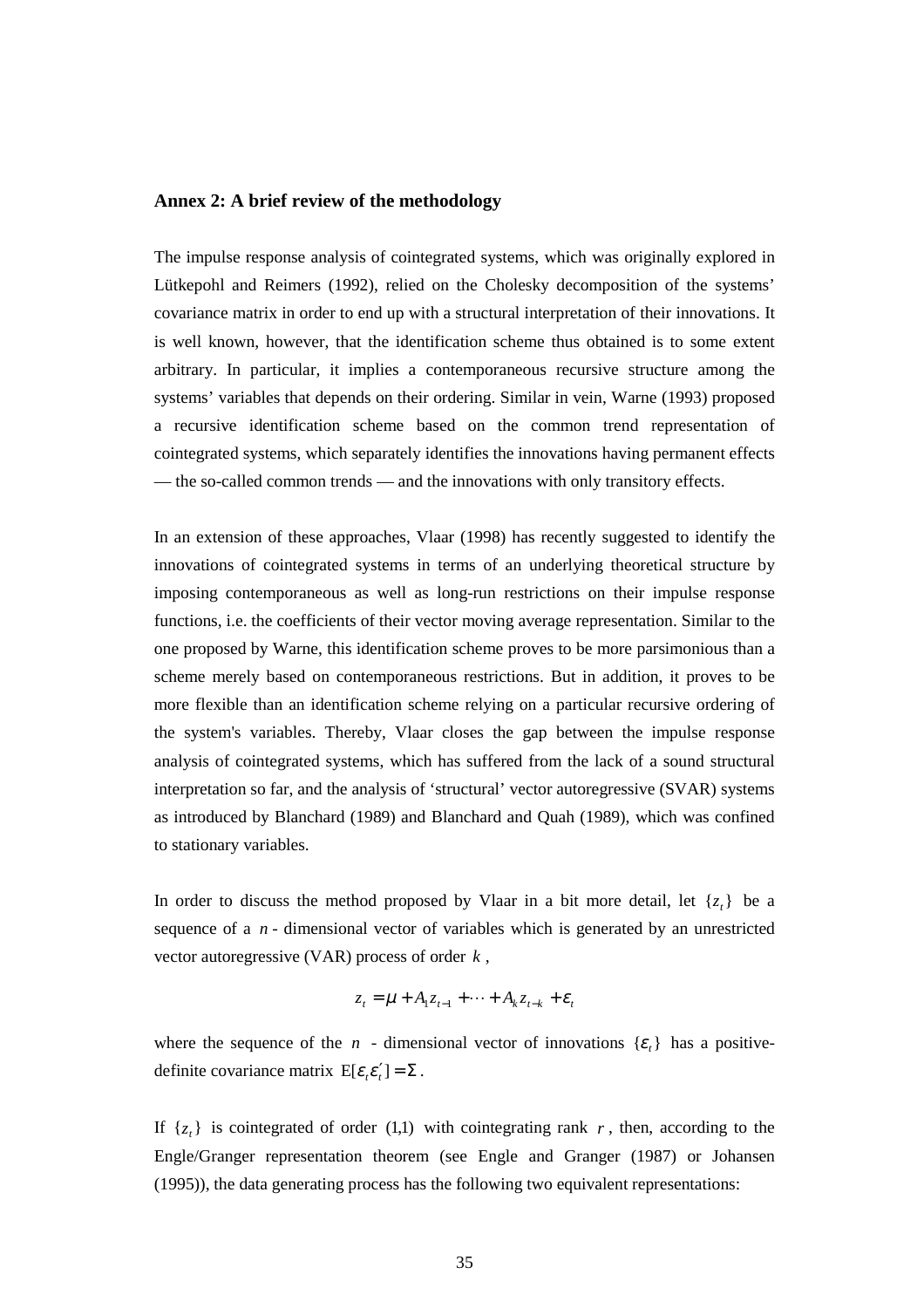*(a) the vector error correction (VEC) representation*

$$
\Delta z_t = \mu + \Gamma_1 \Delta z_{t-1} + \dots + \Gamma_{k-1} \Delta z_{t-k+1} + \alpha \beta' z_{t-k} + \varepsilon_t
$$

where  $\alpha, \beta$  are  $(n \times r)$  - dimensional matrices with  $0 < \text{rank}[\alpha\beta'] = r < n$ , and

*(b) the vector moving average (VMA) representation*

$$
\Delta z_t = C(L)(\mu + \varepsilon_t)
$$

where  $C(L) \equiv I_n - \sum_{i=1}^{\infty} C_i L^i$  is a matrix polynomial of infinite order in the lag operator *L*, such that  $\vec{L} \varepsilon_t = \varepsilon_{t-i}$ , and  $C(1) = \beta_{\perp} (\alpha'_{\perp} (I_n - \sum_{i=1}^{k-1} \Gamma_i) \beta_{\perp})^{-1} \alpha'_{\perp}$  $C(1) = \beta_{\perp} (\alpha'_{\perp} (I_n - \sum_{i=1}^{k-1} \Gamma_i) \beta_{\perp})^{-1} \alpha'_{\perp}$  with rank $[C(1)] = n - r$ .

The infinite order VMA representation in first differences can be integrated to obtain a finite order VMA representation in levels,

$$
z_t = z_0 + C(1)\mu t + C(1)\sum_{\tau=1}^t \varepsilon_\tau + \widetilde{C}(L)\varepsilon_t
$$

where  $C(L) = C(1) + \tilde{C}(L)(1 - L)$  with  $\tilde{C}_i = -\sum_{j=i+1}^{\infty}$  $\ddot{C}_i = -\sum_{j=i+1}^{\infty} C_j$ .

Due to the reduced rank of the total impact matrix  $C(1)$  only  $n - r$  linear combinations of the innovations — the common trends — have permanent effects on the levels, whereas the effects of the remaining  $r$  linear combinations die out in the long run.<sup>1</sup>

The above representations are reduced-form representations. In order to give them a structural interpretation, the sequence of the vector of reduced-form innovations  $\{\varepsilon_t\}$  is assumed to be related to the sequence of  $a$   $n$  - dimensional vector of orthogonal innovations  $\{e_t\}$  with covariance matrix normalised to be  $E[e_t e_t'] = I_n$ . The contemporaneous relationship between the reduced-form and the structural innovations is modelled via the non-singular  $(n \times n)$  - dimensional matrix *B*,

$$
\varepsilon_t = B e_t
$$

In view of this relationship, the covariance matrices of the reduced-form and the structural innovations are related by  $E[\varepsilon_i \varepsilon'_i] = BE[e_i e'_i]B'$ , i.e.  $\Sigma = BB'$ . Due to the symmetry of  $\Sigma$ and the normalisation of the variances of the structural innovations, already  $n(n+1)/2$ non-linear restrictions are imposed on the  $n^2$  elements of the matrix *B*. Therefore, we

 <sup>1</sup> This system property is exploited extensively in the common trend literature. See, e.g., Stock and Watson (1988) and Warne (1993).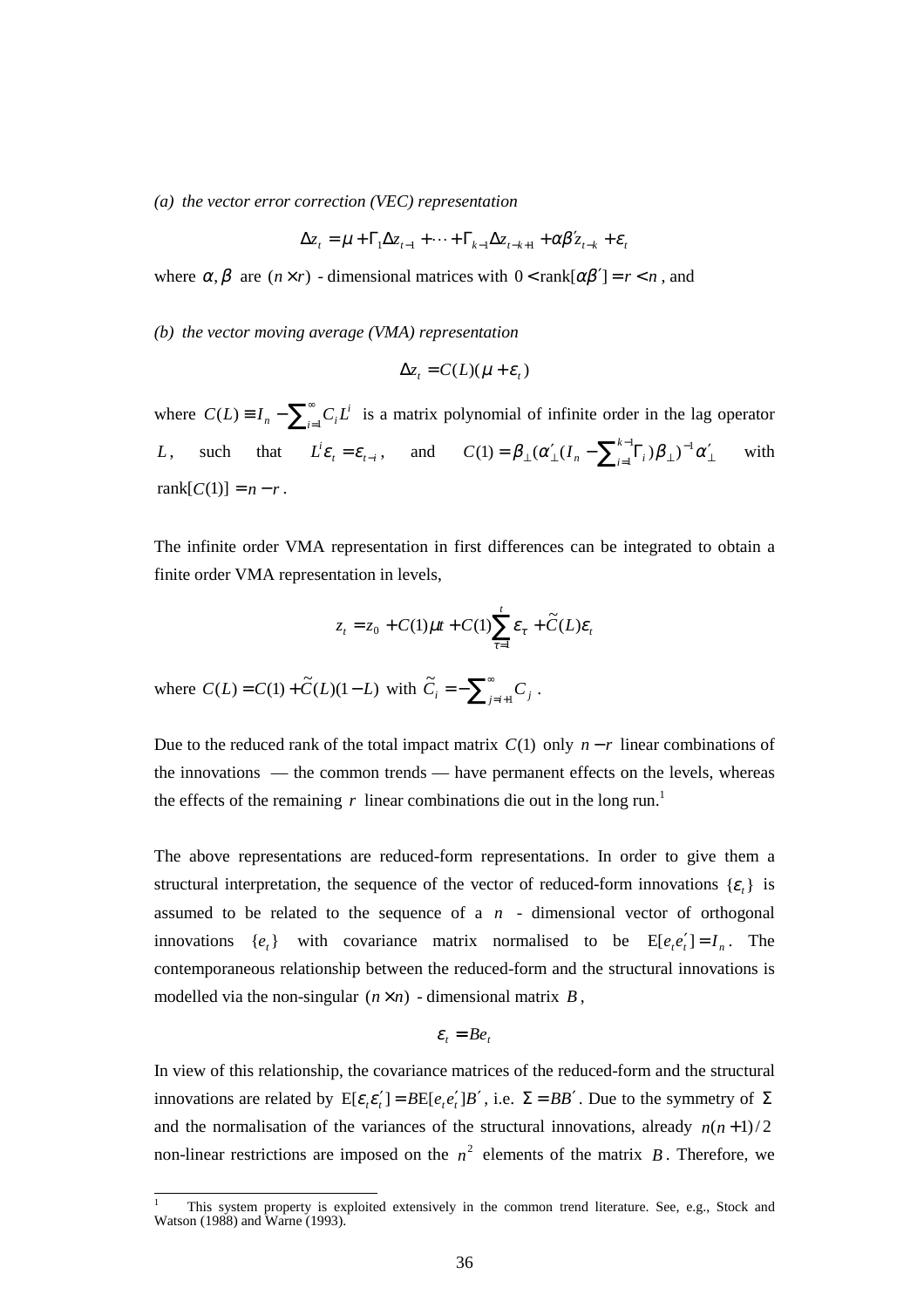have to impose at least  $n(n-1)/2$  additional independent restrictions on *B* in order to identify its elements.

The sequence of the system's impulse responses to the structural innovations,  ${B_i}_{i=0}^{\infty}$ , has an illuminating representation in terms of the coefficients of its VMA representation and the matrix  $B$ ,<sup>2</sup>

$$
B_i \equiv (C(1) + \widetilde{C}_i)B , \quad i = 0,1,...
$$

Of course, since  $\tilde{C}_0 = I_n - C(1)$  and  $\lim_{i \to \infty} \tilde{C}_i = 0$ , the contemporaneous impact of the structural innovations is just given by  $B_0 = B$ , while their long-run impact is measured by  $\lim_{i\to\infty} B_i = C(1)B$ . In view of these relationships, the identification of the structural innovations can thus be achieved by imposing appropriate restrictions on their long-run impact, i.e. on the elements of the matrix  $C(1)B$ , and by imposing appropriate restrictions on their contemporaneous impact, i.e. on the elements of the matrix *B* .

If it is assumed that the  $n-r$  common trends of the cointegrated system relate to a particular subset of  $n - r$  structural innovations, the effects of the  $r$  remaining structural innovations will die out in the long run. This can easily be accomplished by imposing zero restrictions on the corresponding columns of the long-gun impact matrix  $C(1)B$ . Due to the reduced rank of  $C(1)$ , however, only  $(n - r)r$  out of these *nr* zero restrictions will be linearly independent. Given the separation of the innovations with permanent effects from those with transitory effects, it will then suffice to impose any set of at least  $(n-r)(n-r-1)/2$  independent restrictions on  $C(1)B$  or *B* to mutually identify the innovations with permanent effects. To mutually identify the innovations with transitory effects, we can impose any set of at least  $r(r-1)/2$  independent restrictions on *B*.

If *B* is identified, its estimate can subsequently be obtained by means of a constrained two-step Maximum Likelihood procedure starting from the reduced-form estimates of the covariance matrix  $\Sigma$  and the long-run impact matrix  $C(1)$ , where the latter is incorporated in the formulation of the constraints for estimating *B* . This procedure also permits to test over-identifying restrictions (given a particular set of exactly identifying restrictions). Thereby, the identification of the system's structure is completed and its impulse response functions can be computed.

<sup>2</sup> Whereas the representation of the impulse response functions in terms of the VMA coefficients is illustrative, it is more convenient, from a computational point of view, to derive the impulse response functions from the companion form of the VAR representation of the cointegrated system. For details see, for instance, Lütkepohl (1991), Chap. 2.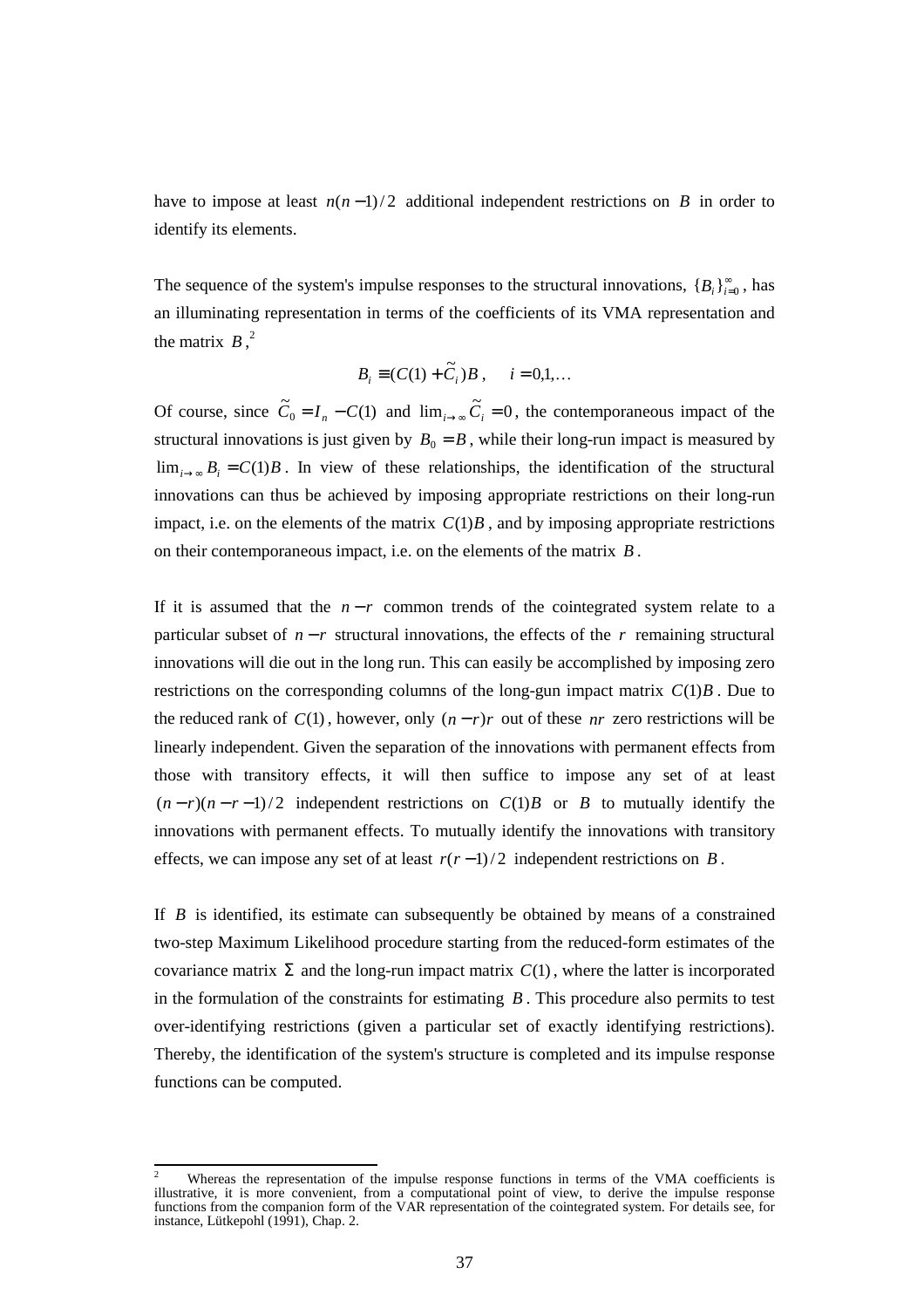To assess the precision of the computed impulse response functions, it is convenient to report their confidence intervals. These may alternatively be obtained by analytical methods based on asymptotic theory or by Bootstrap and simulation-based methods. As the numerical burden of the latter proves to be prohibitive, the approach proposed by Vlaar confines itself to analytical methods. The analytical derivation of confidence intervals starts from the result that the distribution of the estimated coefficients of the underlying VAR model is asymptotically normal. This result, which was originally proved for stationary VAR models, was extended to cointegrated VAR models by Lütkepohl and Reimers. They derived the distribution of the VAR coefficients from the asymptotic distribution of the estimated VEC coefficients assuming the coefficients of the cointegrating relationships known.

In extension of the results by Lütkepohl and Reimers, Vlaar showed that the covariance matrix of the estimator of the VEC coefficients and the estimator of the contemporaneous impact matrix does not have a block-diagonal structure. This is due to the stochastic nature of the imposed long-run restrictions which are non-linear functions of the estimated VEC coefficients. To take account of this stochastic element, Vlaar proposes a first order correction based on the delta method in deriving the analytical confidence intervals of the impulse response functions. He demonstrates that this analytical correction has considerable impact on the shape of the confidence intervals. This holds in particular for the impulse response functions of the transitory shocks that are enforced to die out in the long run due to the imposed zero restrictions.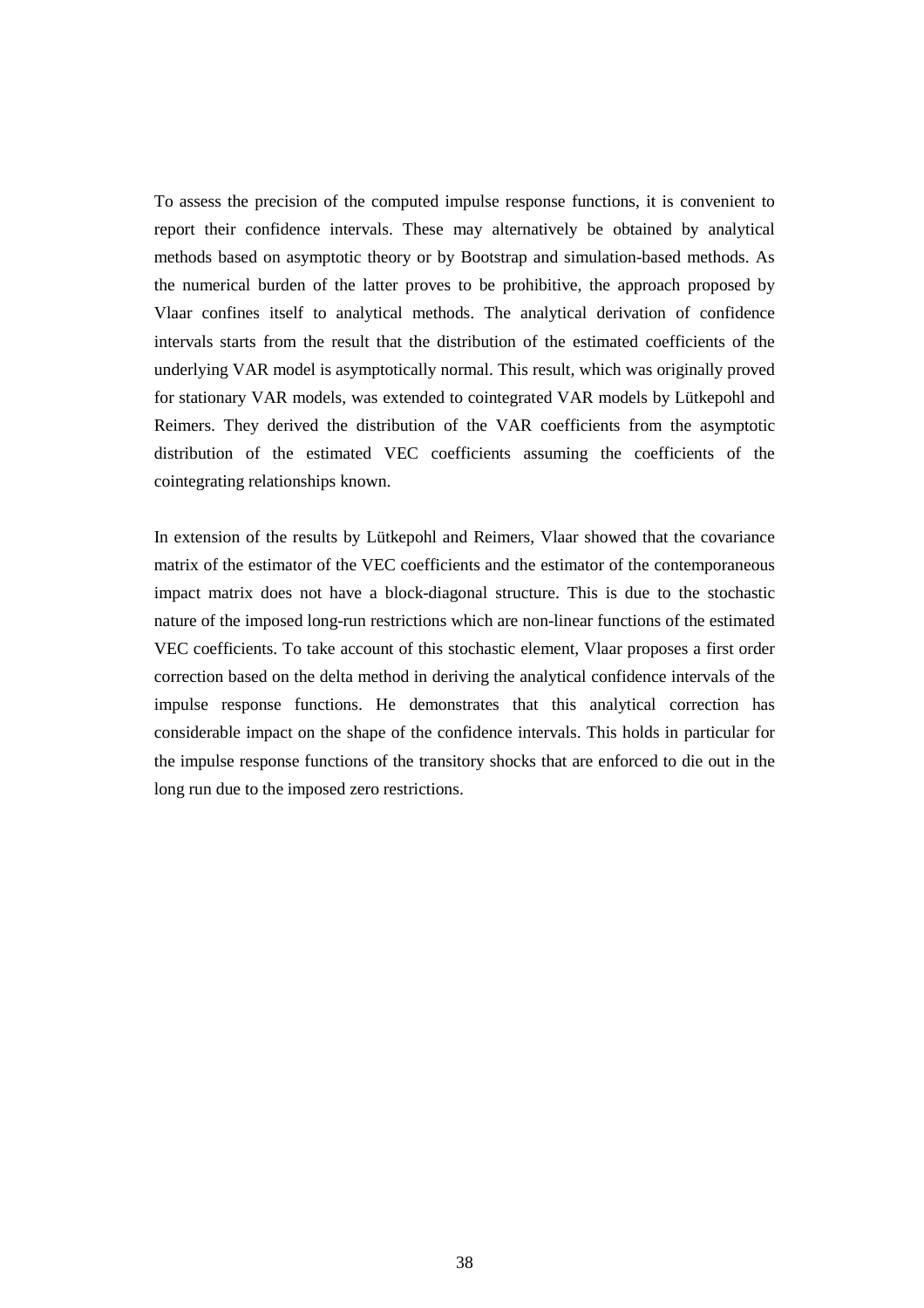| M                           |                |                                                       |                                                   |           |                |       |
|-----------------------------|----------------|-------------------------------------------------------|---------------------------------------------------|-----------|----------------|-------|
| Informat. criteria          | $k=1$          | $k=2$                                                 | $k=3$                                             | $k=4$     |                |       |
| <b>SC</b>                   | $-51.87$       | $-51.93$                                              | $-50.66$                                          | $-49.98$  |                |       |
| <b>HQ</b>                   | $-52.58$       | $-53.14$                                              | $-52.38$                                          | $-52.51$  |                |       |
|                             |                |                                                       |                                                   |           |                |       |
|                             |                |                                                       |                                                   |           |                |       |
| <b>Test diagnostics</b>     | LM(1)          | LM(4)                                                 | $LM(1-8)$                                         | N         | <b>HET</b>     |       |
| $(k=2)$                     | 0.50           | 0.84                                                  | 0.99                                              | 22.19**   | 0.72           |       |
|                             |                |                                                       |                                                   |           |                |       |
| <b>Cointegration rank</b>   | $r = 0$        | $r \leq 1$                                            | $r \leq 2$                                        | r<=3      | $r \leq 4$     |       |
| trace test                  | 122.99         | 76.13                                                 | 39.46                                             | 15.44     | 0.13           |       |
|                             | $[107.72**]$   | $[62.25**]$                                           | $[31.03^*]$                                       | [11.84]   | [0.01]         |       |
|                             |                |                                                       |                                                   |           |                |       |
|                             |                |                                                       |                                                   |           |                |       |
| Chi-square tests for        | m-p            | У                                                     | $\mathbf{s}$                                      | L         | $\pmb{\pi}$    |       |
| exclusion                   | 26.43**        | 23.28**                                               | 12.79**                                           | $16.73**$ | 26.02**        |       |
| stationarity                | 23.70**        | 23.82**                                               | $15.61**$                                         | 19.36**   | 19.61**        |       |
| weak-exogeneity             | 23.14**        | 1.92                                                  | $11.41***$                                        | $16.77**$ | 12.72**        |       |
|                             |                |                                                       |                                                   |           |                |       |
|                             |                |                                                       |                                                   |           |                |       |
| <b>Tests for structural</b> | $H_0^1$        | $H_0^2$                                               | $H_0^1$ <sup>1</sup> $H_0^2$                      |           |                |       |
| hypotheses                  |                |                                                       |                                                   |           |                |       |
|                             | $(0,0,-1,1,0)$ | $(0,0,0,1,-1)$                                        |                                                   |           |                |       |
|                             |                |                                                       |                                                   |           |                |       |
|                             | 3.93           | 0.52                                                  | 5.21                                              |           |                |       |
|                             | (0.14)         | (0.77)                                                | (0.27)                                            |           |                |       |
|                             |                |                                                       |                                                   |           |                |       |
|                             |                |                                                       |                                                   |           |                |       |
| The cointegrating           |                |                                                       |                                                   |           |                |       |
| vectors                     | $\beta_1$      | s.e.                                                  | $\beta_2$                                         | s.e.      | $\beta_3$      | s.e.  |
| $m-p$                       | 1.000          | $\sim$                                                |                                                   |           | $\blacksquare$ |       |
| У                           | $-1.170$       | 0.034                                                 | $\blacksquare$                                    |           |                |       |
| ${\bf s}$                   | 1.260          | 0.170                                                 | $-1.000$                                          |           | $\blacksquare$ |       |
| н                           |                |                                                       | 1.000                                             |           | 1.000          |       |
|                             |                |                                                       |                                                   |           |                |       |
| π                           |                |                                                       | $\overline{\phantom{0}}$                          |           | $-1.000$       |       |
|                             |                |                                                       |                                                   |           |                |       |
| The loadings                | $\alpha_{1}$   | s.e.                                                  | $\alpha_2$                                        | s.e.      | $\alpha_3$     | s.e.  |
| m-p                         | $-0.138$       | 0.026                                                 | $-0.250$                                          | 0.063     | 0.045          | 0.062 |
| у                           | 0.029          | 0.037                                                 | 0.258                                             | 0.090     | $-0.162$       | 0.084 |
|                             | $-0.078$       | 0.038                                                 | 0.028                                             | 0.091     | $-0.186$       | 0.086 |
| S                           |                |                                                       |                                                   |           |                |       |
| I                           | $-0.026$       | 0.024                                                 | $-0.023$                                          | 0.059     | $-0.236$       | 0.056 |
| π                           | 0.015          | 0.069                                                 | $-0.009$                                          | 0.167     | 0.480          | 0.159 |
|                             |                |                                                       |                                                   |           |                |       |
|                             | $H_0^3$        |                                                       | $H_0^1$ <sup>^</sup> $H_0^2$ <sup>^</sup> $H_0^3$ |           |                |       |
|                             |                |                                                       |                                                   |           |                |       |
|                             |                | $(\alpha_{21}=\alpha_{31}=\alpha_{41}=\alpha_{51}=0)$ |                                                   |           |                |       |
|                             |                |                                                       |                                                   |           |                |       |
|                             |                | 2.79                                                  |                                                   | 9.65      |                |       |
|                             |                | (0.25)                                                |                                                   | (0.29)    |                |       |

**Table 1. Summary of results from the application of the Johansen procedure: M3 (fixed GDP PPP rates)**

Note: The superscripts \* and \*\* indicate rejections at 10% and 5% significance levels, repectively.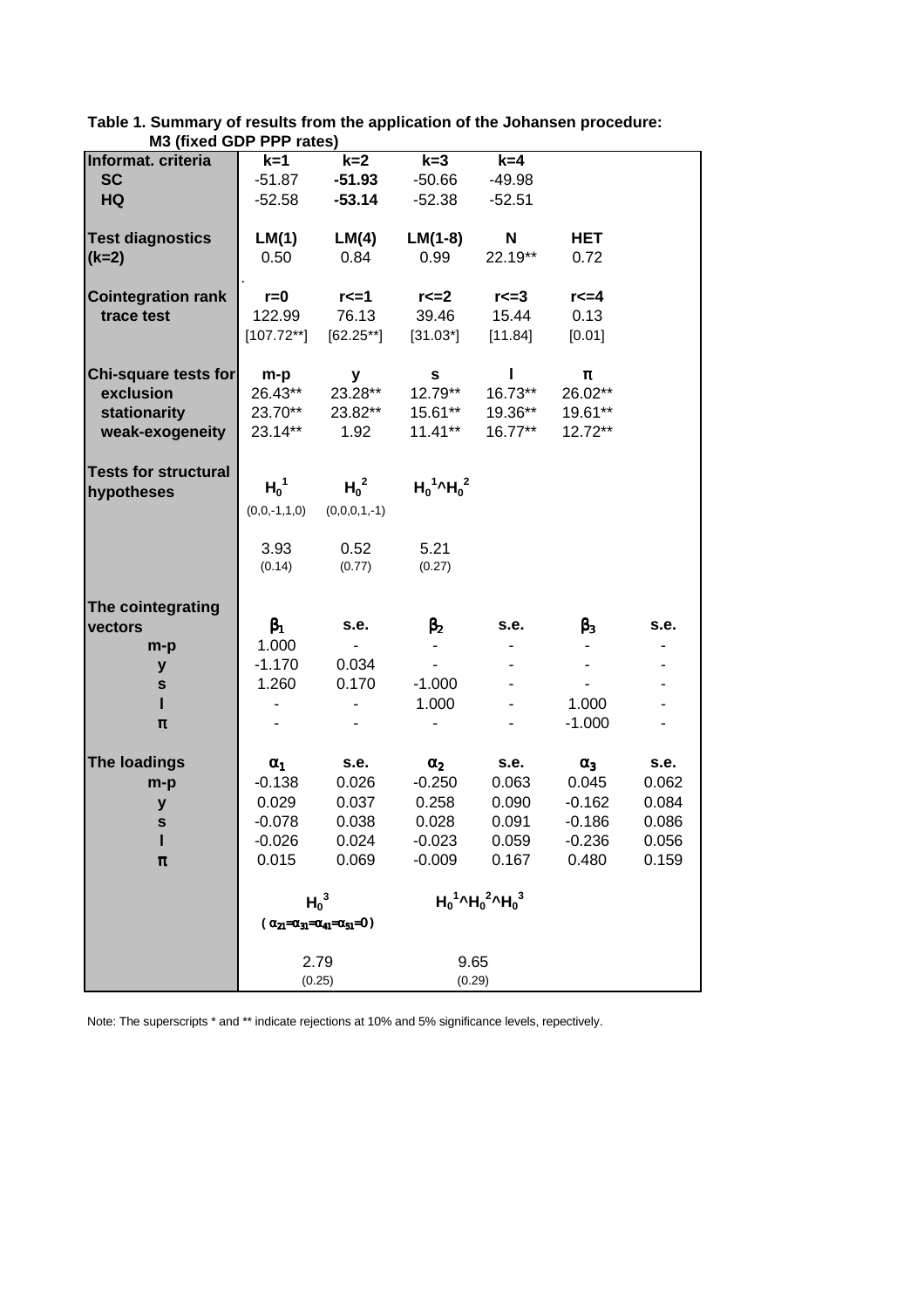| <b>MJ (IIXEU CUIIVEI SIUII TALES)</b> |                                                       |                          |                                              |                                                   |                |       |
|---------------------------------------|-------------------------------------------------------|--------------------------|----------------------------------------------|---------------------------------------------------|----------------|-------|
| Informat. criteria                    | $k=1$                                                 | $k=2$                    | $k=3$                                        | $k=4$                                             |                |       |
| <b>SC</b>                             | $-51.83$                                              | $-51.89$                 | $-50.67$                                     | $-50.02$                                          |                |       |
| HQ                                    | $-52.53$                                              | $-53.10$                 | $-52.39$                                     | $-52.24$                                          |                |       |
|                                       |                                                       |                          |                                              |                                                   |                |       |
|                                       |                                                       |                          |                                              |                                                   |                |       |
| <b>Test diagnostics</b>               | LM(1)                                                 | LM(4)                    | $LM(1-8)$                                    | N                                                 | <b>HET</b>     |       |
| $(k=2)$                               | 0.57                                                  | 0.90                     | 0.94                                         | 22.87**                                           | 0.67           |       |
|                                       |                                                       |                          |                                              |                                                   |                |       |
| <b>Cointegration rank</b>             | $r = 0$                                               | $r \leq -1$              | $r \leq 2$                                   | $r \leq 3$                                        | $r \leq 4$     |       |
| trace test                            | 119.31                                                | 76.54                    | 39.45                                        | 15.12                                             | 0.19           |       |
|                                       |                                                       | $[106.60**]$ $[64.09**]$ | $[30.94^*]$                                  | $[12.06]$                                         | $[.01]$        |       |
|                                       |                                                       |                          |                                              |                                                   |                |       |
|                                       |                                                       |                          |                                              |                                                   |                |       |
| Chi-square tests for                  | m-p                                                   | У                        | S                                            | L                                                 | π              |       |
| exclusion                             | 24.10**                                               | $21.90**$                | $10.56***$                                   | $16.13***$                                        | 22.63**        |       |
| stationarity                          | 24.04**                                               | 24.10**                  | $17.16***$                                   | 19.62**                                           | 20.24**        |       |
| weak-exogeneity                       | 22.85**                                               | 1.71                     | $11.45***$                                   | 17.05**                                           | 13.63**        |       |
|                                       |                                                       |                          |                                              |                                                   |                |       |
| <b>Tests for structural</b>           |                                                       |                          |                                              |                                                   |                |       |
|                                       | $H_0^1$                                               | $H_0^2$                  | $H_0^1$ <sup><math>\sim</math></sup> $H_0^2$ |                                                   |                |       |
| hypotheses                            |                                                       |                          |                                              |                                                   |                |       |
|                                       | $(0,0,-1,1,0)$                                        | $(0,0,0,1,-1)$           |                                              |                                                   |                |       |
|                                       |                                                       |                          |                                              |                                                   |                |       |
|                                       | 4.50                                                  | 0.18                     | 5.54                                         |                                                   |                |       |
|                                       | (0.11)                                                | (0.92)                   | (0.24)                                       |                                                   |                |       |
|                                       |                                                       |                          |                                              |                                                   |                |       |
|                                       |                                                       |                          |                                              |                                                   |                |       |
| The cointegrating                     |                                                       |                          |                                              |                                                   |                |       |
| vectors                               | $\beta_1$                                             | s.e.                     | $\beta_2$                                    | s.e.                                              | $\beta_3$      | s.e.  |
| $m-p$                                 | 1.000                                                 | $\sim$ $-$               | $\overline{\phantom{a}}$                     |                                                   | $\blacksquare$ |       |
| У                                     | $-1.160$                                              | 0.036                    | $\sim$                                       |                                                   | $\blacksquare$ |       |
| ${\bf s}$                             | -                                                     | $\blacksquare$           | $-1.000$                                     |                                                   | $\mathbf{r}$   |       |
| н                                     |                                                       |                          | 1.000                                        |                                                   | 1.000          |       |
|                                       |                                                       |                          |                                              |                                                   |                |       |
| π                                     | 0.840                                                 | 0.188                    | $\overline{\phantom{a}}$                     |                                                   | $-1.000$       |       |
|                                       |                                                       |                          |                                              |                                                   |                |       |
| <b>The loadings</b>                   | $\alpha_1$                                            | s.e.                     | $\alpha_2$                                   | s.e.                                              | $\alpha_3$     | s.e.  |
| m-p                                   | $-0.142$                                              | 0.024                    | $-0.042$                                     | 0.041                                             | $-0.167$       | 0.052 |
| У                                     | 0.025                                                 | 0.036                    | 0.214                                        | 0.061                                             | $-0.133$       | 0.077 |
| S                                     | $-0.059$                                              | 0.038                    | 0.145                                        | 0.063                                             | $-0.297$       | 0.080 |
|                                       |                                                       |                          |                                              |                                                   |                |       |
|                                       | $-0.014$                                              | 0.024                    | 0.021                                        | 0.041                                             | $-0.276$       | 0.052 |
| π                                     | 0.069                                                 | 0.068                    | $-0.016$                                     | 0.113                                             | 0.532          | 0.146 |
|                                       |                                                       |                          |                                              |                                                   |                |       |
|                                       |                                                       | $H_0^3$                  |                                              | $H_0^1$ <sup>^</sup> $H_0^2$ <sup>^</sup> $H_0^3$ |                |       |
|                                       | $(\alpha_{21}=\alpha_{31}=\alpha_{41}=\alpha_{51}=0)$ |                          |                                              |                                                   |                |       |
|                                       |                                                       |                          |                                              |                                                   |                |       |
|                                       |                                                       |                          |                                              |                                                   |                |       |
|                                       |                                                       | 1.27                     |                                              | 8.97                                              |                |       |
|                                       | (0.53)                                                |                          |                                              | (0.34)                                            |                |       |

**Table 2. Summary of results from the application of the Johansen procedure: M3 (fixed conversion rates)**

Note: The superscripts \* and \*\* indicate rejections at 10% and 5% significance levels, repectively.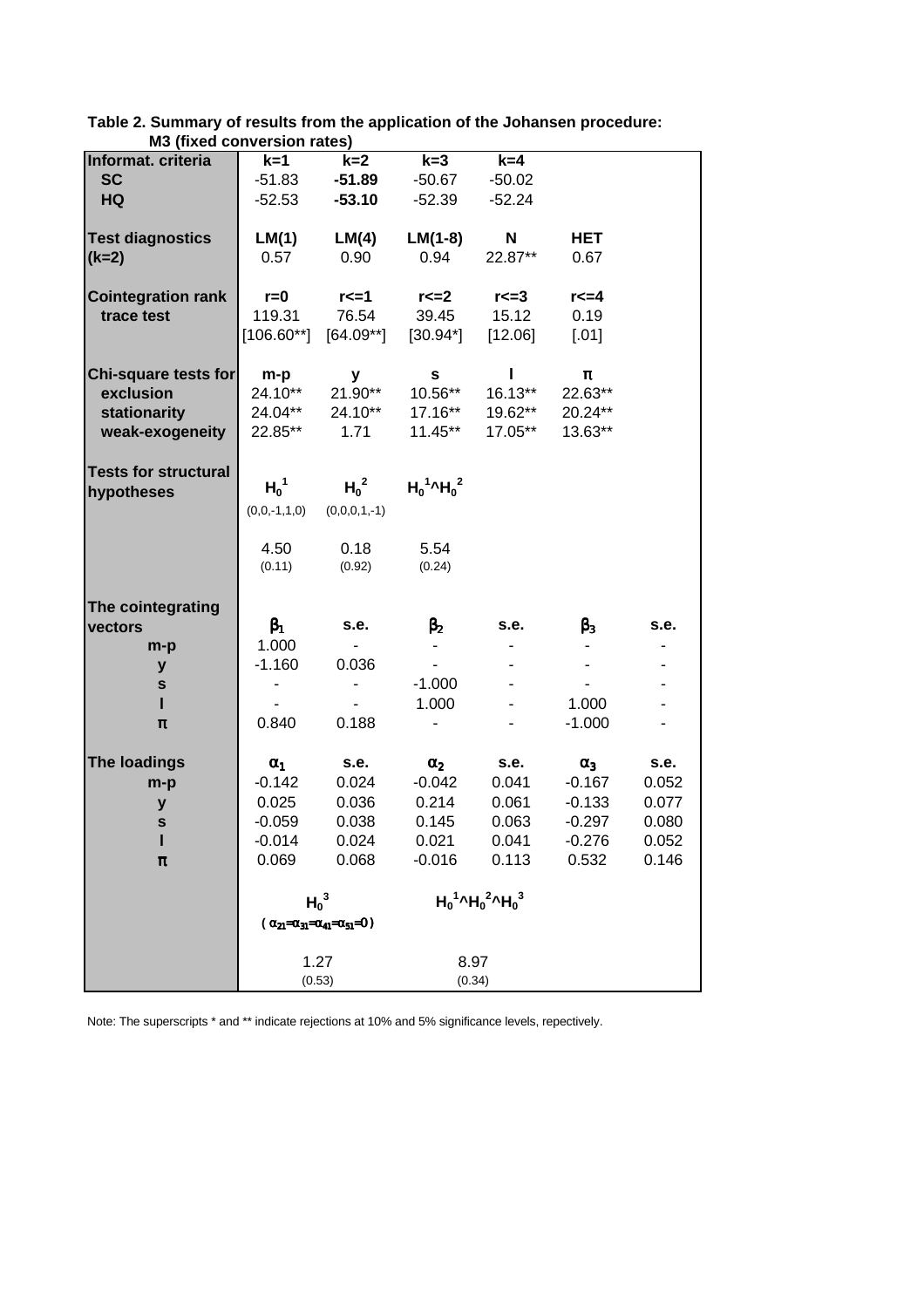

**Fig. 1.e**

**Fig. 1.f**

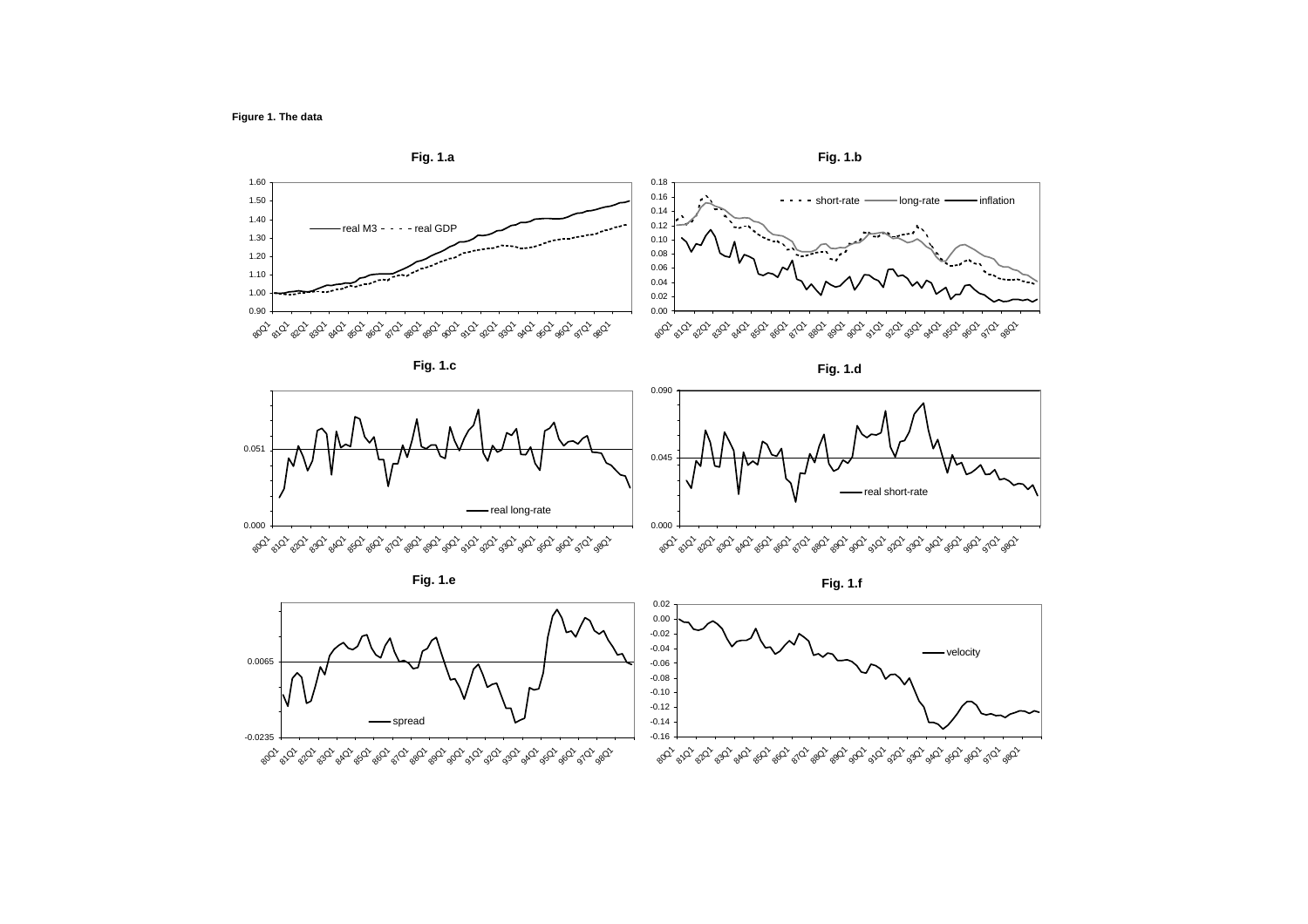

**Figure 2. Recursive estimation of eq. (4) over 1994:Q1-1998:Q4: deviations from 1997:Q2 estimates**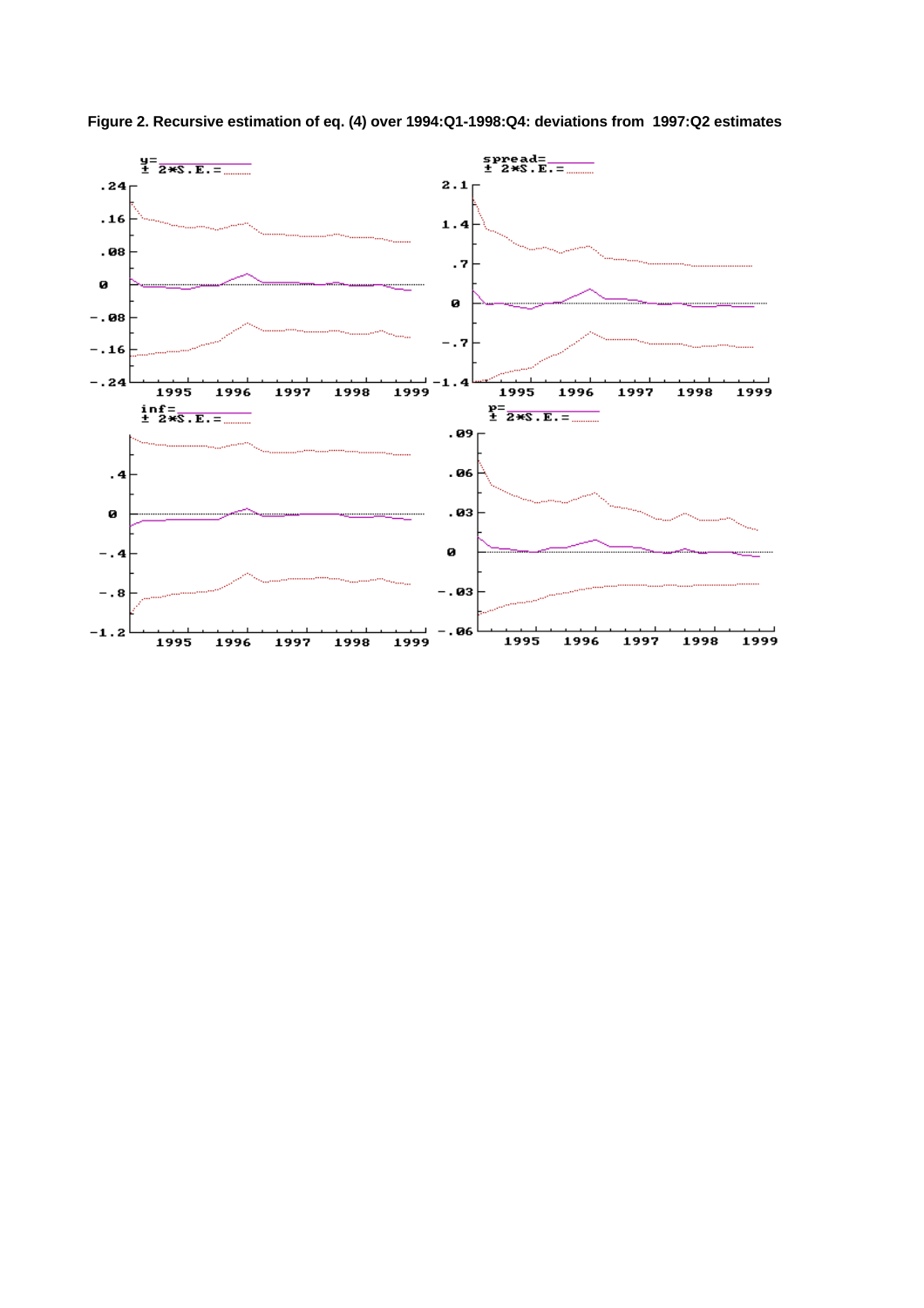

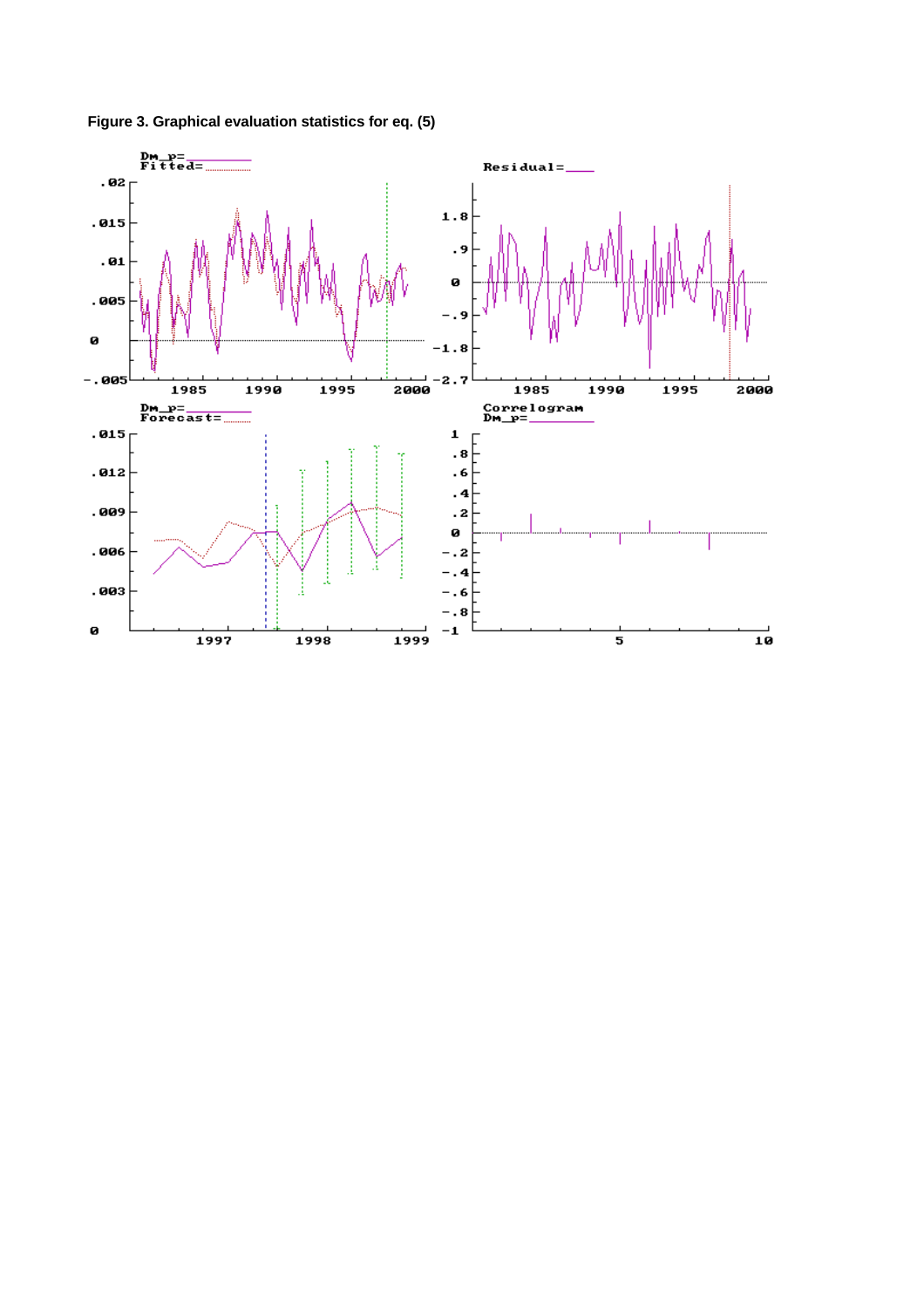

**Figure 4. Cumulative normalised lag weights**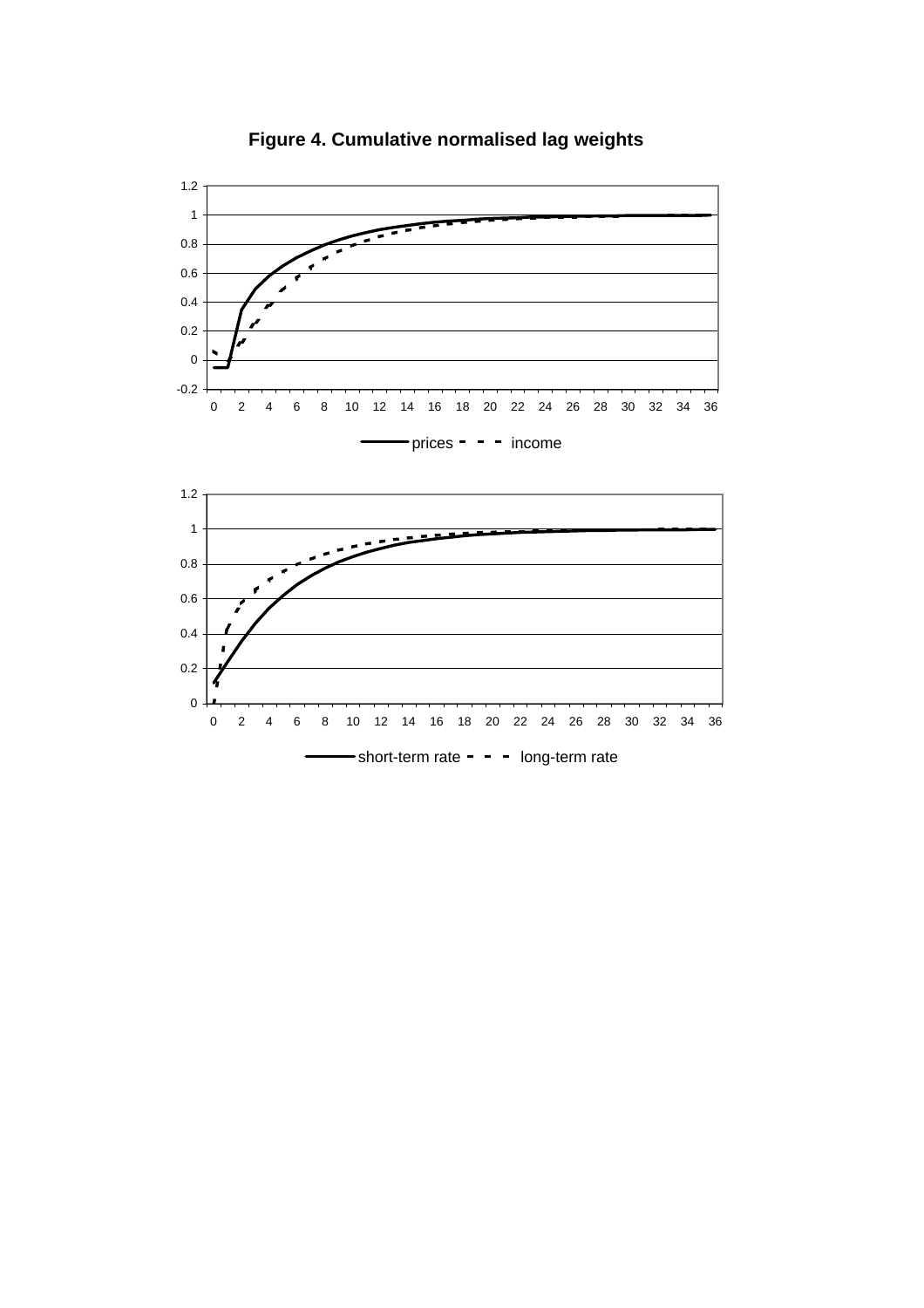

**Figure 5. Recursive estimation of eq. 5 over 1990:Q1-1998:Q4**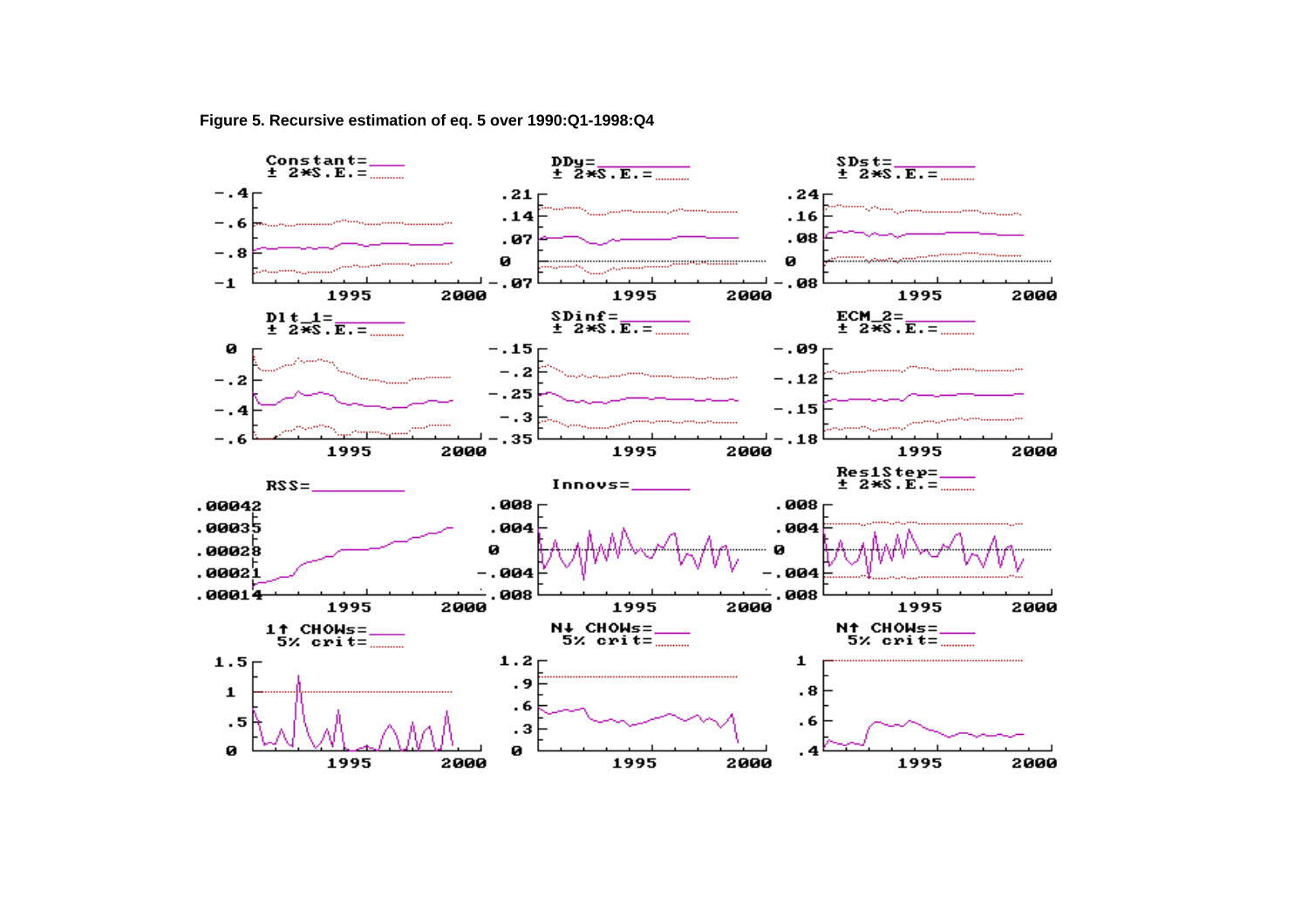

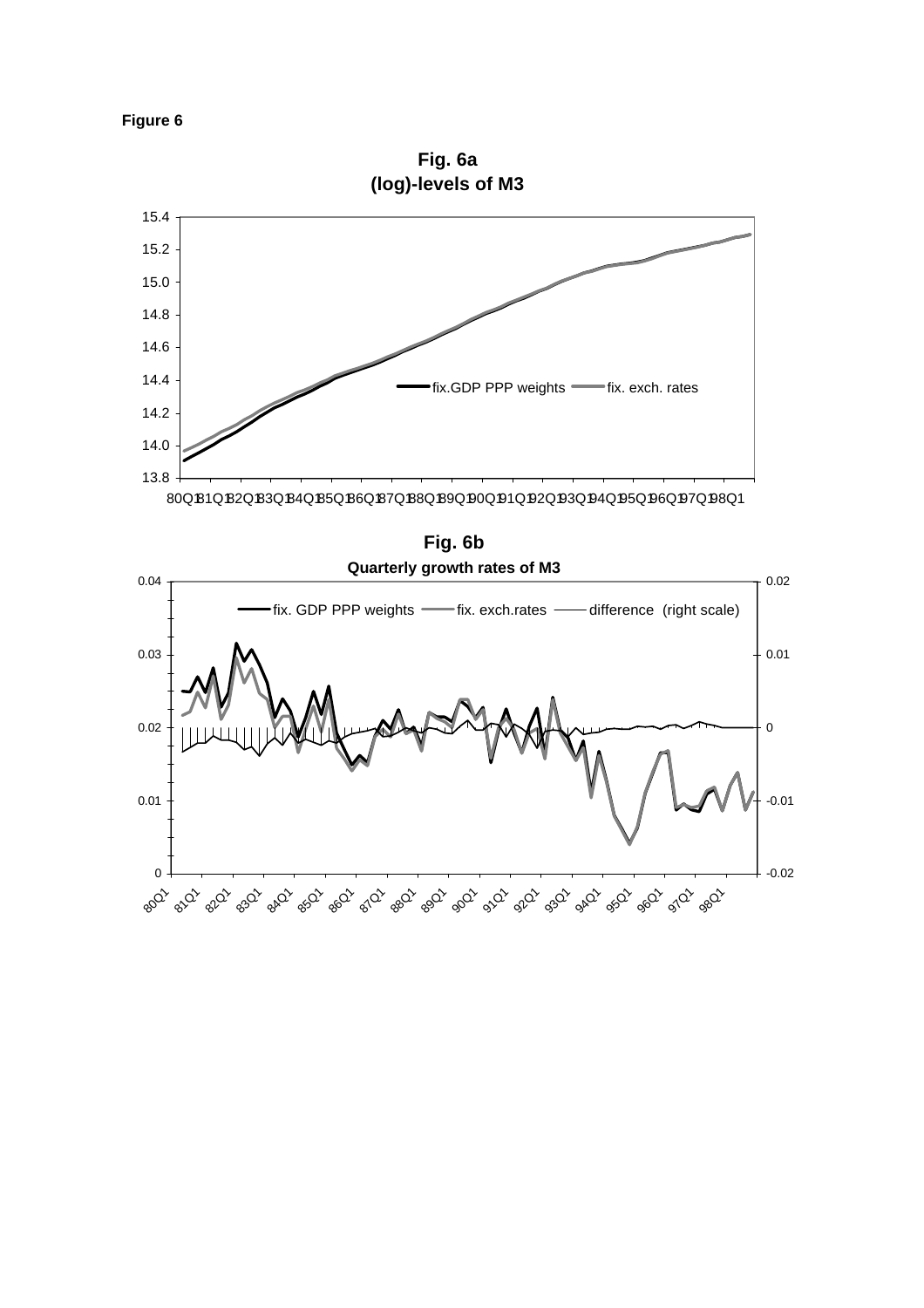

**Figure 7. Graphical evaluation and recursive estimates of equations (4b) and (5b)**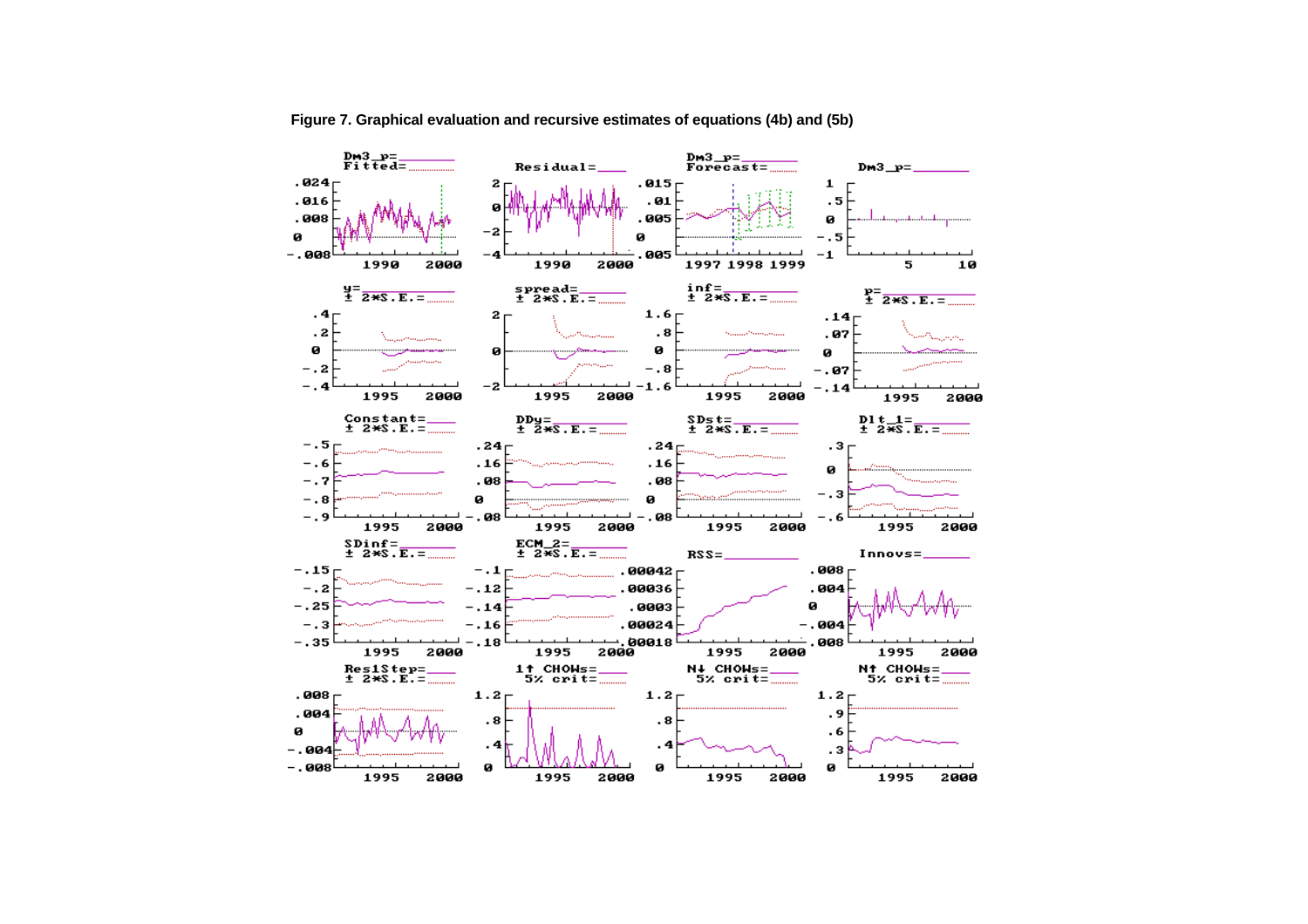



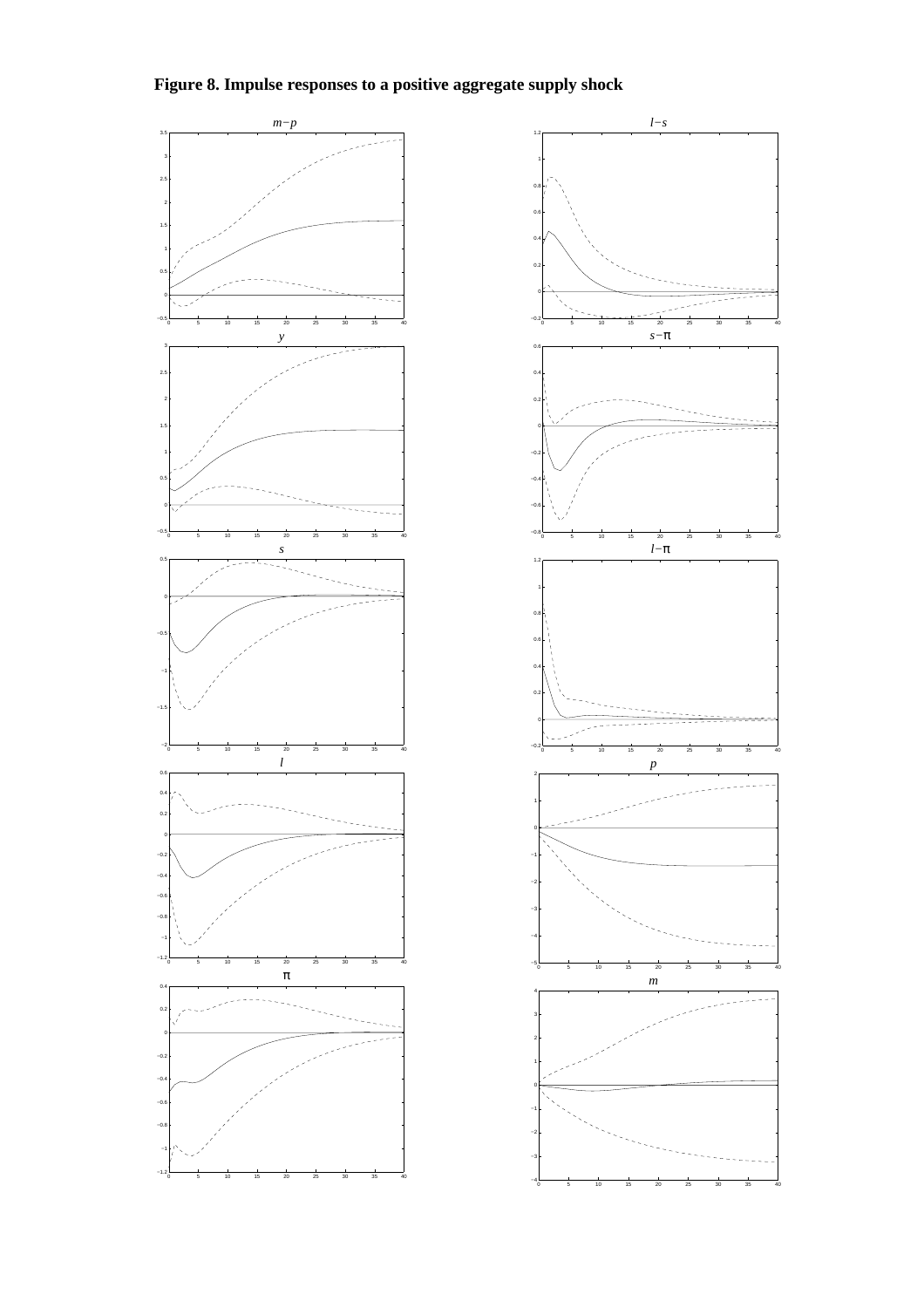



**Figure 9. Impulse responses to a downward change in the monetary policy objective**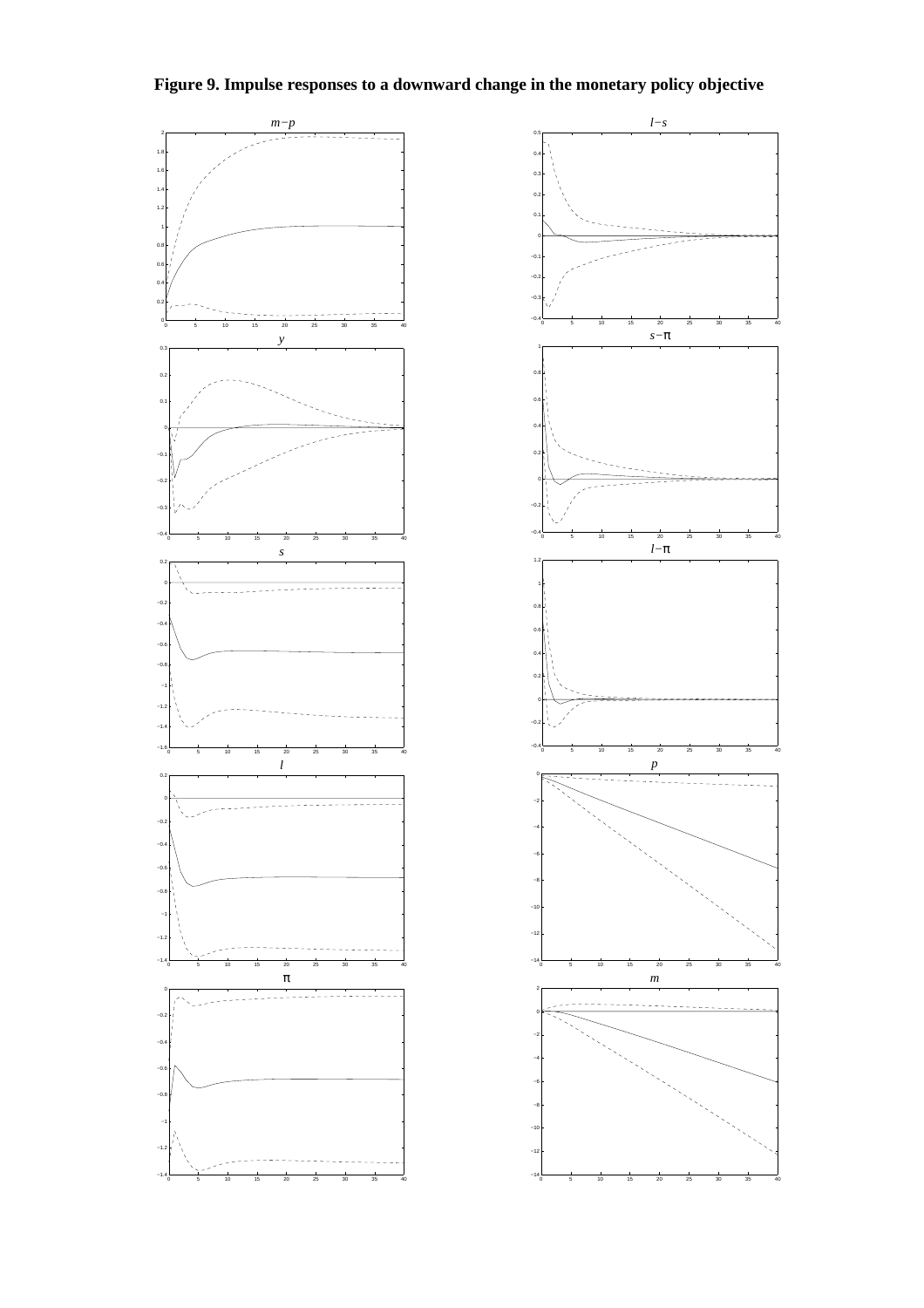



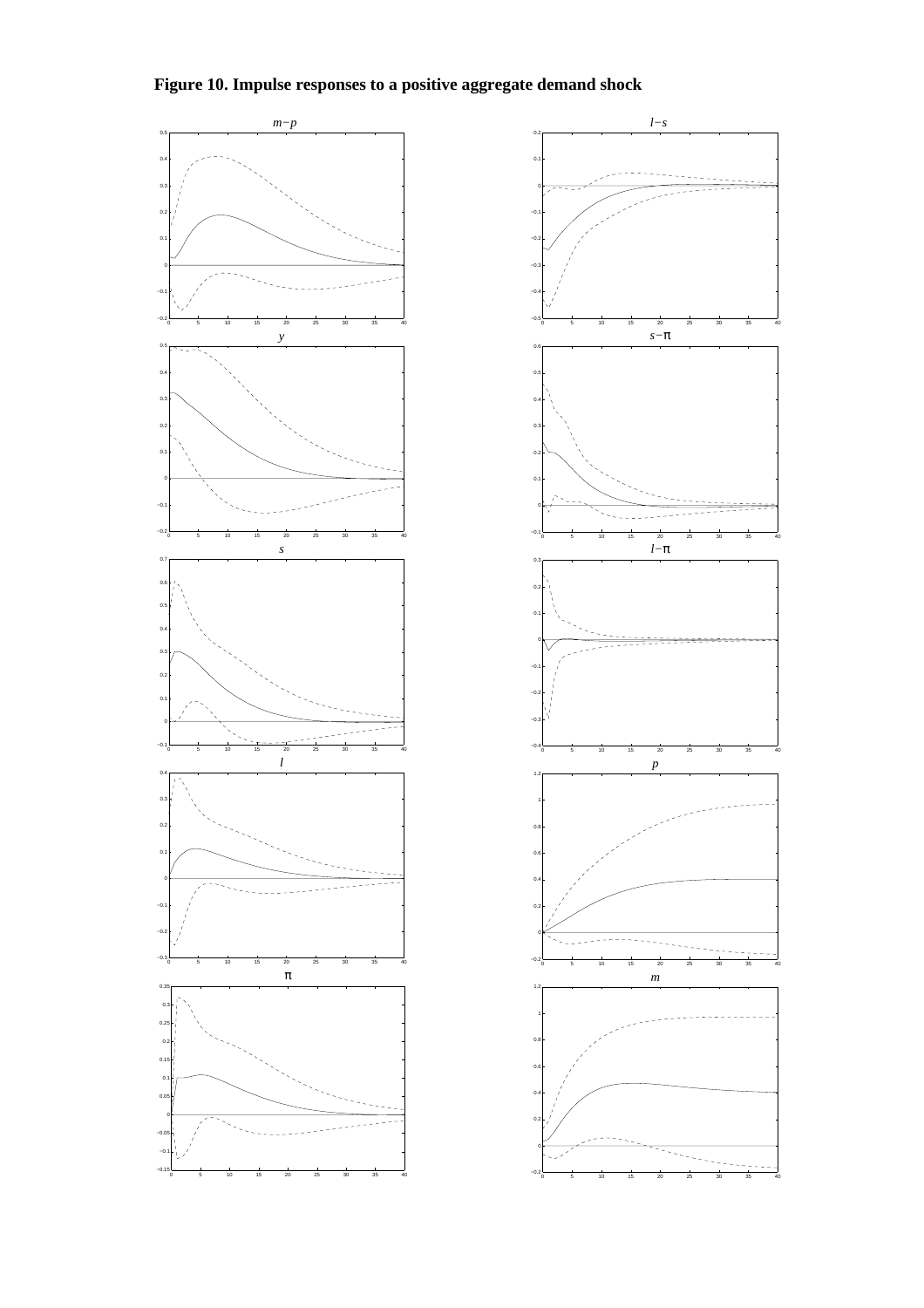



**Figure 11. Impulse responses to a positive money demand shock**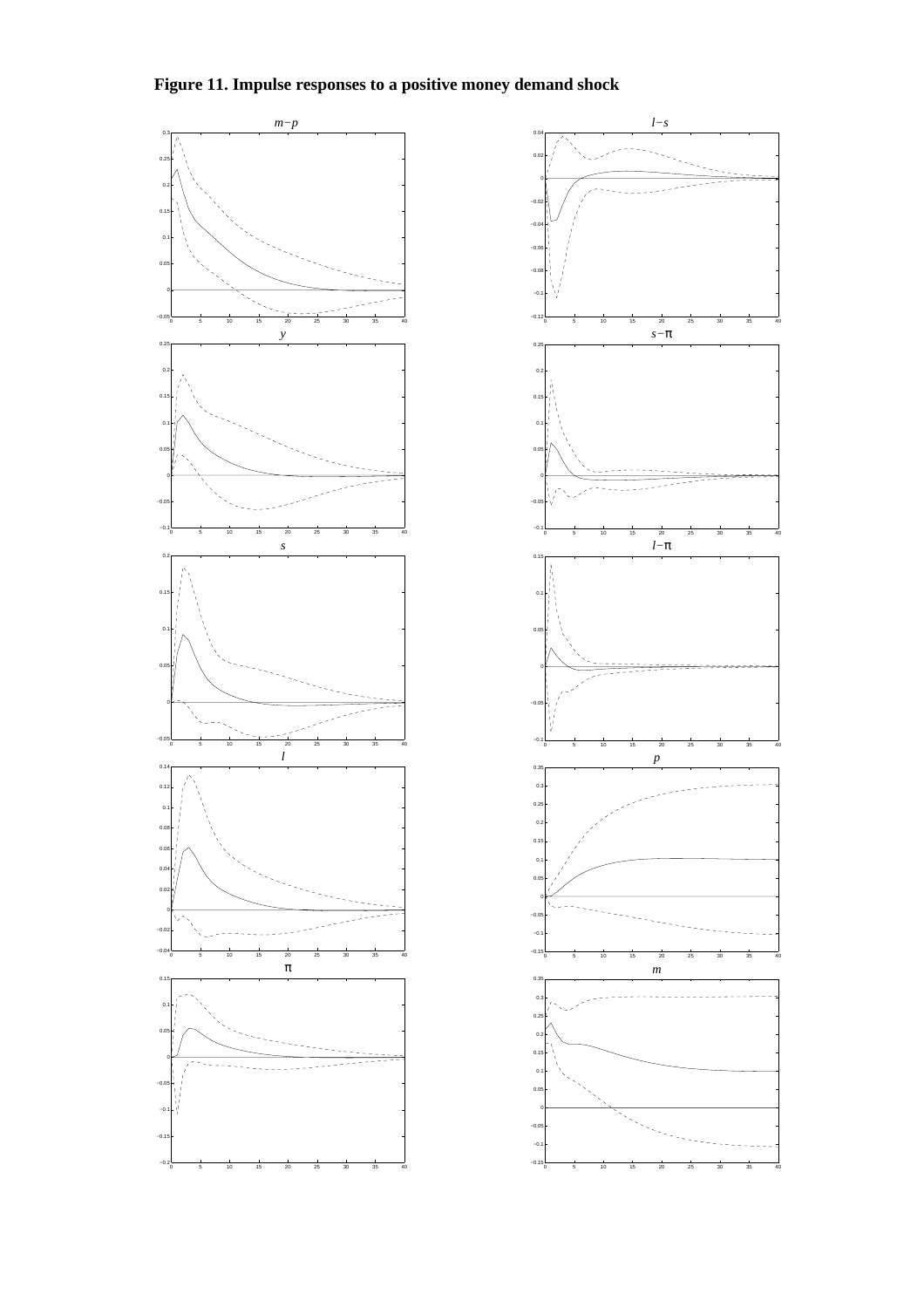